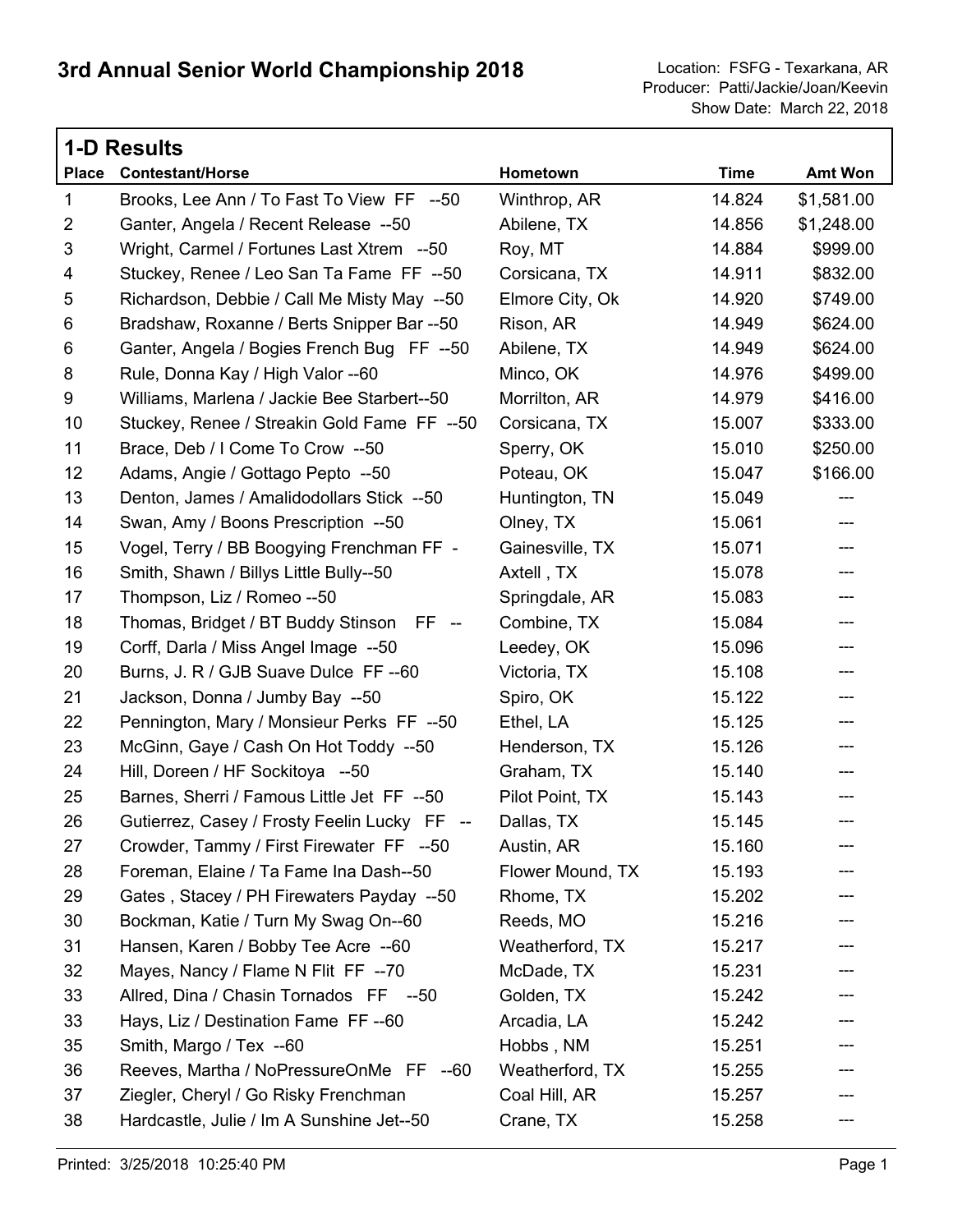|              | <b>1-D Results</b>                          |                  |        |                |  |
|--------------|---------------------------------------------|------------------|--------|----------------|--|
| <b>Place</b> | <b>Contestant/Horse</b>                     | <b>Hometown</b>  | Time   | <b>Amt Won</b> |  |
| 39           | Jones, Kelly / HH Rocket Ta Fame--50        | Quinlan, TX      | 15.274 |                |  |
| 40           | Schexnaider, Melinda / Eddies Dash --FF--50 | Shreveport, LA   | 15.280 |                |  |
| 41           | Saunders, Lynn / Popcorn --60               | Weatherford, TX  | 15.281 |                |  |
| 42           | McCormick, Debbie / Dineros First Down FF - | Vivian, LA       | 15.283 |                |  |
| 43           | O'Neal, Merrill / Natives War Leo FF        | Ruston, LA       | 15.300 |                |  |
| 44           | Barron, Cheryl / Mister Hawk Bar--60        | Lockhart, TX     | 15.301 |                |  |
| 45           | Bishop, Dawn / Seven--60                    | Green Forest, AR | 15.306 |                |  |
| 46           | Rutledge, Deanna / Pass The Firewater FF -  | Aubrey, TX       | 15.311 |                |  |

|                | <b>2-D Results</b>                           |                  |             |                           |  |  |  |
|----------------|----------------------------------------------|------------------|-------------|---------------------------|--|--|--|
|                | Place Contestant/Horse                       | Hometown         | <b>Time</b> | Amt Won                   |  |  |  |
| $\mathbf{1}$   | Barnes, Sherri / Racing For Perks FF --50    | Pilot Point, TX  | 15.324      | \$1,318.00                |  |  |  |
| $\overline{2}$ | Walker, Mary / Perkin For Corona --50        | Ennis, TX        | 15.334      | \$1,040.00                |  |  |  |
| 3              | Jones, Jolene / Streakin Louie FF --50       | Pilot Point, TX  | 15.337      | \$762.50                  |  |  |  |
| 3              | Lybbert, Jami / Frenchmans Docs RX "Goose"   | Forestburg, TX   | 15.337      | \$762.50                  |  |  |  |
| 5              | Blanchard, Kym / YuFrosty Water FF --60      | Stephenville, TX | 15.340      | \$624.00                  |  |  |  |
| 6              | Kendrick, Diane / Wapitonem Cowboy --60      | Riverside, Wa    | 15.348      | \$555.00                  |  |  |  |
| $\overline{7}$ | Harris, Lisa / Bullys Tiger Eye --50         | Cleburne, TX     | 15.356      | \$485.00                  |  |  |  |
| 8              | Barton, Margaret / Miss Tana Mara Bars--60   | Ramona, OK       | 15.359      | \$381.50                  |  |  |  |
| 8              | McClendon, Teresa / Striking Poses --50      | Grandview, TX    | 15.359      | \$381.50                  |  |  |  |
| 10             | Williams, Bobi / Fire M Thyme                | Prosper, Tx      | 15.360      | \$277.00                  |  |  |  |
| 11             | Corff, Darla / These Jeans R Famous --50     | Leedey, OK       | 15.376      | \$208.00                  |  |  |  |
| 12             | Wells, Phyllis / He Is A Dough--70           | Newalla, OK      | 15.391      | \$139.00                  |  |  |  |
| 13             | Armstrong, Kay / Snazzy Dazzler --50         | Point, TX        | 15.393      | ---                       |  |  |  |
| 14             | Wright, Carmel / Tarin Ta Fame               | Roy, MT          | 15.393      | ---                       |  |  |  |
| 15             | Harris, Lisa / Rockin On In --50             | Cleburne, TX     | 15.396      | $\qquad \qquad -\qquad -$ |  |  |  |
| 16             | Connor, Miriam / Jodies Famous Grace FF -    | Columbus, TX     | 15.396      | ---                       |  |  |  |
| 17             | Ellis, Jackie / Shineontherocks FF --50      | Kountze, TX      | 15.412      | ---                       |  |  |  |
| 18             | Greenlees, Tonia / Dun It Kat Cody --50      | Tuttle, OK       | 15.414      | ---                       |  |  |  |
| 19             | Penland, Linda / Sheza Sunny Firewater --60  | Kountze, TX      | 15.414      | ---                       |  |  |  |
| 20             | McBroom, Jennifer / First Bug Beduino--50    | Baskin, LA       | 15.417      | ---                       |  |  |  |
| 21             | Penland, Linda / Heza Blaz'n Firewater --60  | Kountze, TX      | 15.419      | ---                       |  |  |  |
| 22             | Graham, Tammy / Shes A Cash Popper --60      | Meridain, Ms     | 15.419      | ---                       |  |  |  |
| 23             | Davis, Sharon / CRR Red Hot Design --50      | Blanchard, OK    | 15.423      | ---                       |  |  |  |
| 24             | Jones, Marilyn / Little Blondies Dudetoo--60 | Shawnee, OK      | 15.428      | ---                       |  |  |  |
| 25             | White, Kim / Leaving So Easy --50            | Cedar Bluff, MS  | 15.443      | ---                       |  |  |  |
| 26             | Kurosky, Jana / Winnie Red's KAI --50        | Decatur, TX      | 15.443      | ---                       |  |  |  |
| 27             | Weger, Christi / Famous Resurection FF --50  | Mead, OK         | 15.465      | ---                       |  |  |  |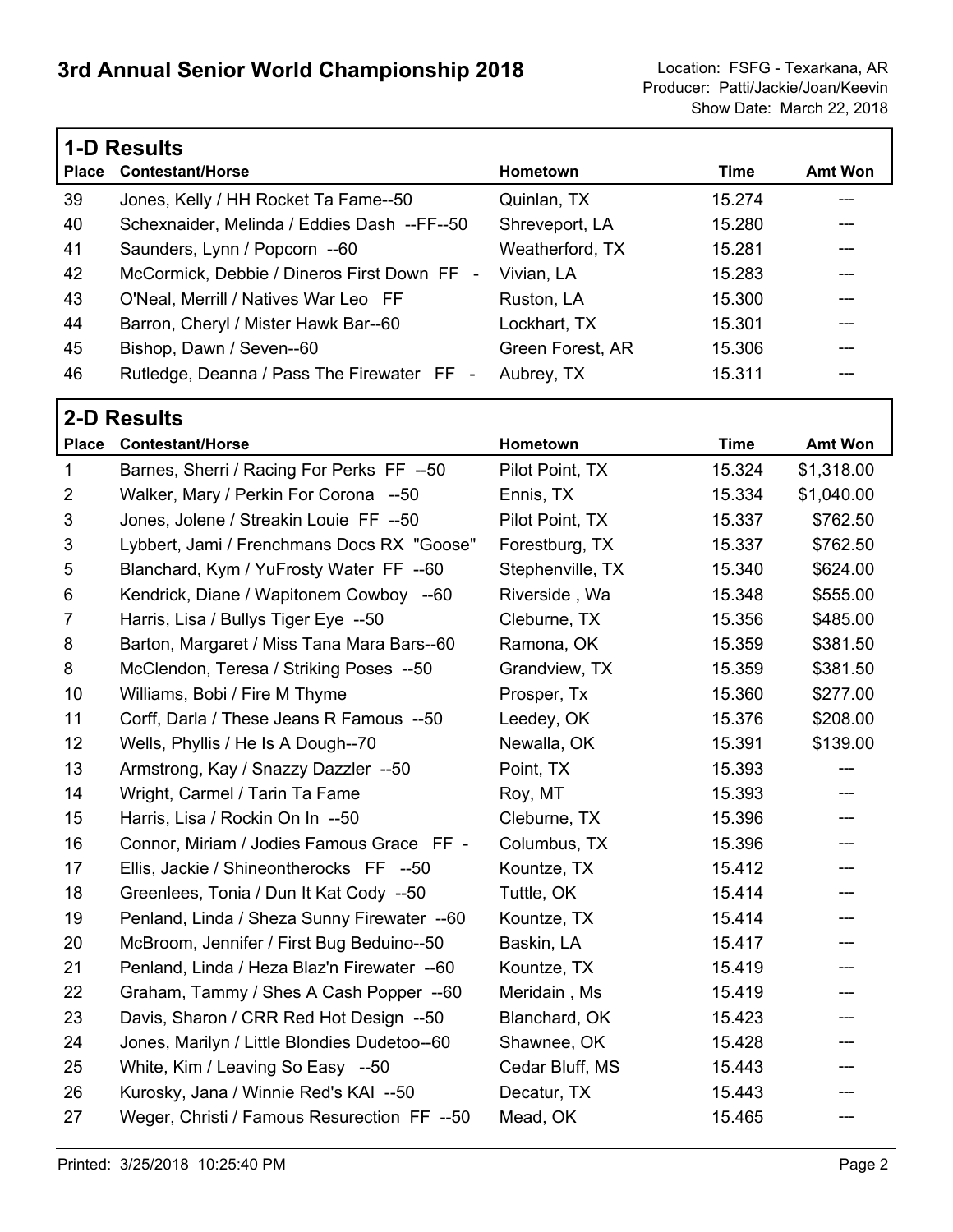| <b>2-D Results</b> |                                                |                  |             |         |  |  |
|--------------------|------------------------------------------------|------------------|-------------|---------|--|--|
| <b>Place</b>       | <b>Contestant/Horse</b>                        | Hometown         | <b>Time</b> | Amt Won |  |  |
| 28                 | Uniterseher, Karen / Famous Cherry Bomb        | Norman, OK       | 15.468      | ---     |  |  |
| 29                 | Davis, Barbara / Sashay To High Fame --70      | Hernando, MS     | 15.472      | ---     |  |  |
| 30                 | McBroom, Jennifer / Docs Waco--50              | Baskin, LA       | 15.473      | ---     |  |  |
| 31                 | Blanchard, Kym / Crucial Timing**60            | Stephenville, TX | 15.476      | ---     |  |  |
| 32                 | Brooks, Lee Ann / Thedoctorsatthebar --50      | Winthrop, AR     | 15.478      | ---     |  |  |
| 33                 | Orstad, Sharon / Mister Be A Twister --70      | Wayne, OK        | 15.483      | ---     |  |  |
| 34                 | Eldridge, Jackie / Streaking Bray FF --50      | Springdale, AR   | 15.487      | ---     |  |  |
| 35                 | Milstead, Marla / Ware Bars Little Jan --50    | Conroe, Tx       | 15.493      | ---     |  |  |
| 36                 | Miller, Tammie / Barrons Watch                 | Grand Cane, LA   | 15.496      | ---     |  |  |
| 37                 | Ellis, Jackie / Pearl County --50              | Kountze, TX      | 15.498      | ---     |  |  |
| 38                 | Richards, Jessica / Big Deal Panama --50       | Vidor, TX        | 15.505      | ---     |  |  |
| 39                 | Bouldin, Devon / Dwightsthirsty --60           | Ringgold, Tx     | 15.507      | ---     |  |  |
| 40                 | Brecheisen, Dianna / Royal Ditto Dash --60     | Wellsville, KS   | 15.508      | ---     |  |  |
| 41                 | Abel, Fawna Lee / Abel Ta Fire --50            | Houston, TX      | 15.512      | ---     |  |  |
| 42                 | Taylor, Valerie / Jetta Jazz --50              | Catawissa, MO    | 15.519      | ---     |  |  |
| 43                 | Duncan, Gayle / Nuther Long Chance --50        | Cameron, OK      | 15.524      | ---     |  |  |
| 44                 | Teague, Kim / Best Ta Fame--50                 | Rankin, TX       | 15.526      | ---     |  |  |
| 45                 | Vogel, Terry / Paid For Firewater FF --50      | Gainesville, TX  | 15.530      | ---     |  |  |
| 46                 | Saunders, Lynn / Chumley --60                  | Weatherford, TX  | 15.532      | ---     |  |  |
| 47                 | Richardson, Debbie / Miss Oakie Sparks -- 50   | Elmore City, Ok  | 15.533      | ---     |  |  |
| 48                 | Armstrong, Chris / AG Johnny Fame --50         | Whitesboro, Tx   | 15.545      | ---     |  |  |
| 49                 | Sherman, Scott / PT Cowboy Cadillac --50       | Walnut Ridge, AR | 15.548      | ---     |  |  |
| 50                 | Vogel, Terry / Superfrostybug FF --50          | Gainesville, TX  | 15.560      | ---     |  |  |
| 51                 | Weldon, Sadie / Boots Classy Perks --50        | Jacksboro, TX    | 15.561      | ---     |  |  |
| 52                 | Young, Kay / Fly On Firewater FF --70          | Overbrook, OK    | 15.564      | ---     |  |  |
| 53                 | Holland, Kaylynn / Sisters Last Call --50      | Lamar, AR        | 15.568      | ---     |  |  |
| 54                 | Krabbenhoft, Bruce / Draw In The Fire FF --60  | Park Rapids, MN  | 15.574      |         |  |  |
| 55                 | Jones, Marilyn / Streakin Whirlaway FF 60      | Shawnee, OK      | 15.575      |         |  |  |
| 56                 | Partain, Kathleen / VF Isawhimstreak --60      | Bullard, TX      | 15.580      |         |  |  |
| 57                 | Kessler, Daryll / Barclosednofirewater FF --50 | Whitesboro, TX   | 15.583      | ---     |  |  |
| 58                 | Horton, Donna / Willy Be A Bully--60           | Stigler, OK      | 15.595      |         |  |  |
| 59                 | Getz, Rande / Flits Lil Scooter FF --50        | Krum, TX         | 15.596      |         |  |  |
| 60                 | Moore, Lisa / SSS Iron Legacy --50             | Hockley, Tx      | 15.599      | ---     |  |  |
| 61                 | Shoffner, Carolyn / Ronas Wonder Girl --60     | Guys, TN         | 15.599      |         |  |  |
| 62                 | Brace, Deb / Pepto Cutter --50                 | Sperry, OK       | 15.600      |         |  |  |
| 63                 | Cole, Mary / Shazoomin--60                     | Goldsmith, TX    | 15.601      | ---     |  |  |
| 64                 | Miller, Tammie / SoShakemforCash               | Grand Cane, LA   | 15.601      |         |  |  |
| 65                 | Pevey, Lisa / Money Robin Turbo --50           | DeKalb, Ms       | 15.603      |         |  |  |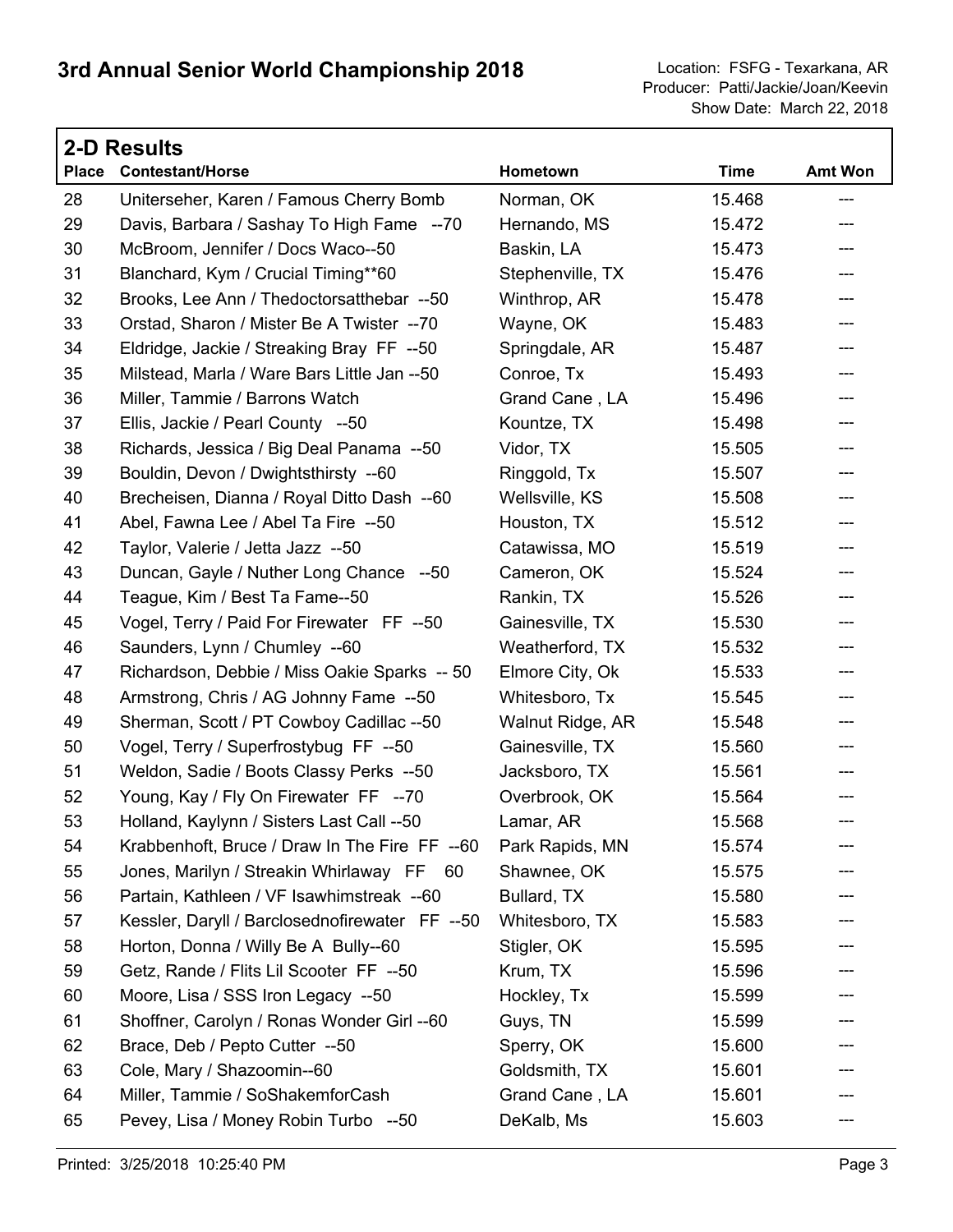|              | <b>2-D Results</b>                            |                  |             |                |  |  |  |
|--------------|-----------------------------------------------|------------------|-------------|----------------|--|--|--|
| <b>Place</b> | <b>Contestant/Horse</b>                       | Hometown         | <b>Time</b> | <b>Amt Won</b> |  |  |  |
| 66           | Henderson, Michelle / Six Oclock Bogie --FF-  | Bristow, OK      | 15.608      | $---$          |  |  |  |
| 67           | Williams, Marlena / Hes Downrite On Fire--50  | Morrilton, AR    | 15.617      | ---            |  |  |  |
| 68           | Taylor, Janey / Roll Me A Bully --50          | Eros, LA         | 15.617      | ---            |  |  |  |
| 69           | Parks, Whitney / Cashum Up Frenchie--50       | Axtell, TX       | 15.618      | ---            |  |  |  |
| 70           | Nevils, Kathryn / Red Jeta Leo--60            | Vinton, LA       | 15.634      | ---            |  |  |  |
| 71           | Carter, Mary / Aspecial Firewater FF          | Desdemona, TX    | 15.634      | ---            |  |  |  |
| 72           | Matthews, Samantha / Runaway PlayGun FF       | Wynne, AR        | 15.635      | ---            |  |  |  |
| 73           | Thompson, Hele / Yogis Ambrosia--60           | Yale, OK         | 15.636      | ---            |  |  |  |
| 74           | Mitchell, Lisa / Dunn Fireup Joey --50        | Karnack, TX      | 15.640      | ---            |  |  |  |
| 75           | Howell, Mary / Bounding For Trouble --60      | Binger, OK       | 15.642      | ---            |  |  |  |
| 76           | Burns, Barbara / Flit Bar Buzz --60           | Atlanta, TX      | 15.642      | ---            |  |  |  |
| 77           | Chiarizzio, Denise / Bulls Gamblin Man ---50  | Malvern, AR      | 15.649      | ---            |  |  |  |
| 78           | Fletcher, Darlene / GL Dashing Dick           |                  | 15.650      | ---            |  |  |  |
| 79           | Kessler, Daryll / Irish Firewater FF --50     | Whitesboro, TX   | 15.655      | ---            |  |  |  |
| 80           | Hairgrove, Latisha / Freckles of a Diva --50  | Timpson, TX      | 15.657      | ---            |  |  |  |
| 81           | Pennington, Mary / This Judge Rocks FF --50   | Ethel, LA        | 15.658      | ---            |  |  |  |
| 82           | Hightower, Wanda / Sheez Speedy --50          | Gilmer, Tx       | 15.658      | ---            |  |  |  |
| 83           | Brand, Jackie / Top Of The Roc -50            | Harrison, AR     | 15.658      | ---            |  |  |  |
| 84           | Ott, Sonya / Maybe --50                       | Flat Rock, AL    | 15.660      | ---            |  |  |  |
| 85           | McCullar, Patty / Firewater Sandac Jones FF - | Canyon, TX       | 15.662      | ---            |  |  |  |
| 86           | Zant, Shelia / Sazzy--60                      | Odessa, TX       | 15.663      | ---            |  |  |  |
| 87           | Ellis, Jackie / Fancy Rakin --50              | Kountze, TX      | 15.666      | ---            |  |  |  |
| 88           | Scammahorn, Lana / Bennysbaytrix --60         | Apache, OK       | 15.674      | ---            |  |  |  |
| 89           | Nibarger, Julee / IGotToGo--50                | Chillicothe, MO  | 15.684      | ---            |  |  |  |
| 90           | Riley, Nancy / Jim Shrimp --60                | Hobbs, NM        | 15.685      | ---            |  |  |  |
| 91           | Johnson, Tammy / Frenchman Yellow Rose -      | Keithville, LA   | 15.688      | ---            |  |  |  |
| 92           | Hinds, Mitzi / Doc--50                        | Guntown, MS      | 15.696      |                |  |  |  |
| 93           | Owens, Paula / Mr JB High on Jose FF --60     | Hallsville, TX   | 15.698      |                |  |  |  |
| 94           | Muse, Shelley / VF Rare Coin FF--50           | Sallisaw, OK     | 15.699      |                |  |  |  |
| 95           | Adams, Angie / Bugsy First Timber --50        | Poteau, OK       | 15.699      |                |  |  |  |
| 96           | Ritchie, LeAnn / Nick Rockin Hemp--50         | Crandall, TX     | 15.707      |                |  |  |  |
| 97           | Weldon, Sadie / WB Runaway Pumpkin--50        | Jacksboro, TX    | 15.713      |                |  |  |  |
| 98           | Barnes, Sherri / BB Booging Frenchman FF -    | Pilot Point, TX  | 15.723      |                |  |  |  |
| 99           | Potter, Lu Ann / Buck--60                     | Nashville, MI    | 15.723      |                |  |  |  |
| 100          | Richman, Dana / Sr Pretty Boy Rock FF --60    | Valley Mills, TX | 15.723      |                |  |  |  |
| 101          | Richards, Jessica / Fletch Hasa Pistol --50   | Vidor, TX        | 15.732      |                |  |  |  |
| 102          | Morgan, Ellen / Super Star --50               | Brandon, MS      | 15.741      |                |  |  |  |
| 103          | Fox, Jodie / Lipstick Colors--50              | Meridian, OK     | 15.744      | ---            |  |  |  |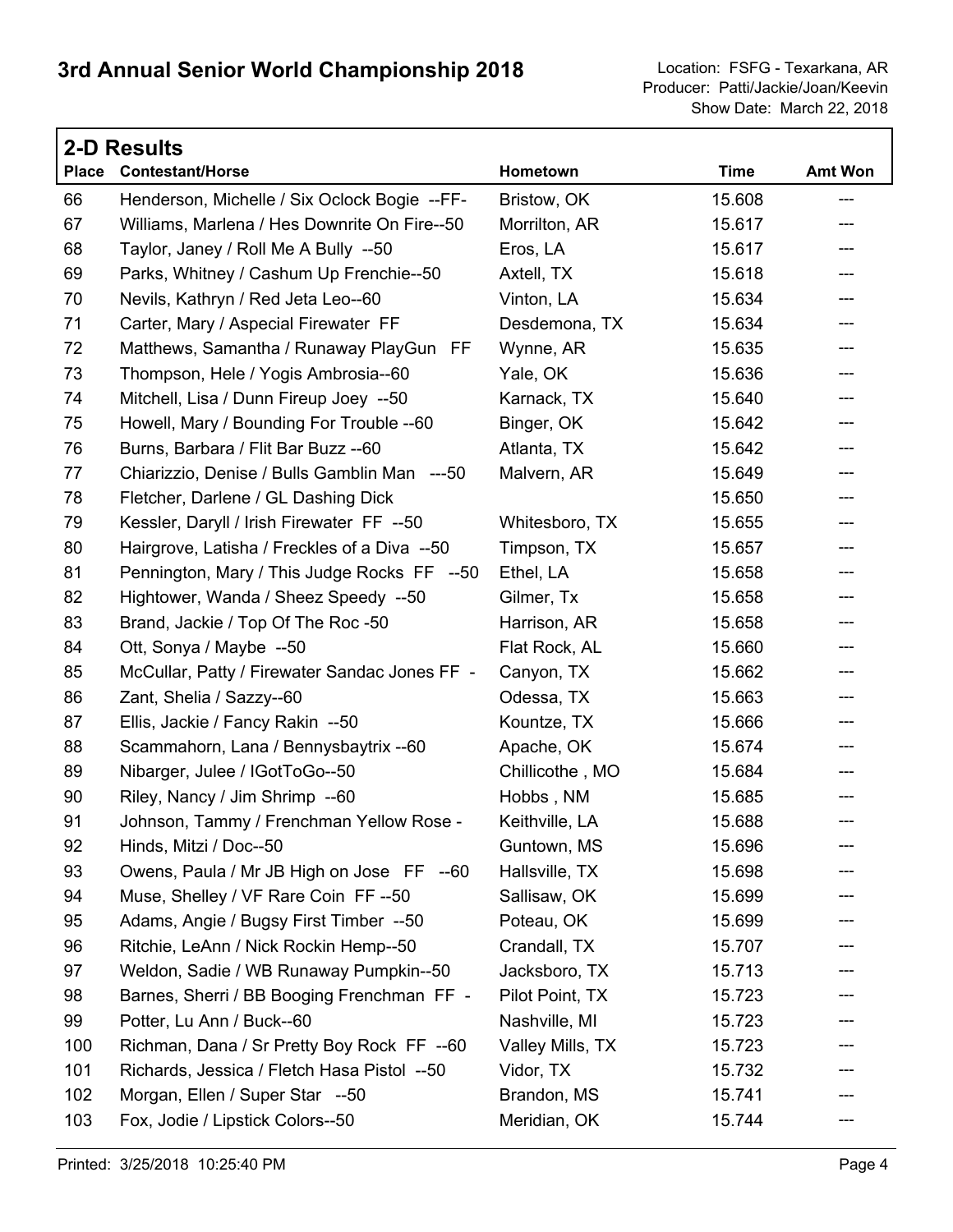|              | <b>2-D Results</b>                          |                  |             |         |
|--------------|---------------------------------------------|------------------|-------------|---------|
| <b>Place</b> | <b>Contestant/Horse</b>                     | Hometown         | <b>Time</b> | Amt Won |
| 104          | Dial, Sandy / Callsign Charlie--60          | Livingston, AL   | 15.746      |         |
| 105          | Jones, Marilyn / Muscles Streaker--60       | Shawnee, OK      | 15.747      |         |
| 106          | Armstrong, Kay / Rabbs Twistor Lady --50    | Point, TX        | 15.748      |         |
| 107          | Byassee, Jeff / V O Gold --50               | Clinton, KY      | 15.752      |         |
| 108          | Hinds, Mitzi / Tiny Dashing Bully --50      | Guntown, MS      | 15.757      |         |
| 109          | King, Dana / RN Hidas Lil Playboy--50       | Transylvania, LA | 15.759      |         |
| 110          | Paul, Melody / Cash--60                     | Mt Pleasant, TX  | 15.760      |         |
| 111          | Jackson, Tony / Johnny On The Rocks FF      | Scurry, TX       | 15.769      |         |
| 112          | Eller, Charemon / Sharky --50               | Oktaha, Ok       | 15.770      |         |
| 113          | Duncan, Gayle / Bugs In My Martini FF --50  | Cameron, OK      | 15.776      |         |
| 114          | Crowder, Tammy / Speed Away Laughing FF     | Austin, AR       | 15.777      |         |
| 115          | Spillers, Kaye / Ima Super Sweet Diva --50  | Choudrant, LA    | 15.778      |         |
| 116          | Morgan, Debbie / Get It Haley --60          | Ada, Ok          | 15.780      |         |
| 117          | Hetrick, Chris / Golden Power Jet --60      | Spiro, OK        | 15.780      |         |
| 118          | Adams, Angie / Gold Fingers Oakie --50      | Poteau, OK       | 15.783      | $---$   |
| 119          | Williams, Sabrina / My Chardonnay --50      | Beebe, AR        | 15.788      |         |
| 120          | Seffens, Larry / Streakin Jules Bug FF--60  | Columbia, LA     | 15.793      |         |
| 121          | Brewer, Dawn / Take A Shot On Me --50       | Seagroves, Tx    | 15.795      |         |
| 122          | Williams, Sue / Suntan Showgirl --50        | Skiatook, OK     | 15.802      |         |
| 123          | Ameen, Allison / Soflitsticated FF --50     | Vicksburg, MS    | 15.813      |         |
| 124          | Griffin, Kim Schneider / KN Fabulous Marsey | Hartman, AR      | 15.815      |         |

|              | <b>3-D Results</b>                         |                     |        |                |  |  |
|--------------|--------------------------------------------|---------------------|--------|----------------|--|--|
| <b>Place</b> | <b>Contestant/Horse</b>                    | <b>Hometown</b>     | Time   | <b>Amt Won</b> |  |  |
| 1            | Draper, Kelly / Winwithflamingclass Callie | Sheridan, AR        | 15.828 | \$943.00       |  |  |
| 1            | Martin, Donna / Judy's Oklahoma Fuel --60  | Morrilton, AR       | 15.828 | \$943.00       |  |  |
| 3            | Wilson, Susan / WB Peppy Zan Parr --60     | Troup, Tx           | 15.829 | \$610.50       |  |  |
| 3            | Mudd, Dorene / Frenchman's Cando --70      | Morris, OK          | 15.829 | \$610.50       |  |  |
| 5            | Turner, Julia / Bob --50                   | Idabel, OK          | 15.831 | \$499.00       |  |  |
| 6            | Wright, Cindy / Linda --50                 | Westville, FL       | 15.840 | \$444.00       |  |  |
| 7            | Coble, Myrna / Rez--50                     | Bartlesville, OK    | 15.844 | \$388.00       |  |  |
| 8            | Jones, Jo Ann / Watch Joe Smoke -- 70      | Vidor, TX           | 15.847 | \$333.00       |  |  |
| 9            | Peterson, Tracey / Special Bullion--50     | Celeste, TX         | 15.849 | \$277.00       |  |  |
| 10           | Jones, Alica / Turbo Toole --60            | Grandview, TX       | 15.852 | \$222.00       |  |  |
| 11           | Clark, Becky / Loasupnow "Taz" --50        | Pleasant Plains, AR | 15.855 | \$166.00       |  |  |
| 12           | Knotts, Terrie / Bugs Pay The Money --50   | Tyler, TX           | 15.856 | \$111.00       |  |  |
| 13           | Whiteside, Andrea / Separate Jetta--50     | Kilgore, TX         | 15.869 |                |  |  |
| 14           | Woods, Melissa / MJ --50                   | Magnolia, TX        | 15.872 |                |  |  |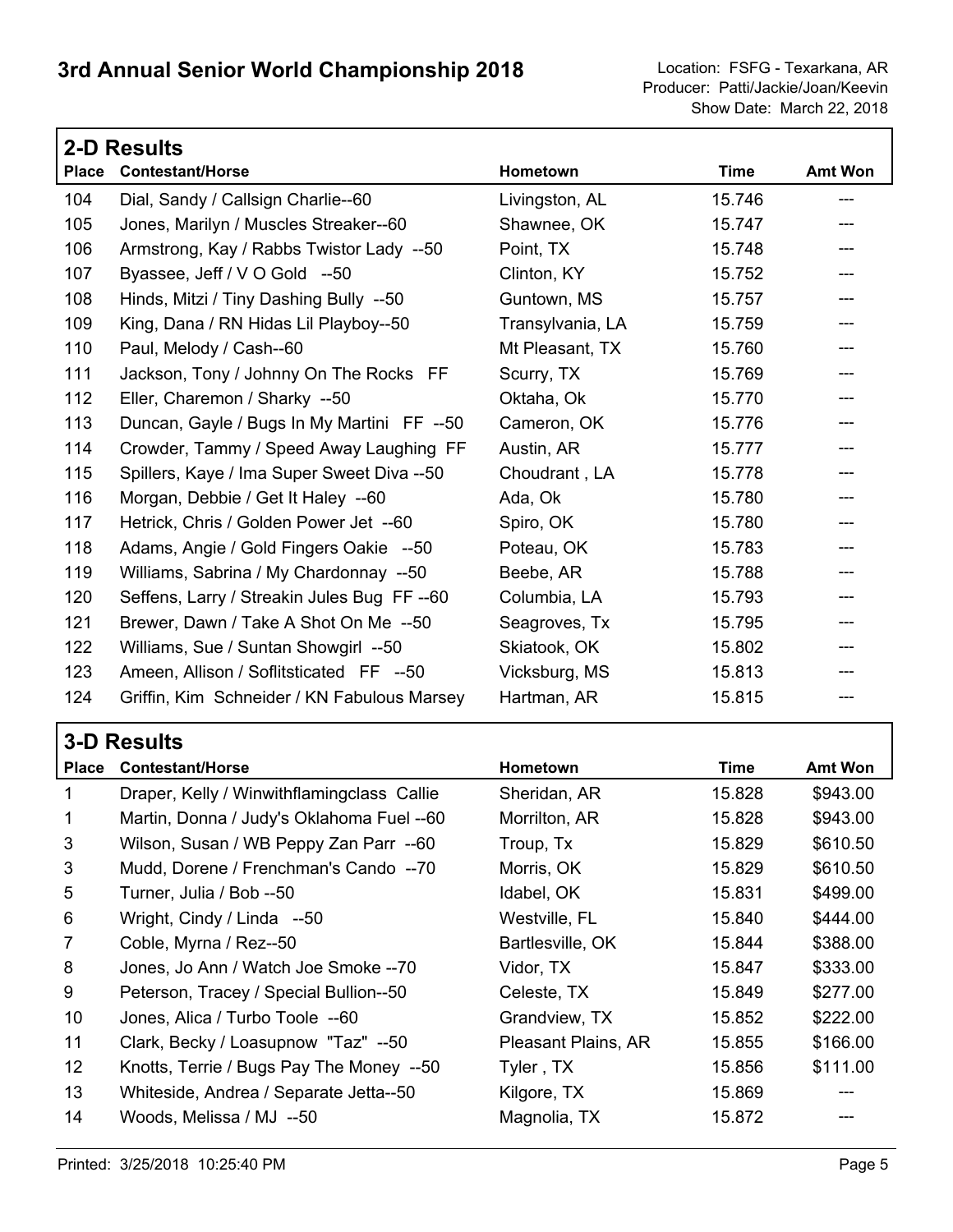|              | <b>3-D Results</b>                           |                  |             |                |
|--------------|----------------------------------------------|------------------|-------------|----------------|
| <b>Place</b> | <b>Contestant/Horse</b>                      | Hometown         | <b>Time</b> | <b>Amt Won</b> |
| 15           | Connor, Miriam / Sunny                       | Columbus, TX     | 15.873      | ---            |
| 16           | Sparks, Rose / Honor Nancy Ann --60          |                  | 15.880      | ---            |
| 17           | Byassee, Jeff / Another Shot Of Scotch FF -  | Clinton, KY      | 15.881      | ---            |
| 18           | Cocks, Karen / Paloma Pine --60              | Campbell, TX     | 15.882      | ---            |
| 19           | Ryan, Sidney / Lyndis Sonny Lights --50      | Decatur, TX      | 15.883      | ---            |
| 20           | Hardy, Sheila / Boomer                       | Greenbriar, Ar   | 15.884      | ---            |
| 21           | Higdon, Patti Jo / PJH Halfwaytaheaven       | Terry, Ms        | 15.896      | ---            |
| 22           | Harrington, Carol / YL Jay R Kirk --50       | Dekalb, TX       | 15.901      | ---            |
| 23           | Zant, Shelia / Perks Alive Lady--60          | Odessa, TX       | 15.911      |                |
| 24           | Gates, Stacey / Sassy Native Leader          | Rhome, TX        | 15.919      | ---            |
| 25           | Carlin, Laura / Bay Go Bye Bye--50           | Neosho, MO       | 15.924      | ---            |
| 26           | Savage, Linda / Keep Her Blonde--60          | Midland, TX      | 15.925      | ---            |
| 27           | Tobolka, Pat / Dance Pal "Sue Ellen" -- 60   | Caldwell, TX     | 15.946      | ---            |
| 28           | Davis, Jan / Woody B Perky --60              | Azle, Tx         | 15.953      | ---            |
| 29           | Birkicht, Donnis / Tay --60                  | Pineville, La    | 15.957      |                |
| 30           | Mayes, Kaye / Moody Blues                    | Springdale, Ar   | 15.958      | ---            |
| 31           | Hallman, Kathey / Haidas Sweet Peppy--60     | Bristow, OK      | 15.971      | ---            |
| 32           | Buso, Jacqueline / Cajo Tari                 | Oak Grove, Mo    | 15.978      | ---            |
| 33           | Schler, Lana / Secret Stash Of Cash          | Marshall, OK     | 15.978      | ---            |
| 34           | Payne, Julie / S. F. Butterfinger --50       | Claremore, TX    | 15.987      | ---            |
| 34           | Pinkston, Jackie / Jewel --70                | Success, MO      | 15.987      | ---            |
| 36           | Shannon, Mary / Quick Charge It FF --60      | Starkville, MS   | 15.989      | ---            |
| 37           | Oeder, Dale / My Moneys On Bully --60        | Hot Springs, AR  | 15.991      | ---            |
| 38           | Dunfield, Jo / Powr Prince --60              | Quinlan, TX      | 15.996      | ---            |
| 39           | Schroedter, Linda / Ima Gold Champion--50    | Stephenville, TX | 15.999      | ---            |
| 40           | Harrison, Deanna / Brays Two Moon Man --50   | Haworth, OK      | 15.999      | ---            |
| 41           | McCullar, Patty / Zip That Fly--60           | Canyon, TX       | 16.001      |                |
| 42           | Williams, Abbe / Jules Bubblin' Babe --60    | West Pt, MS      | 16.002      |                |
| 43           | Tucker, Russell / Three Kings Chick --70     | Springville, AL  | 16.006      |                |
| 44           | Brandon, Annette / Topoffthefirewater        | Porter, Ok       | 16.007      |                |
| 45           | Brand, Jackie / Strip Tag --50               | Harrison, AR     | 16.010      |                |
| 46           | Bagwell, Connie / JWT Haulin Cash --50       | Springdale, AR   | 16.014      |                |
| 47           | Harris, Debbie / Lone Star Wind--50          | Navasota, TX     | 16.015      |                |
| 48           | Self, Gay Lynn / KN Fabulous N Perky FF --60 | Birch Tree, MO   | 16.016      |                |
| 49           | Olson, Marie / Big French Te --70            | Glencoe, MO      | 16.024      |                |
| 50           | Abel, Fawna Lee / Annies Oakley Fame         | Houston, TX      | 16.024      |                |
| 51           | Neher, Gayle / Feature Peppy --60            | Ashdown, AR      | 16.026      |                |
| 52           | Bailey, Thresa / Katies Style --60           | Spiro, OK        | 16.028      | ---            |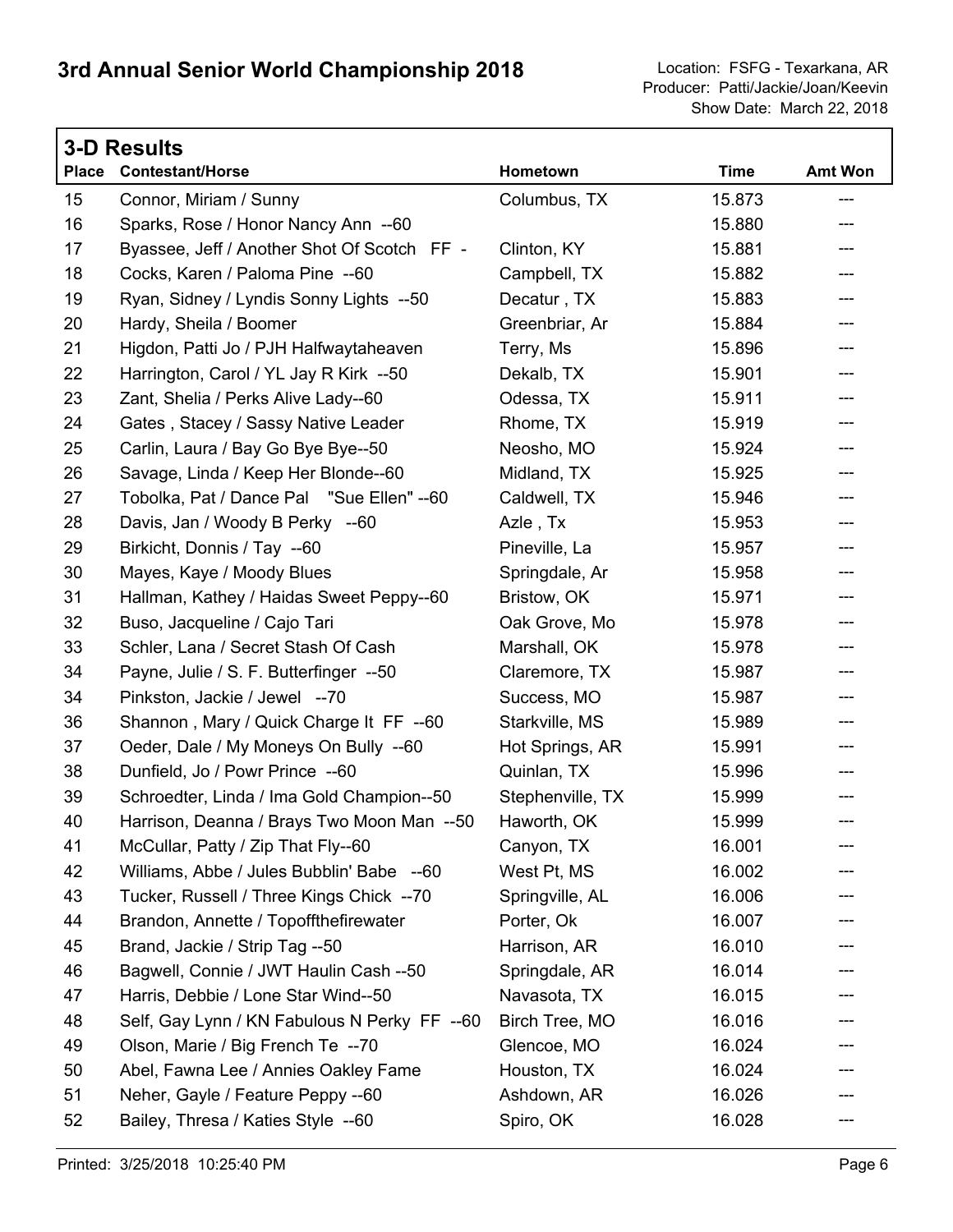| <b>3-D Results</b> |                                                 |                   |             |                |  |  |
|--------------------|-------------------------------------------------|-------------------|-------------|----------------|--|--|
| <b>Place</b>       | <b>Contestant/Horse</b>                         | Hometown          | <b>Time</b> | <b>Amt Won</b> |  |  |
| 53                 | Nemec, Laura / Frenchman Buggin Out             | Crawford, TX      | 16.030      | ---            |  |  |
| 54                 | Flager, Robin / Dee Bee Jack Bee Quick --50     | Muncie, IN        | 16.033      | ---            |  |  |
| 55                 | Berdine, Donna / Rojo Laveaus--50               | Kiln, MS          | 16.039      | ---            |  |  |
| 56                 | Hopper, Michele / Josie                         | Arlington, TN     | 16.042      | ---            |  |  |
| 57                 | Kendrick, Diane / PS Ichi Goldmine --60         | Riverside, Wa     | 16.042      | ---            |  |  |
| 58                 | Robertson, Anita / Joeys Whirling Jet --60      | Bismarck, AR      | 16.048      | ---            |  |  |
| 59                 | Smith, Keith / Smoke N Cool Playboy--50         | Eminence, MO      | 16.059      | ---            |  |  |
| 60                 | Raulston, Michele / Peppy Quixote Slider -- 60  | Gary, TX          | 16.060      | ---            |  |  |
| 61                 | Wright, Cindy / Milano --50                     | Westville, FL     | 16.062      | ---            |  |  |
| 62                 | Lisenbee, Kathy / As Cool As Nick Gets FF -     | Jayton, TX        | 16.070      | ---            |  |  |
| 63                 | Powers, Bonnie / Justmyluckystone--50           | Webb City, MO     | 16.074      | ---            |  |  |
| 64                 | Velliquette, Lisa Jo / Namgis D 44 --50         | Weatherford, TX   | 16.075      | ---            |  |  |
| 65                 | Cole, Cindy / Caseys Cactus Bar --60            | Branch, AR        | 16.079      | ---            |  |  |
| 66                 | Roberts, Vicky / Jewells --60                   | Mtn View, MO      | 16.080      | ---            |  |  |
| 67                 | Hawthorne, Tonnee / Parrtee--50                 | Silsbee, TX       | 16.082      | ---            |  |  |
| 68                 | Griffin, Kim Schneider / Playin Stylish Lynx -  | Hartman, AR       | 16.082      | ---            |  |  |
| 69                 | Hales, Sherry / Streak At Night --60            | Havana, AR        | 16.083      | ---            |  |  |
| 70                 | Wright, Cindy / Lena's Famous Blondie FF -      | Westville, FL     | 16.083      | ---            |  |  |
| 71                 | Snelson, Shelli / Shake It First Bogie --FF--50 | Bristow, OK       | 16.094      | ---            |  |  |
| 72                 | Hughes, Kristi / Famous House Guest FF --50     | Oologah, OK 74053 | 16.096      | ---            |  |  |
| 73                 | Cole, Linda / Easy Strawfly Kiss --50           | Emory, TX         | 16.098      | ---            |  |  |
| 74                 | Norell, Linda / Hope For Jess --50              | Quinlan, TX       | 16.100      | ---            |  |  |
| 75                 | Sharp, Gwen / B2 --50                           | Jefferson, TX     | 16.102      | ---            |  |  |
| 76                 | Paschall, Thomas / C C ---50                    | Chester, AR       | 16.102      | ---            |  |  |
| 77                 | Staggs, Michelle / Smokin Lit Shine --50        | Little Rock, AR   | 16.104      | ---            |  |  |
| 78                 | Ayers, Kenny / He's A Double Honor --60         | Bowden, GA        | 16.105      | ---            |  |  |
| 79                 | Jones, Alica / Sass N Savvy --60                | Grandview, TX     | 16.108      |                |  |  |
| 80                 | Bennett, Lana / Gold Creek Fly --70             | Rayville, LA      | 16.109      |                |  |  |
| 81                 | Douglas, Renee / Beamer --50                    | Cleburne, TX      | 16.113      |                |  |  |
| 82                 | Foreman, Elaine / Boogies Moon Pie--50          | Flower Mound, TX  | 16.116      | ---            |  |  |
| 83                 | Bynum, David / RS Shining Spark --70            | Mt Pleasant, TX   | 16.120      |                |  |  |
| 84                 | Vogel, Terry / All Night Corona FF --50         | Gainesville, TX   | 16.121      |                |  |  |
| 85                 | Hames, Ginger / WithorWithoutyou--60            | Athens, TX        | 16.122      | ---            |  |  |
| 86                 | Simunek, Babby / Chrome Cadilac --50            | Bison, OK         | 16.127      |                |  |  |
| 87                 | Lewis, Heather / Royal China Gold --50          | Cranfills Gap, TX | 16.129      |                |  |  |
| 88                 | Preston, Sally / Cee U Later Gator FF --70      | Colliinsville, TX | 16.131      | ---            |  |  |
| 89                 | Armstrong, Chris / Cool Perks Ta Heaven --FF-   | Whitesboro, Tx    | 16.133      |                |  |  |
| 90                 | Talley, Beth / Carhartt--50                     | Rockwall, TX      | 16.134      |                |  |  |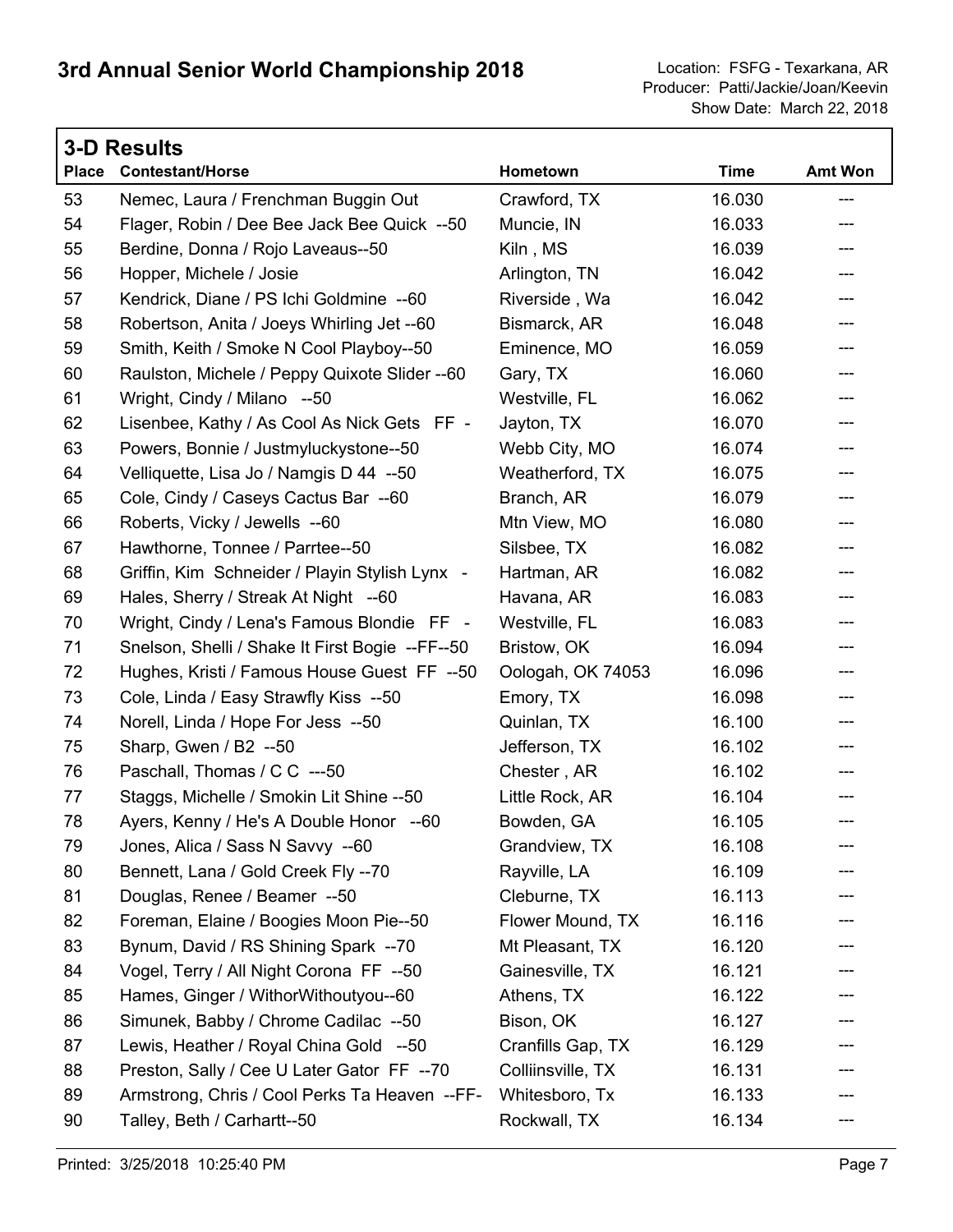|              | <b>3-D Results</b>                          |                       |             |                |  |
|--------------|---------------------------------------------|-----------------------|-------------|----------------|--|
| <b>Place</b> | <b>Contestant/Horse</b>                     | Hometown              | <b>Time</b> | <b>Amt Won</b> |  |
| 91           | Humphrey, Paul / Flit Ta Be Famous          | Paradin, TX           | 16.136      | ---            |  |
| 92           | Peacock, Steve / Willow --60                | Clovis, NM            | 16.140      | ---            |  |
| 93           | Pilkenton, Pam / Mr Iron Flit               | Dekalb, TX            | 16.145      |                |  |
| 94           | Getz, Rande / Go Rene Go --50               | Krum, TX              | 16.153      | ---            |  |
| 95           | Koetter, Edwyna / Diamonds R Nice --60      | Henrietta, TX         | 16.154      | ---            |  |
| 96           | Yeager, Rose / Knightwood Pandora --70      | Greeneville, TN       | 16.155      | ---            |  |
| 97           | Bleeker, Krista / Graceful Gift --60        | Burleson, TX          | 16.156      | ---            |  |
| 98           | Stumpf, Debbie / Bad Boy Bully--60          | Skiatook, OK          | 16.167      | ---            |  |
| 99           | Mohon, Angie / IBarelyGetRDone --50         | Claremore, OK         | 16.170      | ---            |  |
| 100          | Pulling, Stanley / MS Bucks Blondie -- 60   | Mountain View, MO     | 16.170      | ---            |  |
| 101          | Miles, Sharon / Blondi                      | Wickes, AR            | 16.172      | ---            |  |
| 102          | Akin, Patsy / Stir it and Shake it--60      | Texarkana, AR         | 16.172      | ---            |  |
| 103          | Ziegler, Cheryl / KN Honey I'm Fabulous FF  | Coal Hill, AR         | 16.172      | ---            |  |
| 104          | Herell, Jack D / Top Joe Cody--70           | Lexington, OK         | 16.177      | ---            |  |
| 105          | Lybbert, Jami / Confederate Royalty --50    | Forestburg, TX        | 16.179      | ---            |  |
| 106          | Butler, Tim / Twinkle Toes Rocket --70      | Tuscaloosa, AL        | 16.188      | ---            |  |
| 107          | Ruffin, Sandra / Jazzy Roan Boy --60        | Broken Bow, OK        | 16.190      | ---            |  |
| 108          | Carver, Sandi / Pink Lee --70               | Seminole, OK          | 16.190      | ---            |  |
| 109          | Van Winkle, Jo / Oh Windy Three Boots -- 60 | Hempstead, TX         | 16.193      | ---            |  |
| 110          | Hanson, Bill / Tebow --60                   | Morris, OK            | 16.201      | ---            |  |
| 111          | Donnell, Robert "Bob" / Dude's Weekend Out  | Brighton, TN          | 16.205      | ---            |  |
| 112          | Clark, Becky / GK Shalena "Blazi" FF --50   | Pleasant Plains, AR   | 16.210      | ---            |  |
| 113          | Shinn, Susan / Dixies Little Cutter         | Quinlan, TX           | 16.213      | ---            |  |
| 114          | Oxner, Jan / Louisana Majesty--60           | Marianna, AR          | 16.213      | ---            |  |
| 115          | King, Dana / Playin With A Cat--50          | Transylvania, LA      | 16.215      |                |  |
| 116          | Taylor, Valerie / Jex's Reflection --50     | Catawissa, MO         | 16.222      | ---            |  |
| 117          | Bailey, Julie / Halo N Wing                 | Sulphur Springs, TX   | 16.235      |                |  |
| 118          | Calcote, Debbie / Bo ---60                  | Tahlequah, OK         | 16.243      |                |  |
| 119          | McDonald, Sharon / Prince --50              | Jefferson, TX         | 16.246      |                |  |
| 120          | Messer, Joni / Tari Ann Blackburn--50       | Collinsville, OK      | 16.249      |                |  |
| 121          | Spillers, Kaye / Center Of The Storm --50   | Choudrant, LA         | 16.252      |                |  |
| 122          | Thompson, Sandy / DT EZ Boogin Bogie FF     | Skiatook, OK          | 16.252      |                |  |
| 123          | Hicks, Carolyn / Prairie Six Moon --70      | Meeker, OK            | 16.258      |                |  |
| 124          | Weger, Christi / DDD Jordans MJ Frost --50  | Mead, OK              | 16.260      |                |  |
| 125          | Kinder, Carol / Hustles Cherokee Jet --60   | <b>Black Rock, AR</b> | 16.267      |                |  |
| 126          | Gallent, Phyllis / Heza Bully Gator FF --60 | St Francisville, LA   | 16.268      |                |  |
| 127          | Sagraves, Nancy Rea / Brujak --50           | Royse City, TX        | 16.278      |                |  |
| 128          | Bouldin, Jackie / Gagesindian --FF--60      | Ringgold, Tx          | 16.279      | ---            |  |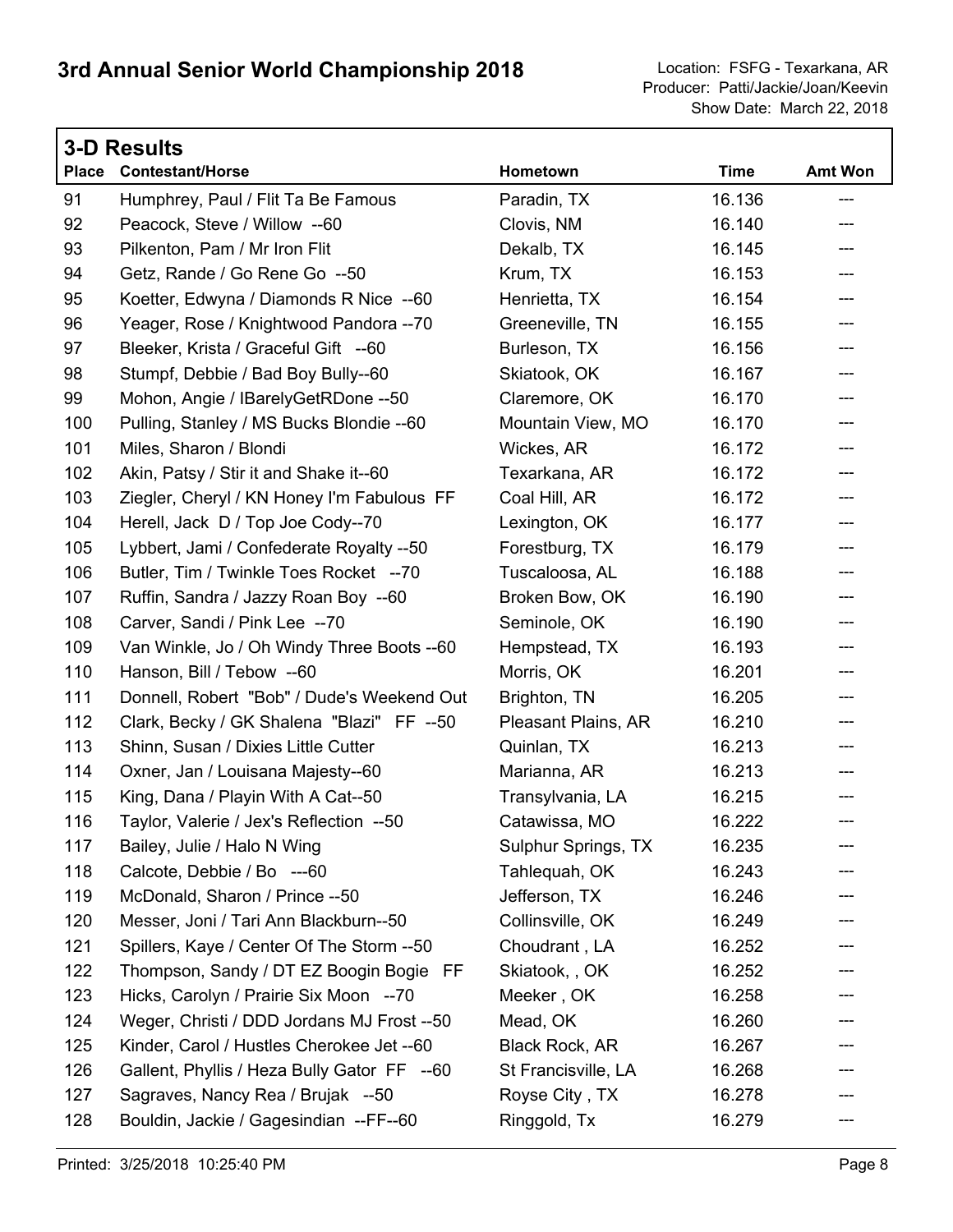|              | <b>3-D Results</b>                           |                 |        |                |  |  |
|--------------|----------------------------------------------|-----------------|--------|----------------|--|--|
| <b>Place</b> | <b>Contestant/Horse</b>                      | <b>Hometown</b> | Time   | <b>Amt Won</b> |  |  |
| 129          | Crosby, Marky / Cloudy --70                  | Carney, OK      | 16.289 | ---            |  |  |
| 130          | Nibarger, Julee / Legend N Progress--50      | Chillicothe, MO | 16.292 |                |  |  |
| 131          | Seffens, Susan / Absolutly Pepto--50         | West Monroe, LA | 16.295 |                |  |  |
| 132          | Buckmeyer, Becky / A Jacked Up Perk --60     | Seagoville, TX  | 16.300 |                |  |  |
| 133          | Pritchard, Holly / Bogies Frenchmoon FF --60 | Springtown, Tx  | 16.305 | ---            |  |  |
| 134          | Tucker, Vickie / Rarebars Sunny Sky --50     | Springville, AL | 16.308 | ---            |  |  |
| 135          | Hatcher, Terri / I Will Smash --60           | Kaiser, Mo      | 16.313 | ---            |  |  |
| 136          | Talley, Beth / Jag--50                       | Rockwall, TX    | 16.319 |                |  |  |
| 137          | Flager, Robin / Ima Mac Star --50            | Muncie, IN      | 16.323 |                |  |  |
|              |                                              |                 |        |                |  |  |

#### **4-D Results**

| <b>Place</b>   | <b>Contestant/Horse</b>                       | Hometown          | <b>Time</b> | <b>Amt Won</b> |
|----------------|-----------------------------------------------|-------------------|-------------|----------------|
| $\mathbf 1$    | Belsha, Connie / Duece Dry Doc --50           | Anacoco, LA       | 16.324      | \$791.00       |
| $\overline{2}$ | Begnaud, Michelle / LR U Gotta Be Kidden      | Duson, LA         | 16.325      | \$624.00       |
| 3              | Board, Jacqueline / Jen Sen--60               | Leonard, TX       | 16.328      | \$499.00       |
| 4              | Hanks, Mary / Classy Moon Colours --60        | Munford, TN       | 16.332      | \$416.00       |
| 5              | Oeder, Dale / MR Flit to Kill FF --60         | Hot Springs, AR   | 16.343      | \$374.00       |
| 6              | Whatley, Kim / Merry A Wrangler ---50         | Kildare, TX       | 16.345      | \$333.00       |
| $\overline{7}$ | Guirino, Toni / Bea Dandy Lena --50           | Stillwater, OK    | 16.348      | \$291.00       |
| 8              | Smith, Jerry / Vegas--60                      | Reno, TX          | 16.355      | \$250.00       |
| 9              | Hall, Cynthia / Beam Me Up Troubles           | Gilmer, TX        | 16.356      | \$208.00       |
| 10             | Hamilton, Lisa / Fiddle Bar Beggar            | Billings, MT      | 16.362      | \$166.00       |
| 11             | Ramage, Jennine / Ole Mans Decker Jet --50    | Hernando, MS      | 16.364      | \$125.00       |
| 12             | Toll, Ciindy / Jesse Lightning Kwik--60       | Francisco, IN     | 16.373      | \$83.00        |
| 13             | Shackelford, Linda / I'm A Coming Dually --70 | Beaumont, TX      | 16.379      | ---            |
| 14             | Sharp, Gwen / Champagne --50                  | Jefferson, TX     | 16.414      | ---            |
| 15             | Davis, Karen / LLE Bally--50                  | Cherryvale, KS    | 16.416      | ---            |
| 16             | Wilson, Krista / Parker --50                  | Little Rock, AR   | 16.425      | ---            |
| 17             | Smith, Robin / Chaps Gold Fuel --50           | Fruitvale, TX     | 16.434      | ---            |
| 18             | Moxley, Christy / Shirley A Blackbird--60     | Fairfax, OK       | 16.436      | ---            |
| 19             | Keltner, Susan / Notoutofamoneyforlong        | Aldrich, MO       | 16.441      | ---            |
| 20             | Maxwell, Susan / SR Instant Joe--60           | Royal, AR         | 16.442      | ---            |
| 21             | Hall, Jean / Ice Skate --60                   | Billiings, MO     | 16.450      | ---            |
| 22             | Walker, Charlie / RR Cash N Perks --70        | Knox, IN          | 16.463      | ---            |
| 23             | Jetton, Renee / Trouble --50                  | Plain Dealing, LA | 16.486      | ---            |
| 24             | Lauritzson, Julia / Kt Sunrize --70           | Conway, AR        | 16.488      | ---            |
| 25             | Kyle, Kim / Domino --50                       | Pittsburg, TX     | 16.492      | ---            |
| 26             | Leopard, Gloria / Make Me A FastWagon         | Purcell, OK       | 16.498      | ---            |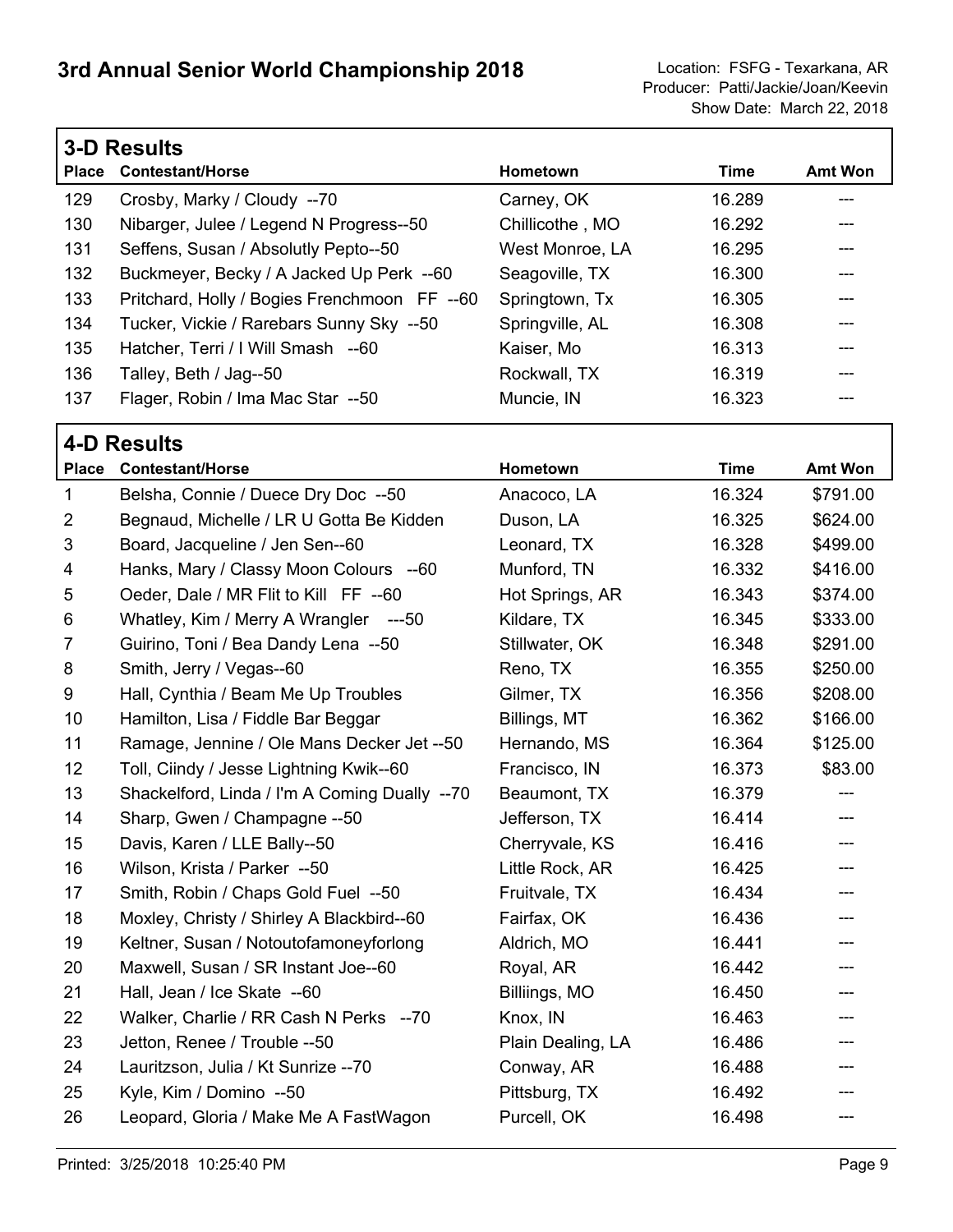|              | 4-D Results                                   |                   |             |         |  |  |
|--------------|-----------------------------------------------|-------------------|-------------|---------|--|--|
| <b>Place</b> | <b>Contestant/Horse</b>                       | Hometown          | <b>Time</b> | Amt Won |  |  |
| 27           | Nerwich, Kay / Perks So Easy FF --60          | Farmersville, TX  | 16.504      | $---$   |  |  |
| 28           | Brown, Karen / IMA Firecracker Flit FF --50   | Chelsea, OK       | 16.512      | ---     |  |  |
| 29           | Shuck, Beverly / Calfee Charm--70             | Magnolia, TX      | 16.518      | ---     |  |  |
| 30           | Smith, Shannon / Busy Lacin Chex--50          | Vancleave, MS     | 16.527      | ---     |  |  |
| 31           | Toll, Ciindy / Sheza Casanova Special--60     | Francisco, IN     | 16.540      | ---     |  |  |
| 32           | Zant, Shelia / Mel-B--60                      | Odessa, TX        | 16.547      | ---     |  |  |
| 33           | Agenbroad-Elander, Steve / Malibu Star--50    | Lexington, TX     | 16.552      | ---     |  |  |
| 34           | Staggs, Michelle / Doc Dustys Honor --50      | Little Rock, AR   | 16.553      | ---     |  |  |
| 35           | Carlin, Laura / Bakers TJ Sugarbars --50      | Neosho, MO        | 16.565      | ---     |  |  |
| 36           | Williamson, George / Alyssa's Lucky Ace ---60 | Adkins, TX        | 16.580      | ---     |  |  |
| 37           | Arceneaux, Sara / I Prefer You --70           | Carencro, LA      | 16.598      | ---     |  |  |
| 38           | Pearce, Paula / Jess --60                     | Mt Vernon, AR     | 16.601      | ---     |  |  |
| 39           | Graham, Tammy / Dash For Fuel --60            | Meridain, Ms      | 16.606      | ---     |  |  |
| 40           | Hoehn, Terry / Looking Slick --60             | Republic, MO      | 16.615      | ---     |  |  |
| 41           | Elkins, Tina / Dat Chili Sail --50            | Clyde, TX         | 16.636      | ---     |  |  |
| 42           | Pearce, Paula / Indy --60                     | Mt Vernon, AR     | 16.659      | ---     |  |  |
| 43           | West, Sharon / Trip --50                      | Moscow, TN        | 16.673      | ---     |  |  |
| 44           | Matthews, Samantha / Peanut Towsack --50      | Wynne, AR         | 16.691      | ---     |  |  |
| 45           | Jones, LaDonna / Lads Royal Memo--50          | Millington, TN    | 16.699      | ---     |  |  |
| 46           | Williams, Marlena / Turbo Charged Risk FF -   | Morrilton, AR     | 16.703      | ---     |  |  |
| 47           | Bailey, Shawna / Bob --50                     | Edmond, OK        | 16.703      | ---     |  |  |
| 48           | Jarrett, Josie (JoEllen) / Katy --50          | Archer City, TX   | 16.715      | ---     |  |  |
| 49           | Fountain, Cindy / Lucy Lockette--50           | Pine like, La     | 16.726      | ---     |  |  |
| 50           | Gates, Barbara / Doc China Peppy --50         | Marion, LA        | 16.732      | ---     |  |  |
| 51           | Everson, Lisa / French Smoke FF --50          | Harrisonville, MO | 16.739      | ---     |  |  |
| 52           | Mason, Rindy / JCL N Me --60                  | Gutherie, TX      | 16.739      | ---     |  |  |
| 53           | Nemec, Laura / Fabulous French Moon FF        | Crawford, TX      | 16.743      |         |  |  |
| 54           | Ranger, Brett / Mr Talented Doc --50          | Corinth, TX       | 16.757      |         |  |  |
| 55           | Curtis, Connie / Zan's Jack Reflection --50   | Havana, AR        | 16.758      |         |  |  |
| 56           | Jarrett, Josie (JoEllen) / Mo ---50           | Archer City, TX   | 16.762      |         |  |  |
| 57           | Ware, Donna / Cottons Gold --50               | Farwell, TX       | 16.767      |         |  |  |
| 58           | Moore, Lisa / Goldies Scotch --50             | Hockley, Tx       | 16.774      |         |  |  |
| 59           | Hall, Ron / Colonel Ole Leo                   | Gilmer, TX        | 16.774      |         |  |  |
| 60           | Griswold, Beverly / She May Run Away --50     | Bovina, TX        | 16.779      |         |  |  |
| 61           | Moore, Karen / Playboy Jeton Deck --60        | Athens, AL        | 16.788      |         |  |  |
| 62           | Hall, Cynthia / R.C. Quick Change             | Gilmer, TX        | 16.792      |         |  |  |
| 63           | Turner, Kimber / Kasey's Friska Lena --60     | Dadeville, MO     | 16.800      |         |  |  |
| 64           | Bailey, Sue / Jewel--70                       | Okmulgee, OK      | 16.806      | $---$   |  |  |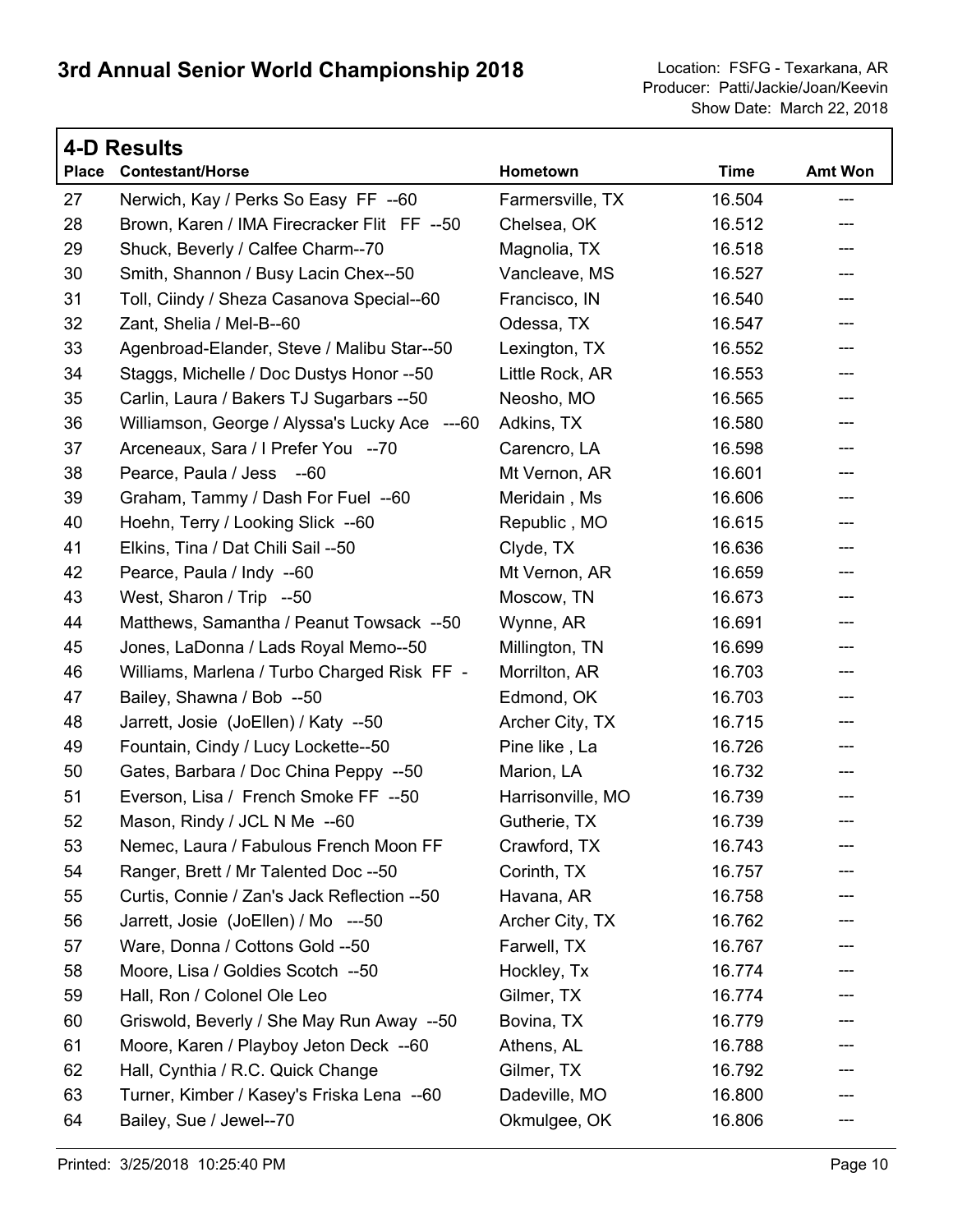Г

|              | <b>4-D Results</b>                            |                   |             |                |  |  |
|--------------|-----------------------------------------------|-------------------|-------------|----------------|--|--|
| <b>Place</b> | <b>Contestant/Horse</b>                       | Hometown          | <b>Time</b> | <b>Amt Won</b> |  |  |
| 65           | Fowler, Rhonda / Bob --50                     | Arkadelphia, AR   | 16.806      |                |  |  |
|              | <b>5-D Results</b>                            |                   |             |                |  |  |
|              | Place Contestant/Horse                        | Hometown          | <b>Time</b> | Amt Won        |  |  |
| 1            | Orman, Karen / Dalts Superman Design FF -     | Floris, IA        | 16.827      | \$527.00       |  |  |
| 2            | Greenlees, Tonia / BF Dun It on the Money--50 | Tuttle, OK        | 16.830      | \$416.00       |  |  |
| 3            | Manning, Kaye / Smokin Ready To Fire--60      | Harrisonville, MO | 16.831      | \$333.00       |  |  |
| 4            | McGroom, Wayne / Rooster                      | Millington, TN    | 16.852      | \$277.00       |  |  |
| 5            | Brecheisen, Dianna / Kadyn Colors --60        | Wellsville, KS    | 16.877      | \$250.00       |  |  |
| 6            | Eddings, Shawn / Bogies Famous Too --50       | Pilot Point, TX   | 16.879      | \$222.00       |  |  |
| 7            | Peacock, Steve / Ava --60                     | Clovis, NM        | 16.897      | \$194.00       |  |  |
| 8            | Mitchell, Penny / Stormy --60                 | Yukon, OK         | 16.899      | \$166.00       |  |  |
| 9            | Toll, Mike / Sheza Shoot Special              | Francisco, IN     | 16.907      | \$125.00       |  |  |
| 9            | Russell, Kim / Joe Stars Spark ---50          |                   | 16.907      | \$125.00       |  |  |
| 11           | Grimes, Lisa / Genuine Texas Trouble          | Muskogee, Ok      | 16.911      | \$83.00        |  |  |
| 12           | Nunn, Leslie / Locks Galant Dash--50          | Gilmer, TX        | 16.964      | \$55.00        |  |  |
| 13           | Baxter, Sue / 5Starsezadocsruby --60          | Belleville, AR    | 16.965      | ---            |  |  |
| 14           | Williamson, George / Cashanne --60            | Adkins, TX        | 16.979      |                |  |  |
| 15           | Greenlees, Tonia / Cochise --50               | Tuttle, OK        | 16.981      | ---            |  |  |
| 16           | Griswold, Beverly / El Cisne "Swanson" --50   | Bovina, TX        | 16.983      | ---            |  |  |
| 17           | Raulston, Michele / Frenchmens Glory FF --60  | Gary, TX          | 16.990      |                |  |  |
| 18           | Jones, A.V. / Sir San Lena --60               | Vidor, TX         | 17.004      | ---            |  |  |
| 19           | Shields, Stacie / Miss Yellow Zivi            | Harrah, OK        | 17.012      | ---            |  |  |
| 20           | Jones, Diane / Eyes Of Diamonds --50          | Clyde, TX         | 17.031      |                |  |  |
| 21           | Lumley, Jody / Royal Colours Leroy--50        | Howe, OK          | 17.034      |                |  |  |
| 22           | Spurgeon, Waynella / Wonders Gold Money-      | Tolar, TX         | 17.046      | ---            |  |  |
| 23           | Davis, Becky / Flamin Emmy Lou --50           | Ozark, AR         | 17.076      |                |  |  |
| 24           | Myers, Connie / Ratchetts Snowflake--60       | Springtown, TX    | 17.089      |                |  |  |
| 25           | Duhon, Maria / Leos Hickory Skip--50          | Lafayette, LA     | 17.110      |                |  |  |
| 25           | Whiteley, Brenda / Masas Classic Streak--60   | Gladewater, TX    | 17.110      |                |  |  |
| 27           | Adamik, Chris / Candy--50                     | Willis, TX        | 17.132      |                |  |  |
| 28           | Hanson, Sheryl / Benny --60                   | Morris, OK        | 17.139      |                |  |  |
| 29           | Clark, Loretha / Smart Mate Quixote--70       | Garvin, OK        | 17.156      |                |  |  |
| 30           | Carlin, Laura / Lucky Driftin Ike--50         | Neosho, MO        | 17.161      |                |  |  |
| 31           | Palmer, Jean / Kay Cross Ciera--70            | Hot Springs, AR   | 17.162      |                |  |  |
| 32           | Osborn, Billie / Red Bucks Fancipanz --60     | Tyler, TX         | 17.163      |                |  |  |
| 33           | Schwatken, Liz / Handle Me Sweetly--50        | Sycamore, KS      | 17.168      |                |  |  |
| 34           | Peak, Phyllis / Chevy Cinderella --50         | Edmond, OK        | 17.169      | ---            |  |  |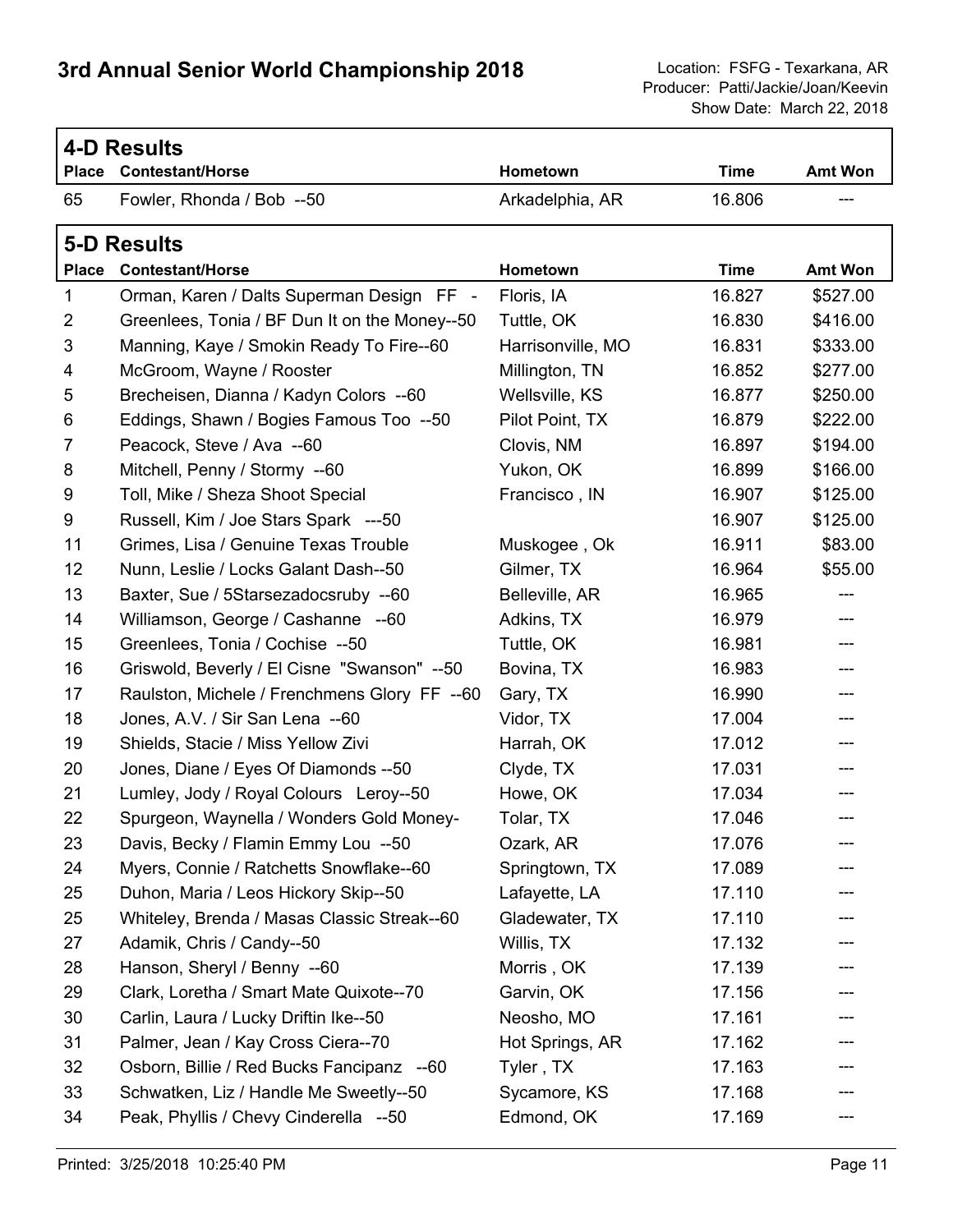|              | <b>5-D Results</b>                             |                     |             |                           |  |
|--------------|------------------------------------------------|---------------------|-------------|---------------------------|--|
| <b>Place</b> | <b>Contestant/Horse</b>                        | Hometown            | <b>Time</b> | <b>Amt Won</b>            |  |
| 35           | Barnett, Gini / Pretty Bayou Flower--50        | Waverly, MO         | 17.198      | $---$                     |  |
| 36           | Bonham, Rose / A Firey Bet --60                | Bowie, TX           | 17.206      | ---                       |  |
| 37           | Flager, Robin / Flick A Corona FF              | Muncie, IN          | 17.213      | ---                       |  |
| 38           | Jackson, Lori / Reds Special Bully --50        | Horton, AL          | 17.251      |                           |  |
| 39           | Poole, Sarah / Hearts Content --50             | Piggott, AR         | 17.259      | ---                       |  |
| 40           | Smith, Cindy / Jules Bubblin Jake--60          | Cedar Bluff, MS     | 17.290      | ---                       |  |
| 41           | Worrell, Valerie / Harley --50                 | Altoona, KS         | 17.291      | ---                       |  |
| 42           | Cochran, Margie / Sociable Cookie --60         | Kellyville, OK      | 17.317      | ---                       |  |
| 43           | Smith, Helen / Frenchmans Ladys Man --50       | Eminence, MO        | 17.342      | ---                       |  |
| 44           | McCullough, Jimmie Sue / Angel --70            | Pryor, OK           | 17.348      | ---                       |  |
| 45           | Ruffin, Sandra / Real Easy Drift --60          | Broken Bow, OK      | 17.358      | ---                       |  |
| 46           | Cowart, Sylvia / Perrys Ja Q--60               | Baskin, LA          | 17.361      | ---                       |  |
| 47           | Moore, Eileen / TMW Citty Girl --70            | Downsville, LA      | 17.385      | ---                       |  |
| 48           | Clark, Becky / Jose's Final Cash "Bo" --50     | Pleasant Plains, AR | 17.422      | $---$                     |  |
| 49           | Walker, Charlie / Chief Salvation -- 70        | Knox, IN            | 17.428      | ---                       |  |
| 50           | Hatcher, Terri / Sweet Kameo Speck --60        | Kaiser, Mo          | 17.435      | ---                       |  |
| 51           | Williams, Charlene / Brandy N Flit --50        | Hernando, MS        | 17.453      | ---                       |  |
| 52           | Schexnaider, Melinda / Fabs Gowin To Twist --  | Shreveport, LA      | 17.499      | ---                       |  |
| 53           | Stumpf, Debbie / Invisible Nik FF --60         | Skiatook, OK        | 17.537      | ---                       |  |
| 54           | Williams, Terry / Smart Lena "Little Man" --60 | Hernando, MS        | 17.563      | ---                       |  |
| 55           | Kerr, Janet / PS Special Firewater--70         | Royal, AR           | 17.594      | $\qquad \qquad -\qquad -$ |  |
| 56           | McCormick, Pamela / A Frosty Bug FF --60       | Ozark, AR           | 17.603      | ---                       |  |
| 57           | Van Pelt, Donna / Colonel Bug --60             | Greenville, PA      | 17.608      | ---                       |  |
| 58           | Day, Dana / Packed Brown Sugar--50             | Lewisville, TX      | 17.638      | ---                       |  |
| 59           | Bussey, Lisa / PC Ikenova (Surena) --50        | Gilmer, TX          | 17.673      |                           |  |
| 60           | Spencer, Tena / Bobs Flit Ta Fame FF --50      | Russellville, AR    | 17.727      |                           |  |
| 61           | Hall, Ron / Jewelsfasttoriches                 | Gilmer, TX          | 17.728      |                           |  |
| 62           | Edgar, Donna / Guerin Drifter Jewel --50       | Sulphur Springs, TX | 17.735      |                           |  |
| 63           | Smith, Karen / Rio                             | Verona, MO          | 17.759      |                           |  |
| 64           | Agenbroad-Elander, Steve / Colt--50            | Lexington, TX       | 17.821      |                           |  |
| 65           | Robb, Jacki / Playboys Boutique --50           | Tecumseh, OK        | 17.887      |                           |  |
| 66           | Carmichael, Robin / Aprils Fleeting Dream --50 | Paradise, TX        | 17.924      |                           |  |
| 67           | Bradford, Janet / Rare All The Time --50       | Decatur, AL         | 17.938      |                           |  |
| 68           | Duplechin, Lessie / Berry Colored Roan--60     | Nome, TX            | 18.028      |                           |  |
| 69           | Smith, Karen / Eleven                          | Verona, MO          | 18.070      |                           |  |
| 70           | Ritchie, LeAnn / Hope Shes Not Tricky--50      | Crandall, TX        | 18.078      |                           |  |
| 71           | Young, Allen / Princess --60                   | Hope, AR            | 18.107      |                           |  |
| 72           | Kendall, Louise / Cheyenne Famous Guy --60     | Cheyenne, OK        | 18.165      | ---                       |  |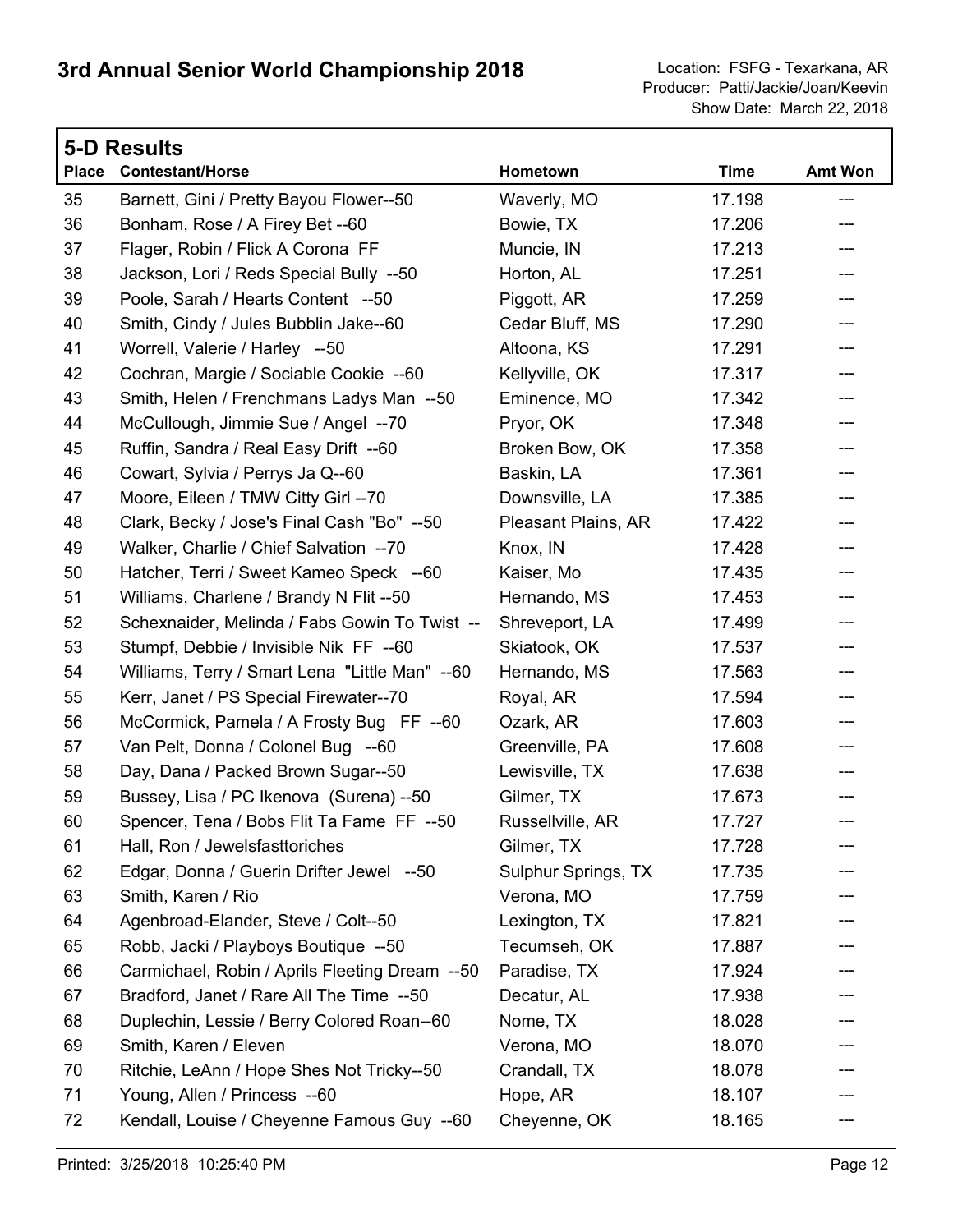|              | <b>5-D Results</b>                          |                 |        |                |  |  |
|--------------|---------------------------------------------|-----------------|--------|----------------|--|--|
| <b>Place</b> | <b>Contestant/Horse</b>                     | Hometown        | Time   | <b>Amt Won</b> |  |  |
| 73           | Harrell, Ann / Sugar Snazz Vested (Snazzy)- | Benton, AR      | 18.203 | ---            |  |  |
| 74           | Peacock, Ellen / Ronda --50                 | Clovis, NM      | 18.233 |                |  |  |
| 75           | Haigler, Dawnna / Crown Bee French FF --50  | Wataga, OK      | 18.248 |                |  |  |
| 76           | Cross, John / Wanna BA Rebel --60           | Como, MS        | 18.321 |                |  |  |
| 77           | Leopard, Gloria / Pebbles Bit O Bully       | Purcell, OK     | 18.327 |                |  |  |
| 78           | Slater, Valorie / Sassy Borden              | Talala, OK      | 18.499 |                |  |  |
| 79           | Jones, Kathy / Fred --60                    | Hobbs, NM       | 18.592 |                |  |  |
| 80           | Riley, Harriett / Im The Real Quick--70     | Baldwin, MS     | 18.933 |                |  |  |
| 81           | Doggett, Kathy / AKA Heavy--60              | San Angelo, TX  | 19.691 |                |  |  |
| 82           | Rozell, Donna / Caspers Honey Bandit--70    | Bogata, TX      | 20.256 |                |  |  |
| 83           | Cregg, Delores / Fridays Blue Jeans--60     | Mt Pleasant, TX | 21.014 |                |  |  |
| 84           | Mesenbrink, Lori / Smoken French Bella --50 | Prior Lake, MN  | 28.860 |                |  |  |
| 85           | Foreman, Bobbie / Twotiminhustler ---60     | Rose, OK        | 39.549 |                |  |  |

| <b>Place</b> | <b>Contestant/Horse</b>                      | Hometown          | <b>Time</b> | <b>Amt Won</b> |
|--------------|----------------------------------------------|-------------------|-------------|----------------|
| N/A          | Arnold, Betsy / Top Flamin Firewater FF --60 | Hot Springs, AR   | <b>NT</b>   | ---            |
| N/A          | Jones, Kelly / Rocket Dog--50                | Quinlan, TX       | <b>NT</b>   |                |
| N/A          | Gann, Valrie / My Flittering Heart FF--60    | El Campo, TX      | NT.         |                |
| N/A          | Cole, Mary / Cokeys Rainy Days--60           | Goldsmith, TX     | <b>NT</b>   |                |
| N/A          | Everson, Lisa / Frenchen With Perks FF --50  | Harrisonville, MO | <b>NT</b>   |                |
| N/A          | Matthews, Samantha / Miss Dudett Oliver FF   | Wynne, AR         | <b>NT</b>   |                |
| N/A          | Chapman, Sheila / Breeze Glo Biancus--50     | Talala, OK        | <b>NT</b>   | ---            |
| N/A          | Lewis, Heather / MM Buck N Frenchbug --50    | Cranfills Gap, TX | <b>NT</b>   | ---            |
| N/A          | Clark, Patty / Dashin Bob --60               | Baird, TX         | <b>NT</b>   |                |
| N/A          | Dillard, Becky / Wow Shes Hot --60           | Cross Plains, TX  | <b>NT</b>   |                |
| N/A          | Archer, Winnie / Powder T--60                | Stephenville, TX  | <b>NT</b>   |                |
| N/A          | Williams, Marlena / Jozie Brigadier--50      | Morrilton, AR     | <b>NT</b>   | ---            |
| N/A          | Ogle, Mary Beth / Stride On Fame--70         | Kinta, OK         | <b>NT</b>   |                |
| N/A          | Weger, Christi / Streaking Perks FF --50     | Mead, OK          | <b>NT</b>   |                |
| N/A          | Middleton, Christine / Ima Pepto Chick--60   | Caddo, OK         | <b>NT</b>   |                |
| N/A          | Davis, Kathleen / Fuels Perkin Butch--70     | Calera, OK        | <b>NT</b>   |                |
| N/A          | Bloxom, Debbie / Shake The Fame FF --60      | Stephenville, TX  | <b>NT</b>   |                |
| N/A          | Spencer, Tena / Dash Set Fame --50           | Russellville, AR  | <b>NT</b>   |                |
| N/A          | Spencer, Tena / Streakin Disco FF --50       | Russellville, AR  | NT.         |                |
| N/A          | Berdine, Donna / Dallas Oklawcha--50         | Kiln, MS          | <b>NT</b>   |                |
| N/A          | Crowhurst, Frances / Late Night Nuz--60      | Mexia, TX         | <b>NT</b>   |                |
| N/A          | Bockman, Katie / Hollys French Runner--60    | Reeds, MO         | <b>NT</b>   | ---            |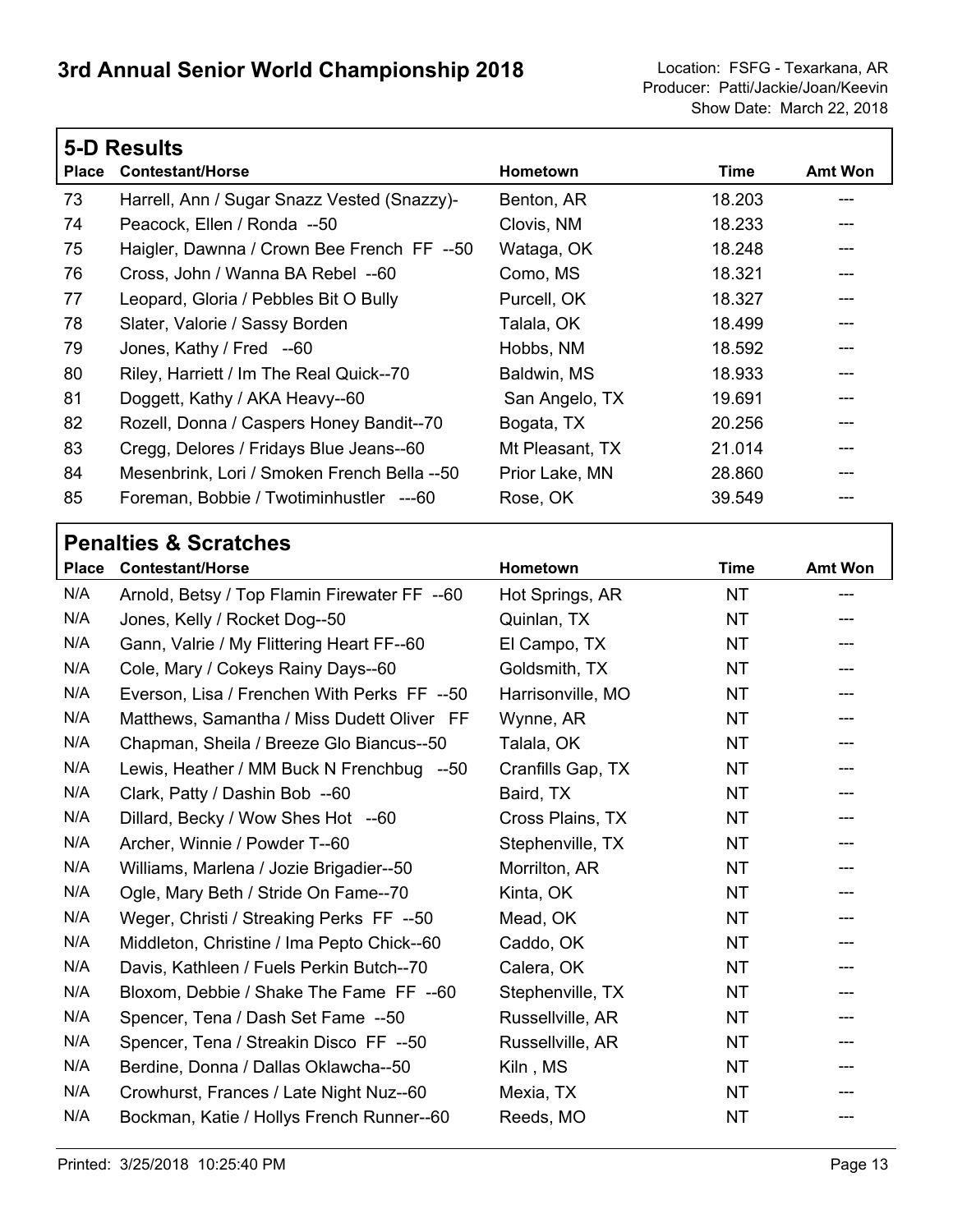|              | <b>Penalties &amp; Scratches</b>            |                  |             |                |
|--------------|---------------------------------------------|------------------|-------------|----------------|
| <b>Place</b> | <b>Contestant/Horse</b>                     | Hometown         | <b>Time</b> | <b>Amt Won</b> |
| N/A          | Hassell, Sandi / Ms JB Alive N Shaken FF -  | Mabank, TX       | <b>NT</b>   | ---            |
| N/A          | Shannon, Mary / Flits Vanilla Latte FF --60 | Starkville, MS   | <b>NT</b>   | ---            |
| N/A          | Smith, Cindy / Jules French Downy--60       | Cedar Bluff, MS  | <b>NT</b>   | ---            |
| N/A          | Smith, Karla / Buggin Me Baby FF ---50      | Shreveport, LA   | <b>NT</b>   | ---            |
| N/A          | Coble, Myrna / Scooby--50                   | Bartlesville, OK | <b>NT</b>   |                |
| N/A          | Toll, Mike / Red N Fuel                     | Francisco, IN    | <b>NT</b>   | ---            |
| N/A          | Heward, Karen / Runnin Booger--60           | Whitesboro, TX   | NT.         | ---            |
| N/A          | Chafin, Jennifer / Sheza Cash Wonder--60    | Bryan, TX        | <b>NT</b>   |                |
| N/A          | Cole, Linda / Link Ta Fame --50             | Emory, TX        | NT          | ---            |
| N/A          | Laws, Arlene / P Willie                     | Starks, LA       | <b>NT</b>   | ---            |
| N/A          | Peterson, Tracey / TB Fame--50              | Celeste, TX      | <b>NT</b>   |                |
| N/A          | Gaida, Karen / Ciclone Streak FF--60        | Thorndale, TX    | NT          | ---            |
| N/A          | Powers, Bonnie / A Frenchmans Valour--50    | Webb City, MO    | <b>NT</b>   | ---            |
| N/A          | Pratt, Candace / Famous Noble--50           | Aubrey, TX       | <b>NT</b>   |                |
| N/A          | Rue, Doreen / DS Sparkys Leo Kelly--50      | Aubrey, TX       | <b>NT</b>   | ---            |
| N/A          | White, Kim / HF Really Famous --50          | Cedar Bluff, MS  | <b>NT</b>   | ---            |
| N/A          | Atchison, Darlese / Mama Ceta--50           | Midland, TX      | <b>NT</b>   |                |
| N/A          | Atchison, Darlese / Dessert Fact Bubba--50  | Midland, TX      | NT          | ---            |
| N/A          | Thompson, Hele / Yogis Texas Feature--60    | Yale, OK         | <b>NT</b>   | ---            |
| N/A          | Smith, Helen / Revveduplil Jesse--50        | Eminence, MO     | <b>NT</b>   |                |
| N/A          | Tichenor, Tammy / Streakin Night Cat        | Wheaton, MO      | NT          | ---            |
| N/A          | Tichenor, Tammy / Heavens Advantage FF      | Wheaton, MO      | <b>NT</b>   | ---            |
| N/A          | Bruscato, Lee Ann / Doc Lean On--60         | West Monroe, LA  | <b>NT</b>   |                |
| N/A          | Bruscato, Mike / SS Tiger Willow--50        | West Monroe, LA  | NT          | ---            |
| N/A          | Smith, Shawn / Jacko--50                    | Axtell, TX       | <b>NT</b>   |                |
| N/A          | Colella, Charlie / Dashin Red Charger--50   | Collinsville, TX | NT          | ---            |
| N/A          | Cory, Diana / JC Swift Sunfrost--60         | Gainesville, TX  | <b>NT</b>   |                |
| N/A          | Whiteley, Brenda / Kings Elegant Star--60   | Gladewater, TX   | NT.         |                |
| N/A          | Whiteside, Andrea / L B --50                | Kilgore, TX      | NT          |                |
| N/A          | LeBarron, Naoma / AmpltUp--50               | Winnsboro, TX    | NT          |                |
| N/A          | McCullar, Patty / Fendi Bender--60          | Canyon, TX       | NT.         |                |
| N/A          | Taulman, Cissy / Spots Cat--50              | Maramec, OK      | NT          |                |
| N/A          | Purcell, Karen / Sage--50                   | Blossom, TX      | NT          |                |
| N/A          | Hardcastle, Julie / Geronimo Rifle--50      | Crane, TX        | NT.         |                |
| N/A          | Coyle, Karen / First Count Dash             | Wheatland, OK    | <b>NT</b>   |                |
| N/A          | Coyle, Karen / Hancock Buck Bar             | Wheatland, OK    | NT          |                |
| N/A          | Spurgeon, Waynella / Freckles N Dashe--50   | Tolar, TX        | NT.         |                |
| N/A          | Franks, Chris / Chick N A Class--60         | Saltillo, MS     | NT          |                |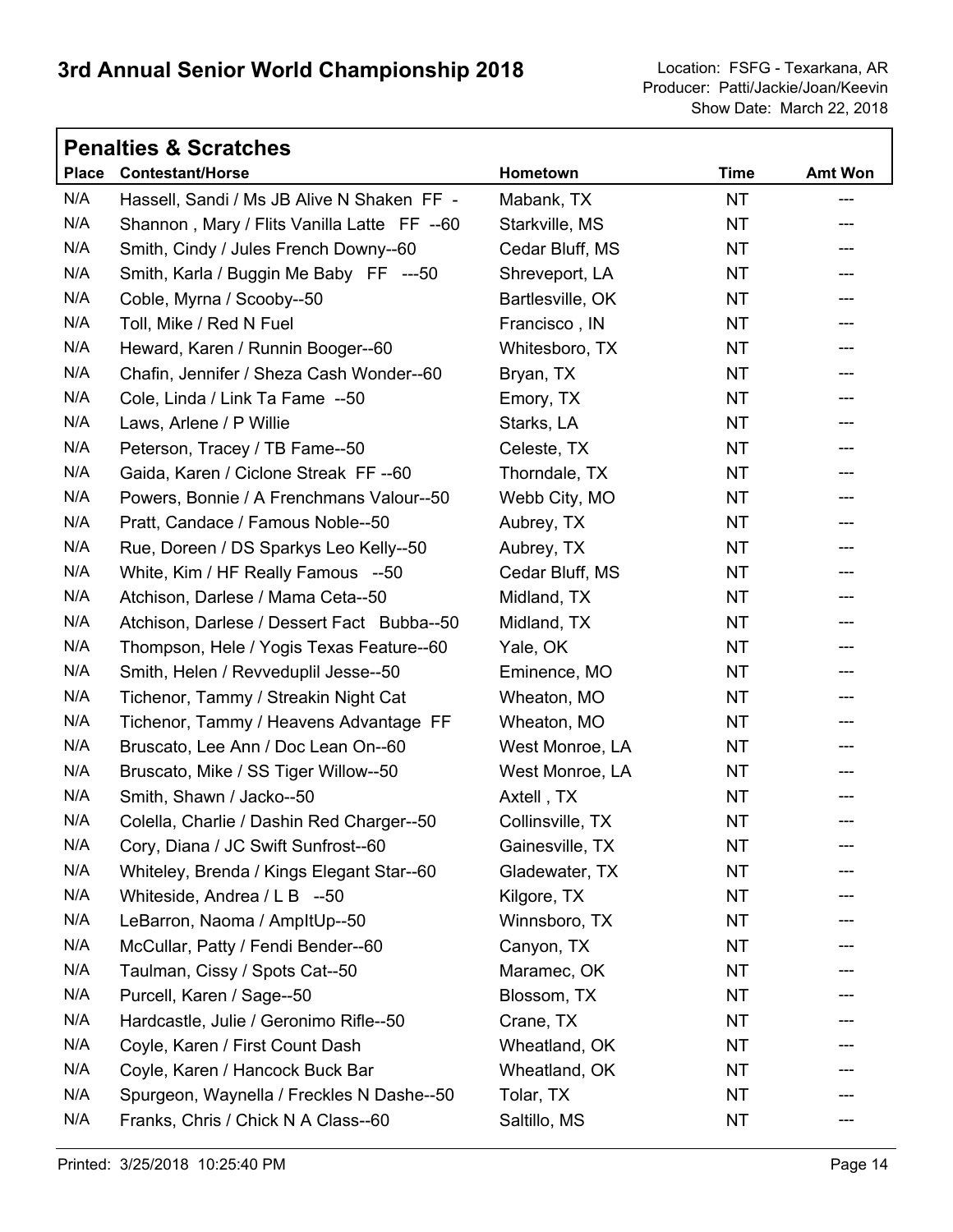|              | <b>Penalties &amp; Scratches</b>                 |                  |             |                |
|--------------|--------------------------------------------------|------------------|-------------|----------------|
| <b>Place</b> | <b>Contestant/Horse</b>                          | Hometown         | <b>Time</b> | <b>Amt Won</b> |
| N/A          | Boyer, Nikki / Sparks Rythum --50                | Azle, TX         | <b>NT</b>   | ---            |
| N/A          | Boyer, Nikki / Taking The Dually --50            | Azle, TX         | <b>NT</b>   |                |
| N/A          | Aragon, Janice / Shesa Smokin Straw--60          | Mineola, TX      | <b>NT</b>   | ---            |
| N/A          | Barnett, Gini / Kaweahs Cash--50                 | Waverly, MO      | <b>NT</b>   |                |
| N/A          | Boyd, Sonya / Sugar G Booger--50                 | Edwards, MO      | <b>NT</b>   |                |
| N/A          | Muehlen, Kathy / Payme Royal --60                | Azle, TX         | <b>NT</b>   | ---            |
| N/A          | Moore, Valinda / Z Rocks FF--60                  | Kennedale, TX    | <b>NT</b>   | ---            |
| N/A          | Moore, Valinda / Etherical--60                   | Kennedale, TX    | <b>NT</b>   | ---            |
| N/A          | Moore, Valinda / Famous Dr John--60              | Kennedale, TX    | <b>NT</b>   | ---            |
| N/A          | Phillips, Charlotte / Itchi Mint (Stockins) --60 | Oppelo, AR       | NT.         | ---            |
| N/A          | Randolph, Connie / Hot Rod Kitty Catt FF --50    | Valley View, TX  | <b>NT</b>   |                |
| N/A          | Ezell, Connie / Ya Know FF --50                  | Delhi, LA        | <b>NT</b>   | ---            |
| N/A          | McClain, Diane / MyJetolenasBlazin               | Crossett, AR     | NT.         | ---            |
| N/A          | Overholt, David / Too Quick To Catch Wizz--70    | Bristol, IN      | <b>NT</b>   |                |
| N/A          | Franklin, Michelle / Oprah--50                   | Buchannon, MI    | <b>NT</b>   | ---            |
| N/A          | Overholt, Lyn / I Am A Lazan--60                 | Bristol, IN      | <b>NT</b>   | ---            |
| N/A          | Poole, Sarah / Sunshine -- 50                    | Piggott, AR      | <b>NT</b>   |                |
| N/A          | Sherman, Scott / Just A Radical --50             | Walnut Ridge, AR | <b>NT</b>   | ---            |
| N/A          | McCormick, Pamela / Oakies Cat --60              | Ozark, AR        | <b>NT</b>   | ---            |
| N/A          | Van Winkle, Jo / Lotta Rich Rock -- 60           | Hempstead, TX    | <b>NT</b>   |                |
| N/A          | Fick, Stacie / Frenchmans Cash Jet -- 50         | Dixon, MO        | <b>NT</b>   | ---            |
| N/A          | Ramage, Jennine / Teaspoon Dancer W5 --50        | Hernando, MS     | <b>NT</b>   | ---            |
| N/A          | Hebenstriet, Cindy / Judges Hoot Owl --50        | Edgerton, KS     | <b>NT</b>   | ---            |
| N/A          | Bonham, Rose / Bug N Up The Charts FF --60       | Bowie, TX        | NT.         | ---            |
| N/A          | Hairgrove, Latisha / Dual Frost Playgun 50       | Timpson, TX      | <b>NT</b>   |                |
| N/A          | Turner, Julia / A Different Deal --50            | Idabel, OK       | <b>NT</b>   | ---            |
| N/A          | Ott, Sonya / Cindy --50                          | Flat Rock, AL    | NT          |                |
| N/A          | Ott, Sonya / Steel It --50                       | Flat Rock, AL    | <b>NT</b>   |                |
| N/A          | Notz, Kim / Badger's Free Bird --60              | Republic, MO     | <b>NT</b>   |                |
| N/A          | Jenkins, Susan / Jasper                          | Arlington, TN    | <b>NT</b>   |                |
| N/A          | Mayes, Nancy / Firewater N Buttermilk --70       | McDade, TX       | <b>NT</b>   |                |
| N/A          | Loftin, Jane / Rudy --70                         | Dexter, MO       | <b>NT</b>   |                |
| N/A          | McCartney, Michelle / Smart Steppin              | Clarksville, AR  | <b>NT</b>   |                |
| N/A          | Pace, Dana / Credit Me Fame -- 50                | New Boston, TX   | <b>NT</b>   |                |
| N/A          | Davis, Janette / Madam Money Perry --60          | Elk City, OK     | NT          |                |
| N/A          | Marshall, Patti / Lucky's Nifty Tivio --50       | Binger, OK       | <b>NT</b>   |                |
| N/A          | McCord, Lisa / Molly --50                        | Archer City, TX  | <b>NT</b>   |                |
| N/A          | Kobza, Vernetta / Tangonrightpastya FF --60      | Anadarko, Ok     | NT          |                |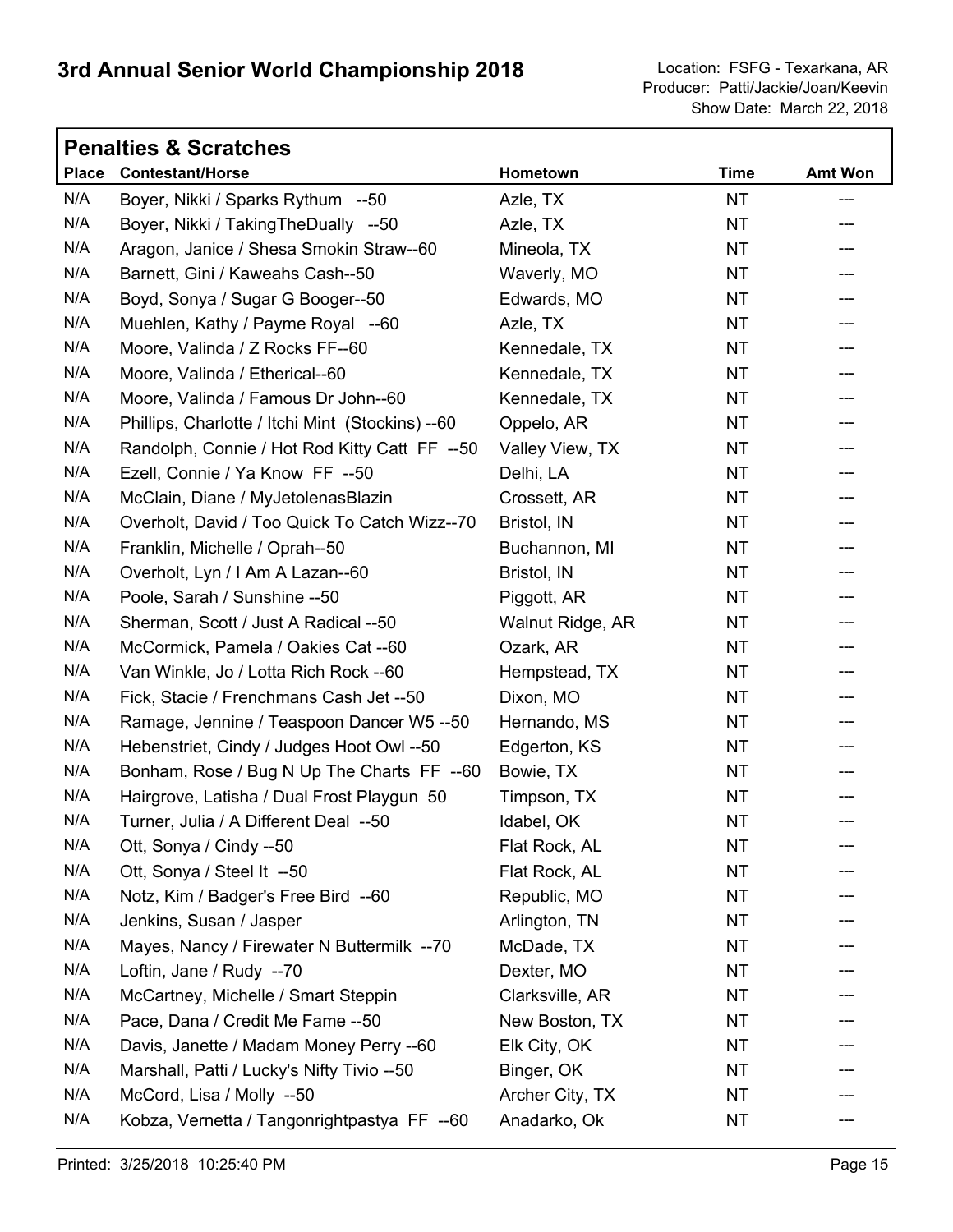Show Date: March 22, 2018 Producer: Patti/Jackie/Joan/Keevin

٦

|              | <b>Penalties &amp; Scratches</b>               |                 |             |                |
|--------------|------------------------------------------------|-----------------|-------------|----------------|
| <b>Place</b> | <b>Contestant/Horse</b>                        | Hometown        | <b>Time</b> | <b>Amt Won</b> |
| N/A          | Thomas, Cindy / Nicks Fanci Fol --50           | Florence, MS    | NT.         | ---            |
| N/A          | Carter, Kirk / Bunnys Six Diamond --50         | Pilot Point, TX | <b>NT</b>   |                |
| N/A          | Johnson, Karla / Arbeka Bob --50               | Henderson, TX   | NT          | ---            |
| N/A          | Kendall, Louise / Sudden Six Fame --60         | Cheyenne, OK    | <b>NT</b>   | ---            |
| N/A          | Brarsen, Metha / DB Perks                      | Perry, OK       | <b>NT</b>   |                |
| N/A          | Pevey, Lisa / Coronas Hot Prospect --50        | DeKalb, Ms      | NT          | ---            |
| N/A          | Tessmann, Vickie / Chesters Full Of It FF --60 | Perry, OK       | <b>NT</b>   | ---            |
| N/A          | Strickland, Lynn / High Flautin Flame --60     | Newton, Ms      | <b>NT</b>   | ---            |
| N/A          | Riley, Nancy / Jesstafamousdude --60           | Hobbs, NM       | NT          | ---            |
| N/A          | Scott, Jeanette / Killer Forst --FF--60        | Orla, Tx        | <b>NT</b>   | ---            |
| N/A          | Collins, Holly / Perks Black Lady Bug          | Livingston, TX  | <b>NT</b>   | ---            |
| N/A          | Jones, Jolene / Hes Mighty Holy FF --50        | Pilot Point, TX | NT          | ---            |
| N/A          | Johnson, Kari-Dawn / Aint I Perkfect --FF--50  | Sulphur, OK     | <b>NT</b>   | ---            |
| N/A          | Nale, Pamela / Miss Poco Luna --50             | El Dorado, AR   | <b>NT</b>   |                |
| N/A          | Jones, Jo Ann / Aint Seen These Eyes FF --70   | Vidor, TX       | NT          | ---            |
| N/A          | Robinson, GiGi / Tribal Cut --50               | Anson, TX       | <b>NT</b>   | ---            |
| N/A          | Barnett, Glenda / Crown Royal Rona --FF--50    | Decatur, Tx     | <b>NT</b>   |                |
| N/A          | Weems, Tammy / Georgia --50                    | Arkadelphia, Ar | NT          | ---            |
| N/A          | McDonald, Sharon / Daisy --50                  | Jefferson, TX   | <b>NT</b>   | ---            |
| N/A          | Henderson, Michelle / Bogies French Bear --    | Bristow, OK     | <b>NT</b>   |                |
| N/A          | Snelson, Shelli / Color Me Frost --50          | Bristow, OK     | NT          | ---            |
| N/A          | White, Pam / Jesse Double Run --60             | Terrell, TX     | <b>NT</b>   | ---            |
| N/A          | McCormick, James / Shez Maxed Out -- 60        | Vivian, LA      | <b>NT</b>   |                |
| N/A          | Grimes, Lisa / Texas Bully Trouble             | Muskogee, Ok    | NT          | ---            |
| N/A          | Branch, Shelia / Passing Out Firewater --60    | Ruston, LA      | <b>NT</b>   |                |
| N/A          | Moore, Pollyanna / Dizzzy Moon Expres --50     | Maud, TX        | <b>NT</b>   | ---            |
| N/A          | McArdle, Rhonda / Rip Van Lark --50            | Spencer, OK     | <b>NT</b>   |                |
| N/A          | Tobiasson, Connie / Pure D Azucar --50         | Decatur, TX     | <b>NT</b>   |                |
| N/A          | Rowland, Kathy / Jetalong Lil ForFleet --50    | Pearcy, AR      | <b>NT</b>   |                |
| N/A          | Rowland, Kathy / Tee --50                      | Pearcy, AR      | NT          |                |
| N/A          | Fender, Bubba / Stinger Sam -- 60              | Pottsville, AR  | <b>NT</b>   |                |
| N/A          | Crowder, Tammy / Pass It To Perks FF --50      | Austin, AR      | NT          |                |
| N/A          | Taylor, Janey / Two Natives --50               | Eros, LA        | NT          |                |
| N/A          | Koetter, Edwyna / Dream Colleen --60           | Henrietta, TX   | NT          |                |
| N/A          | Ameen, Allison / Max Out --50                  | Vicksburg, MS   | NT          |                |
| N/A          | Clark, Rhonda / Easy Jet Edition --60          | Marlow, OK      | NT          |                |
| N/A          | Woodard, Tandra / Junipers Fast Lark --50      | Marlow, Ok      | NT          |                |
| N/A          | Branch, Gloria / VVF Plays With Guns           | Wellston, OK    | NT          | ---            |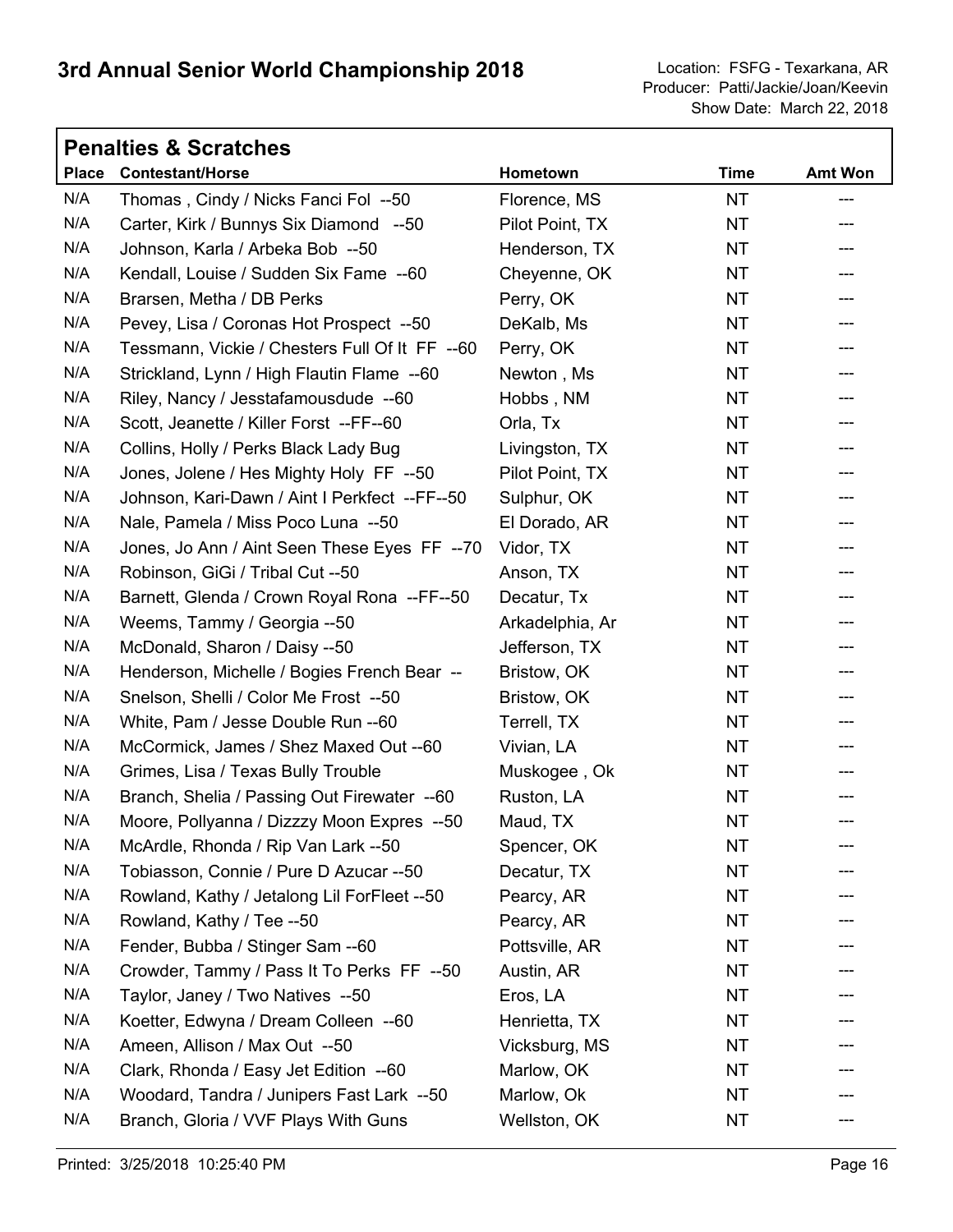|     | <b>Penalties &amp; Scratches</b>             |                     |             |                |
|-----|----------------------------------------------|---------------------|-------------|----------------|
|     | Place Contestant/Horse                       | Hometown            | <b>Time</b> | <b>Amt Won</b> |
| N/A | McManus, Tracy / Drifters Perk N Anne --50   | Lone Grove, OK      | <b>NT</b>   | ---            |
| N/A | Fischer, Deb / Bob's Vandy Star "Spud" --60  | Newalla, OK         | <b>NT</b>   |                |
| N/A | Bailey, Julie / KM Winnie Broncen            | Sulphur Springs, TX | NT          | ---            |
| N/A | Wills, LeAnn / Yahoo Two --50                | Stephenville, TX    | <b>NT</b>   | ---            |
| N/A | Johnston, Jamie / Fancy Corona--50           | Coyle, OK           | NT.         | ---            |
| N/A | Manning, Martha / Can't Wait To Illuminate - |                     | <b>NT</b>   | ---            |
| N/A | Chapman, Royena / Gray Ghost --60            | Terrell, TX         | <b>NT</b>   | ---            |
| N/A | Oeder, Dale / Jag Of Famous Money FF --60    | Hot Springs, AR     | NT.         | ---            |
| N/A | Herring, Patty / McDreamie Jet --50          | Bixby, OK           | <b>NT</b>   | ---            |
| N/A | Maker, Leslie / Dakota --50                  | Tahlequah, OK       | <b>NT</b>   | ---            |
| N/A | Denton, James / Joe's Big Stick --50         | Huntington, TN      | NT.         |                |
| N/A | Denton, Tami / Midnite Driftin Six --50      | Huntington, TN      | <b>NT</b>   | ---            |
| N/A | Cross, Valerie / Shadows Tiny Guy --60       | Como, MS            | NT.         | ---            |
| N/A | Peacock, Steve / Remington --60              | Clovis, NM          | NT.         |                |
| N/A | Hubler, Sandy / Snazzy Sawyer --50           | Alexander, AR       | <b>NT</b>   | ---            |
| N/A | Gates, Stacey / FR Firewater Request --50    | Rhome, TX           | <b>NT</b>   | ---            |
| N/A | Chaflin, Tami / Thursday Casha Chex --50     | Wakita, OK          | NT.         | ---            |
| N/A | Schneider, Nanette / Firecrackerontherock FF | Columbia, MO        | <b>NT</b>   | ---            |
| N/A | Bradford, Janet / Syble --50                 | Decatur, AL         | <b>NT</b>   | ---            |
| N/A | Williams, Charlene / Dream N Delite --50     | Hernando, MS        | NT.         | ---            |
| N/A | Williams, Sue / Heza Famous Rascal --50      | Skiatook, OK        | <b>NT</b>   | ---            |
| N/A | Lisenbee, Kathy / Kis First Stoli FF --50    | Jayton, TX          | <b>NT</b>   | ---            |
| N/A | Lisenbee, Kathy / Perks Of Grace FF --50     | Jayton, TX          | NT.         | ---            |
| N/A | Donnell, Melinda / Grandios Shine            | Brighton, TN        | <b>NT</b>   | ---            |
| N/A | West, Pam Buck / Eye Beat Sugar --60         | Alvin, TX           | <b>NT</b>   | ---            |
| N/A | Hays, Liz / HR Macho Man FF -- 60            | Arcadia, LA         | <b>NT</b>   | ---            |
| N/A | Butler, Tim / Stings Zippo --70              | Tuscaloosa, AL      | NT          |                |
| N/A | Collier, Deborah / Jack --50                 | Cleveland, TX       | NT          |                |
| N/A | Mitchell, Lisa / VF Cashmeout --50           | Karnack, TX         | NT          |                |
| N/A | Hebenstriet, Mark / Withallzansability --60  | Edgerton, KS        | <b>NT</b>   |                |
| N/A | Wilson, Krista / Stuart --50                 | Little Rock, AR     | NT.         |                |
| N/A | Stuckey, Renee / Flits Star Shrek FF --50    | Corsicana, TX       | NT          |                |
| N/A | Wilks, John / Froze My Socks Off FF --50     |                     | <b>NT</b>   |                |
| N/A | Wilks, John / Zero Josey Jet --50            |                     | <b>NT</b>   |                |
| N/A | Wilks, Liza / Zeros Sabre Jet --50           |                     | <b>NT</b>   |                |
| N/A | Mize, Miriam / Cash                          | Cleveland, TX       | <b>NT</b>   |                |
| N/A | Durbin, Tam / Reno --50                      |                     | NT          |                |
| N/A | Jones, Jo Ann / Tee J Mister Smoke --70      | Vidor, TX           | <b>NT</b>   |                |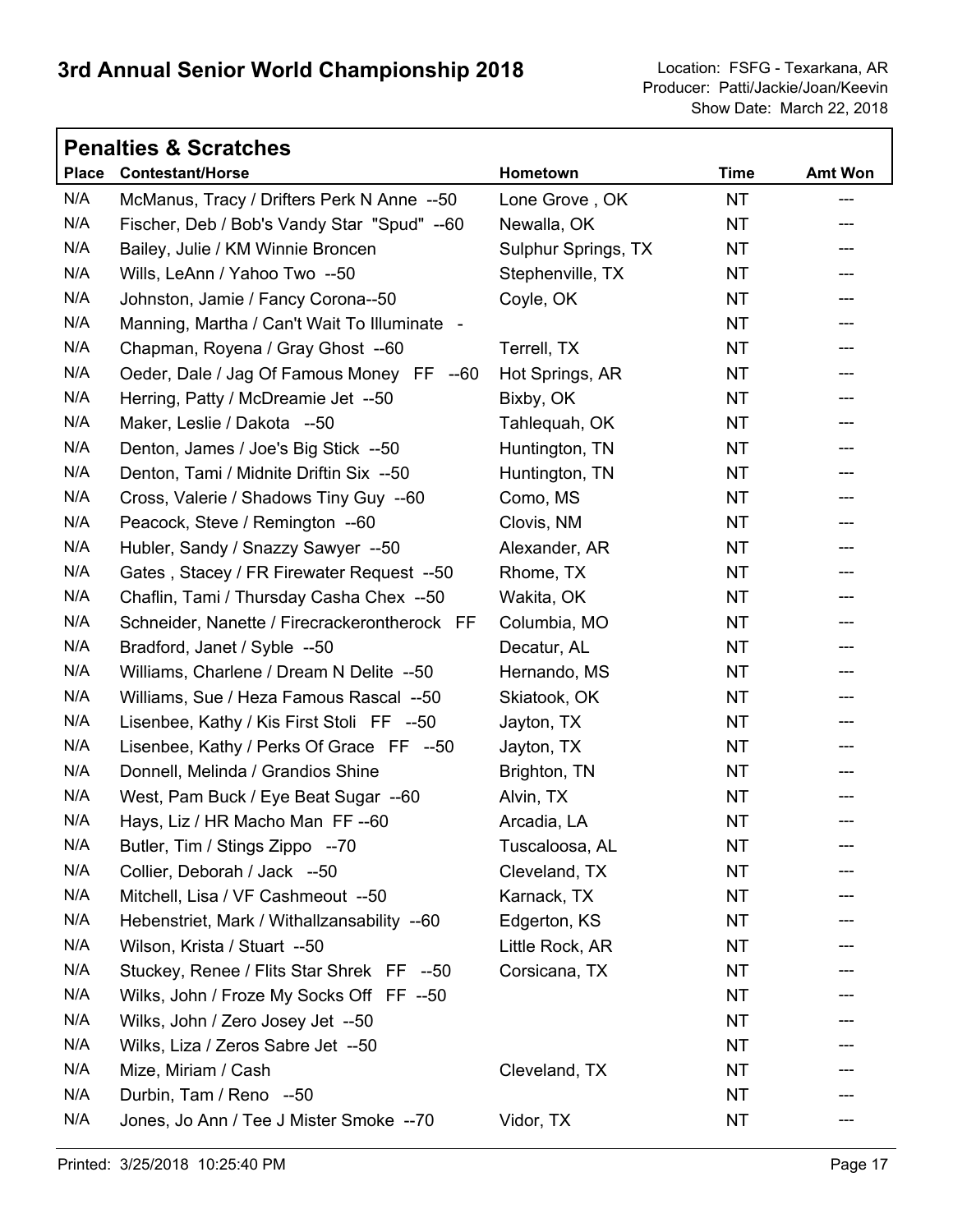|              | <b>Penalties &amp; Scratches</b>            |                 |             |                            |  |
|--------------|---------------------------------------------|-----------------|-------------|----------------------------|--|
| <b>Place</b> | <b>Contestant/Horse</b>                     | Hometown        | <b>Time</b> | <b>Amt Won</b>             |  |
| N/A          | Walker, Mary / Brookstone Joe --50          | Ennis, TX       | <b>NT</b>   | ---                        |  |
| N/A          | Clement, Joan / PC Frenchmans Cash--50      | Royal, AR       | <b>NT</b>   |                            |  |
| N/A          | Cregg, Delores / Cowgirl Chick--60          | Mt Pleasant, TX | <b>NT</b>   |                            |  |
| N/A          | Roberts, Richie / Luv Me Sexy --60          | Mtn View, MO    | <b>NT</b>   |                            |  |
| N/A          | Micci, Lesa / Magics Full Moon --60         | Lamar, MS       | <b>NT</b>   |                            |  |
| N/A          | West, Sharon / Moon Bars Prince --50        | Moscow, TN      | <b>NT</b>   |                            |  |
| N/A          | Drewery, Debbie / Nedra's Cash --60         | Lakeland, TN    | <b>NT</b>   |                            |  |
| N/A          | Culpepper, Roberta / Jake --60              | Waggaman, LA    | <b>NT</b>   |                            |  |
| N/A          | Ayers, Peggy / He's Dashin Bye --60         | Bowdon, GA      | <b>NT</b>   |                            |  |
| N/A          | Reed, Loretta / Star --70                   | Sallisaw, OK    | <b>NT</b>   |                            |  |
| N/A          | Foreman, Bobbie / Slew ---60                | Rose, OK        | <b>NT</b>   | $\qquad \qquad \text{---}$ |  |
| N/A          | Showles, Trudy / Lady Annabellum --60       | Saucier, MS     | <b>NT</b>   |                            |  |
| N/A          | Showles, Trudy / Dions Smokin Rocket --60   | Saucier, MS     | <b>NT</b>   |                            |  |
| N/A          | Peterson, Robby / Bully For Dasher ---50    | Poplarville, MS | <b>NT</b>   |                            |  |
| N/A          | Humphrey, Paul / Packin Dynamite            | Paradin, TX     | NT.         |                            |  |
| N/A          | Strickland, Lynn / MPS Royal Prairie --60   | Newton, Ms      | <b>NT</b>   |                            |  |
| N/A          | Wilson, Melanie / Jamamma --50              | Perrin, TX      | NT.         |                            |  |
| N/A          | Wilson, Melanie / Bevo --50                 | Perrin, TX      | <b>NT</b>   |                            |  |
| N/A          | Armstrong, Chris / Charley Frenchman FF -   | Whitesboro, Tx  | <b>NT</b>   |                            |  |
| N/A          | Krabbenhoft, Bruce / Mr Red Sir Prize --60  | Park Rapids, MN | <b>NT</b>   |                            |  |
| N/A          | Williamson, George / T.T. Perks Cash Master | Adkins, TX      | <b>NT</b>   |                            |  |
| N/A          | Williamson, George / Caseys Top Cheeto --   | Adkins, TX      | <b>NT</b>   | ---                        |  |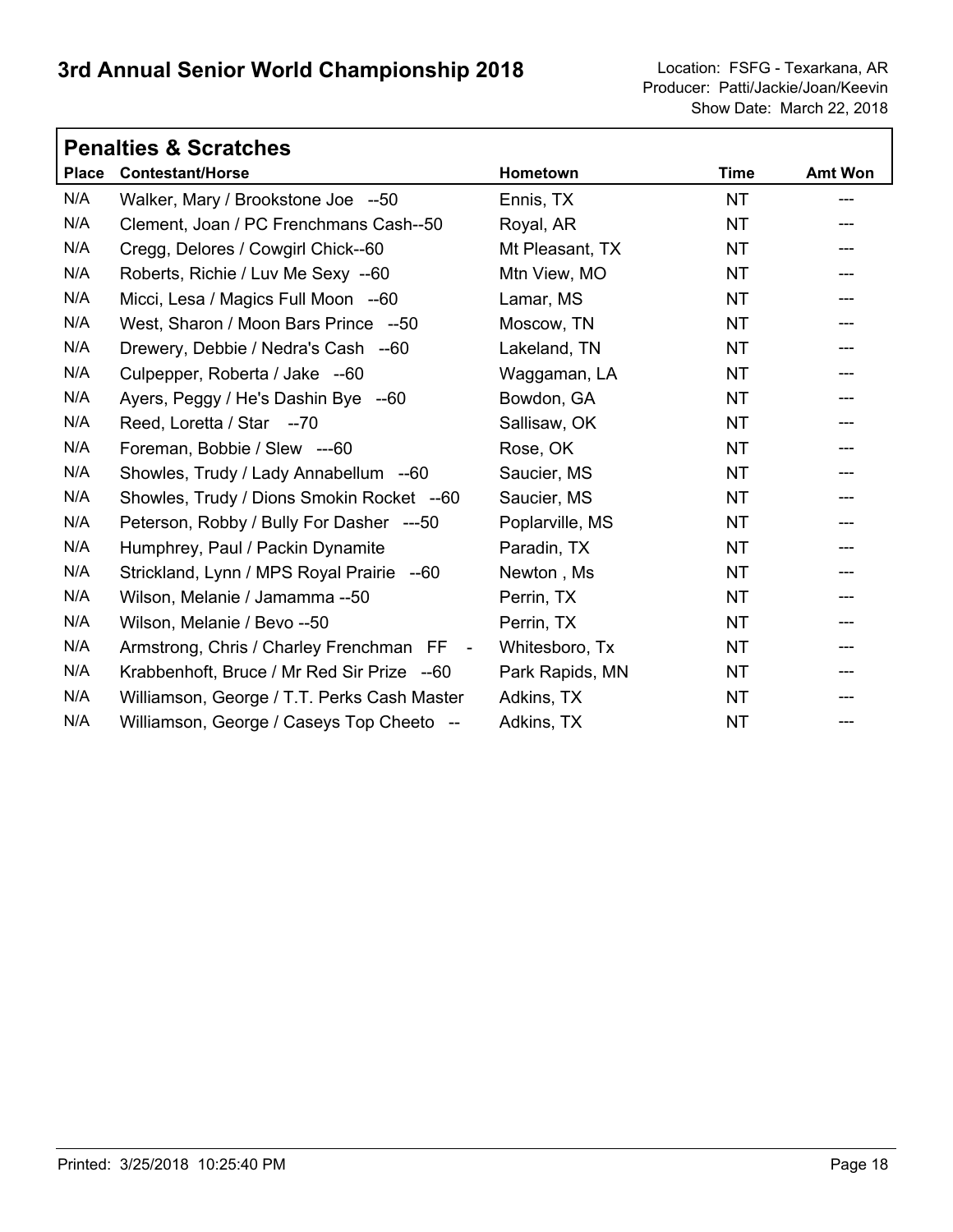|                | <b>1-D Results</b>                           |                  |             |                          |
|----------------|----------------------------------------------|------------------|-------------|--------------------------|
| <b>Place</b>   | <b>Contestant/Horse</b>                      | Hometown         | <b>Time</b> | <b>Amt Won</b>           |
| $\mathbf 1$    | Brooks, Lee Ann / To Fast To View FF --50    | Winthrop, AR     | 14.824      | \$635.00                 |
| $\overline{2}$ | Ganter, Angela / Recent Release --50         | Abilene, TX      | 14.856      | \$476.00                 |
| 3              | Wright, Carmel / Fortunes Last Xtrem --50    | Roy, MT          | 14.884      | \$397.00                 |
| 4              | Stuckey, Renee / Leo San Ta Fame FF --50     | Corsicana, TX    | 14.911      | \$318.00                 |
| 5              | Richardson, Debbie / Call Me Misty May --50  | Elmore City, Ok  | 14.920      | \$265.00                 |
| 6              | Bradshaw, Roxanne / Berts Snipper Bar --50   | Rison, AR        | 14.949      | \$198.50                 |
| 6              | Ganter, Angela / Bogies French Bug FF --50   | Abilene, TX      | 14.949      | \$198.50                 |
| 8              | Williams, Marlena / Jackie Bee Starbert--50  | Morrilton, AR    | 14.979      | \$159.00                 |
| 9              | Stuckey, Renee / Streakin Gold Fame FF --50  | Corsicana, TX    | 15.007      | $---$                    |
| 10             | Brace, Deb / I Come To Crow --50             | Sperry, OK       | 15.010      | ---                      |
| 11             | Adams, Angie / Gottago Pepto --50            | Poteau, OK       | 15.047      | ---                      |
| 12             | Denton, James / Amalidodollars Stick --50    | Huntington, TN   | 15.049      | $---$                    |
| 13             | Swan, Amy / Boons Prescription --50          | Olney, TX        | 15.061      | ---                      |
| 14             | Vogel, Terry / BB Boogying Frenchman FF -    | Gainesville, TX  | 15.071      | ---                      |
| 15             | Smith, Shawn / Billys Little Bully--50       | Axtell, TX       | 15.078      | ---                      |
| 16             | Thompson, Liz / Romeo --50                   | Springdale, AR   | 15.083      | ---                      |
| 17             | Corff, Darla / Miss Angel Image --50         | Leedey, OK       | 15.096      | ---                      |
| 18             | Jackson, Donna / Jumby Bay --50              | Spiro, OK        | 15.122      | $\overline{\phantom{a}}$ |
| 19             | Pennington, Mary / Monsieur Perks FF --50    | Ethel, LA        | 15.125      | ---                      |
| 20             | McGinn, Gaye / Cash On Hot Toddy --50        | Henderson, TX    | 15.126      | ---                      |
| 21             | Hill, Doreen / HF Sockitoya --50             | Graham, TX       | 15.140      | ---                      |
| 22             | Barnes, Sherri / Famous Little Jet FF --50   | Pilot Point, TX  | 15.143      | ---                      |
| 23             | Gutierrez, Casey / Frosty Feelin Lucky FF -- | Dallas, TX       | 15.145      | ---                      |
| 24             | Crowder, Tammy / First Firewater FF --50     | Austin, AR       | 15.160      | ---                      |
| 25             | Foreman, Elaine / Ta Fame Ina Dash--50       | Flower Mound, TX | 15.193      | ---                      |
| 26             | Gates, Stacey / PH Firewaters Payday --50    | Rhome, TX        | 15.202      | ---                      |
| 27             | Hardcastle, Julie / Im A Sunshine Jet--50    | Crane, TX        | 15.258      | $---$                    |
| 28             | Jones, Kelly / HH Rocket Ta Fame--50         | Quinlan, TX      | 15.274      | ---                      |
| 29             | Schexnaider, Melinda / Eddies Dash --FF--50  | Shreveport, LA   | 15.280      | ---                      |
| 30             | Rutledge, Deanna / Pass The Firewater FF -   | Aubrey, TX       | 15.311      | $---$                    |

|              | 2-D Results                               |                 |        |                |
|--------------|-------------------------------------------|-----------------|--------|----------------|
| <b>Place</b> | <b>Contestant/Horse</b>                   | <b>Hometown</b> | Time   | <b>Amt Won</b> |
|              | Barnes, Sherri / Racing For Perks FF --50 | Pilot Point, TX | 15.324 | \$544.00       |
| 2            | Walker, Mary / Perkin For Corona --50     | Ennis, TX       | 15.334 | \$408.00       |
|              | Jones, Jolene / Streakin Louie FF --50    | Pilot Point, TX | 15.337 | \$306.00       |

-50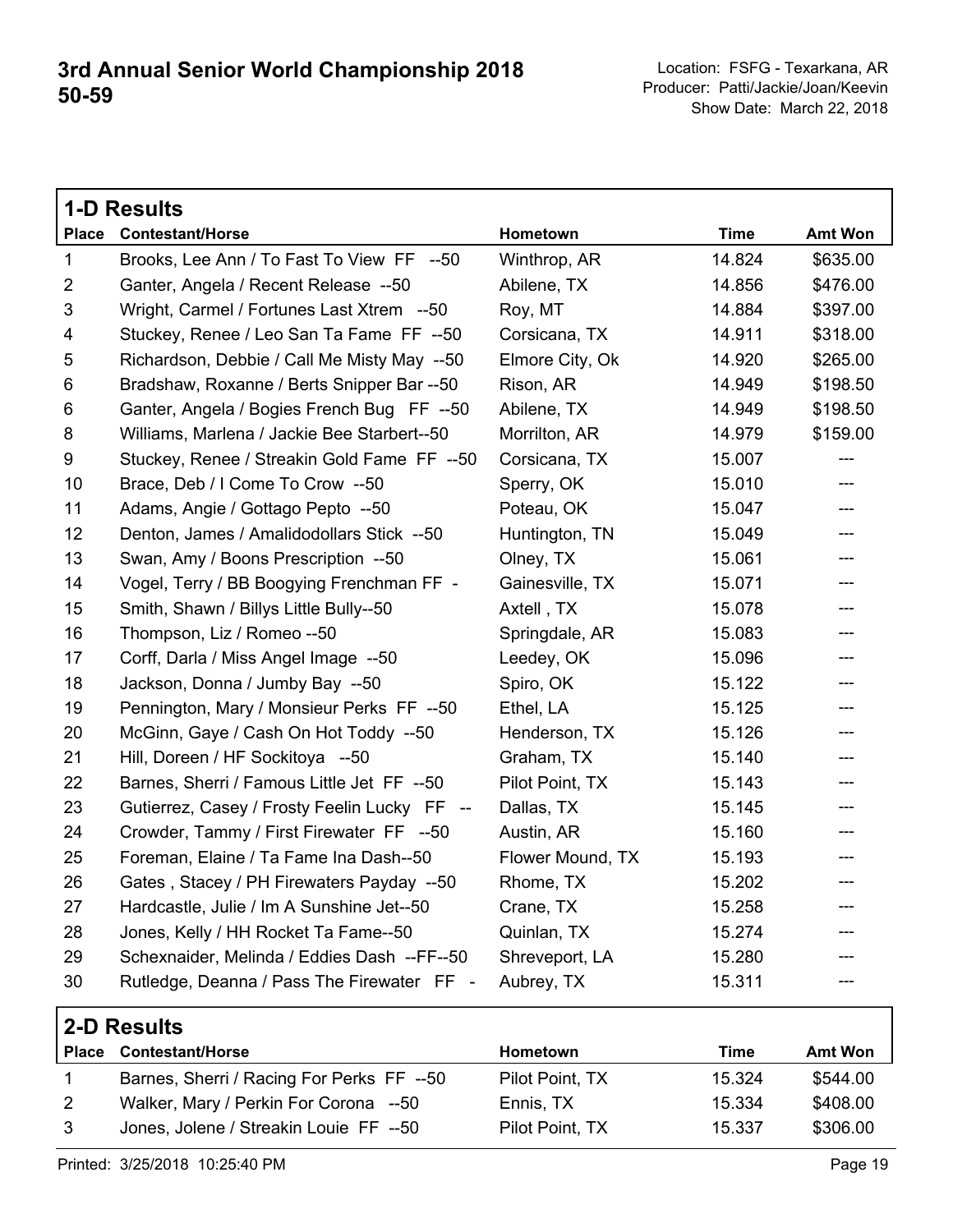|                | <b>2-D Results</b>                             |                  |             |          |  |
|----------------|------------------------------------------------|------------------|-------------|----------|--|
| <b>Place</b>   | <b>Contestant/Horse</b>                        | Hometown         | <b>Time</b> | Amt Won  |  |
| $\mathfrak{S}$ | Lybbert, Jami / Frenchmans Docs RX "Goose"     | Forestburg, TX   | 15.337      | \$306.00 |  |
| 5              | Harris, Lisa / Bullys Tiger Eye --50           | Cleburne, TX     | 15.356      | \$227.00 |  |
| 6              | McClendon, Teresa / Striking Poses --50        | Grandview, TX    | 15.359      | \$181.00 |  |
| $\overline{7}$ | Corff, Darla / These Jeans R Famous --50       | Leedey, OK       | 15.376      | \$159.00 |  |
| 8              | Armstrong, Kay / Snazzy Dazzler --50           | Point, TX        | 15.393      | \$136.00 |  |
| 9              | Harris, Lisa / Rockin On In --50               | Cleburne, TX     | 15.396      |          |  |
| 10             | Connor, Miriam / Jodies Famous Grace FF -      | Columbus, TX     | 15.396      | ---      |  |
| 11             | Ellis, Jackie / Shineontherocks FF --50        | Kountze, TX      | 15.412      | ---      |  |
| 12             | Greenlees, Tonia / Dun It Kat Cody --50        | Tuttle, OK       | 15.414      | ---      |  |
| 13             | McBroom, Jennifer / First Bug Beduino--50      | Baskin, LA       | 15.417      | ---      |  |
| 14             | Davis, Sharon / CRR Red Hot Design --50        | Blanchard, OK    | 15.423      | ---      |  |
| 15             | White, Kim / Leaving So Easy --50              | Cedar Bluff, MS  | 15.443      | ---      |  |
| 16             | Kurosky, Jana / Winnie Red's KAI --50          | Decatur, TX      | 15.443      | ---      |  |
| 17             | Weger, Christi / Famous Resurection FF --50    | Mead, OK         | 15.465      | ---      |  |
| 18             | McBroom, Jennifer / Docs Waco--50              | Baskin, LA       | 15.473      | ---      |  |
| 19             | Brooks, Lee Ann / Thedoctorsatthebar --50      | Winthrop, AR     | 15.478      | ---      |  |
| 20             | Eldridge, Jackie / Streaking Bray FF --50      | Springdale, AR   | 15.487      | ---      |  |
| 21             | Milstead, Marla / Ware Bars Little Jan --50    | Conroe, Tx       | 15.493      | ---      |  |
| 22             | Ellis, Jackie / Pearl County --50              | Kountze, TX      | 15.498      | ---      |  |
| 23             | Richards, Jessica / Big Deal Panama --50       | Vidor, TX        | 15.505      | ---      |  |
| 24             | Abel, Fawna Lee / Abel Ta Fire --50            | Houston, TX      | 15.512      | ---      |  |
| 25             | Taylor, Valerie / Jetta Jazz --50              | Catawissa, MO    | 15.519      | ---      |  |
| 26             | Duncan, Gayle / Nuther Long Chance --50        | Cameron, OK      | 15.524      | ---      |  |
| 27             | Teague, Kim / Best Ta Fame--50                 | Rankin, TX       | 15.526      | ---      |  |
| 28             | Vogel, Terry / Paid For Firewater FF --50      | Gainesville, TX  | 15.530      | ---      |  |
| 29             | Richardson, Debbie / Miss Oakie Sparks -- 50   | Elmore City, Ok  | 15.533      | ---      |  |
| 30             | Armstrong, Chris / AG Johnny Fame --50         | Whitesboro, Tx   | 15.545      |          |  |
| 31             | Sherman, Scott / PT Cowboy Cadillac --50       | Walnut Ridge, AR | 15.548      |          |  |
| 32             | Vogel, Terry / Superfrostybug FF --50          | Gainesville, TX  | 15.560      |          |  |
| 33             | Weldon, Sadie / Boots Classy Perks --50        | Jacksboro, TX    | 15.561      |          |  |
| 34             | Holland, Kaylynn / Sisters Last Call --50      | Lamar, AR        | 15.568      |          |  |
| 35             | Kessler, Daryll / Barclosednofirewater FF --50 | Whitesboro, TX   | 15.583      |          |  |
| 36             | Getz, Rande / Flits Lil Scooter FF --50        | Krum, TX         | 15.596      |          |  |
| 37             | Moore, Lisa / SSS Iron Legacy --50             | Hockley, Tx      | 15.599      | ---      |  |
| 38             | Brace, Deb / Pepto Cutter --50                 | Sperry, OK       | 15.600      |          |  |
| 39             | Pevey, Lisa / Money Robin Turbo --50           | DeKalb, Ms       | 15.603      |          |  |
| 40             | Henderson, Michelle / Six Oclock Bogie --FF-   | Bristow, OK      | 15.608      |          |  |
| 41             | Williams, Marlena / Hes Downrite On Fire--50   | Morrilton, AR    | 15.617      |          |  |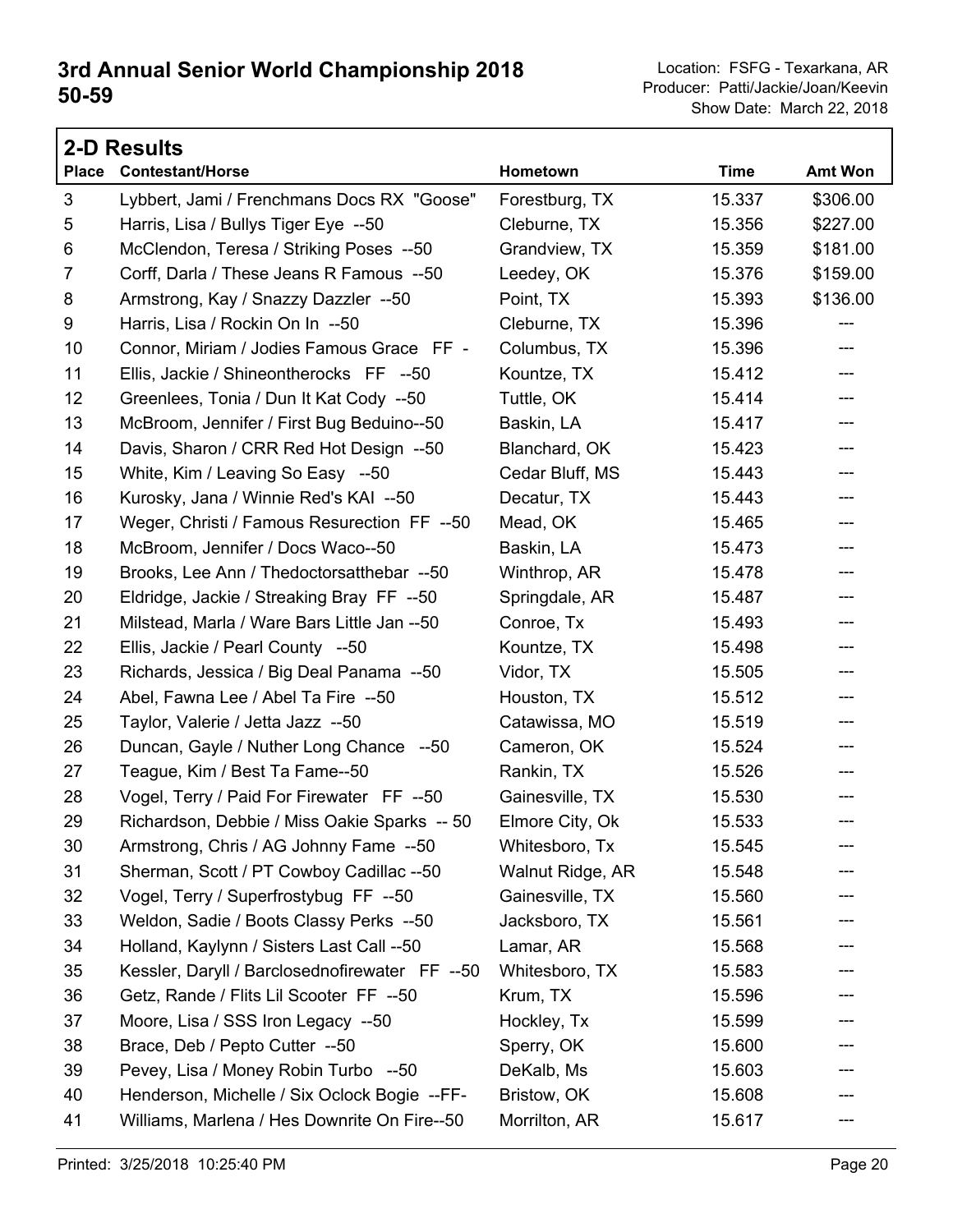|              | <b>2-D Results</b>                           |                  |             |         |
|--------------|----------------------------------------------|------------------|-------------|---------|
| <b>Place</b> | <b>Contestant/Horse</b>                      | Hometown         | <b>Time</b> | Amt Won |
| 42           | Taylor, Janey / Roll Me A Bully --50         | Eros, LA         | 15.617      | ---     |
| 43           | Parks, Whitney / Cashum Up Frenchie--50      | Axtell, TX       | 15.618      | ---     |
| 44           | Matthews, Samantha / Runaway PlayGun FF      | Wynne, AR        | 15.635      | ---     |
| 45           | Mitchell, Lisa / Dunn Fireup Joey --50       | Karnack, TX      | 15.640      | ---     |
| 46           | Chiarizzio, Denise / Bulls Gamblin Man ---50 | Malvern, AR      | 15.649      | ---     |
| 47           | Kessler, Daryll / Irish Firewater FF --50    | Whitesboro, TX   | 15.655      | ---     |
| 48           | Hairgrove, Latisha / Freckles of a Diva --50 | Timpson, TX      | 15.657      | ---     |
| 49           | Pennington, Mary / This Judge Rocks FF --50  | Ethel, LA        | 15.658      | ---     |
| 50           | Hightower, Wanda / Sheez Speedy --50         | Gilmer, Tx       | 15.658      | ---     |
| 51           | Brand, Jackie / Top Of The Roc -50           | Harrison, AR     | 15.658      | ---     |
| 52           | Ott, Sonya / Maybe --50                      | Flat Rock, AL    | 15.660      | ---     |
| 53           | Ellis, Jackie / Fancy Rakin --50             | Kountze, TX      | 15.666      | ---     |
| 54           | Nibarger, Julee / IGotToGo--50               | Chillicothe, MO  | 15.684      | ---     |
| 55           | Johnson, Tammy / Frenchman Yellow Rose -     | Keithville, LA   | 15.688      | ---     |
| 56           | Hinds, Mitzi / Doc--50                       | Guntown, MS      | 15.696      | ---     |
| 57           | Muse, Shelley / VF Rare Coin FF--50          | Sallisaw, OK     | 15.699      | ---     |
| 58           | Adams, Angie / Bugsy First Timber --50       | Poteau, OK       | 15.699      | ---     |
| 59           | Ritchie, LeAnn / Nick Rockin Hemp--50        | Crandall, TX     | 15.707      | ---     |
| 60           | Weldon, Sadie / WB Runaway Pumpkin--50       | Jacksboro, TX    | 15.713      | ---     |
| 61           | Barnes, Sherri / BB Booging Frenchman FF -   | Pilot Point, TX  | 15.723      | ---     |
| 62           | Morgan, Ellen / Super Star --50              | Brandon, MS      | 15.741      | ---     |
| 63           | Fox, Jodie / Lipstick Colors--50             | Meridian, OK     | 15.744      | ---     |
| 64           | Armstrong, Kay / Rabbs Twistor Lady --50     | Point, TX        | 15.748      | ---     |
| 65           | Byassee, Jeff / V O Gold --50                | Clinton, KY      | 15.752      | ---     |
| 66           | Hinds, Mitzi / Tiny Dashing Bully --50       | Guntown, MS      | 15.757      |         |
| 67           | King, Dana / RN Hidas Lil Playboy--50        | Transylvania, LA | 15.759      |         |
| 68           | Eller, Charemon / Sharky --50                | Oktaha, Ok       | 15.770      |         |
| 69           | Duncan, Gayle / Bugs In My Martini FF --50   | Cameron, OK      | 15.776      |         |
| 70           | Crowder, Tammy / Speed Away Laughing FF      | Austin, AR       | 15.777      |         |
| 71           | Spillers, Kaye / Ima Super Sweet Diva --50   | Choudrant, LA    | 15.778      |         |
| 72           | Adams, Angie / Gold Fingers Oakie --50       | Poteau, OK       | 15.783      |         |
| 73           | Williams, Sabrina / My Chardonnay --50       | Beebe, AR        | 15.788      |         |
| 74           | Brewer, Dawn / Take A Shot On Me --50        | Seagroves, Tx    | 15.795      |         |
| 75           | Williams, Sue / Suntan Showgirl --50         | Skiatook, OK     | 15.802      |         |
| 76           | Ameen, Allison / Soflitsticated FF --50      | Vicksburg, MS    | 15.813      |         |
| 77           | Griffin, Kim Schneider / KN Fabulous Marsey  | Hartman, AR      | 15.815      | ---     |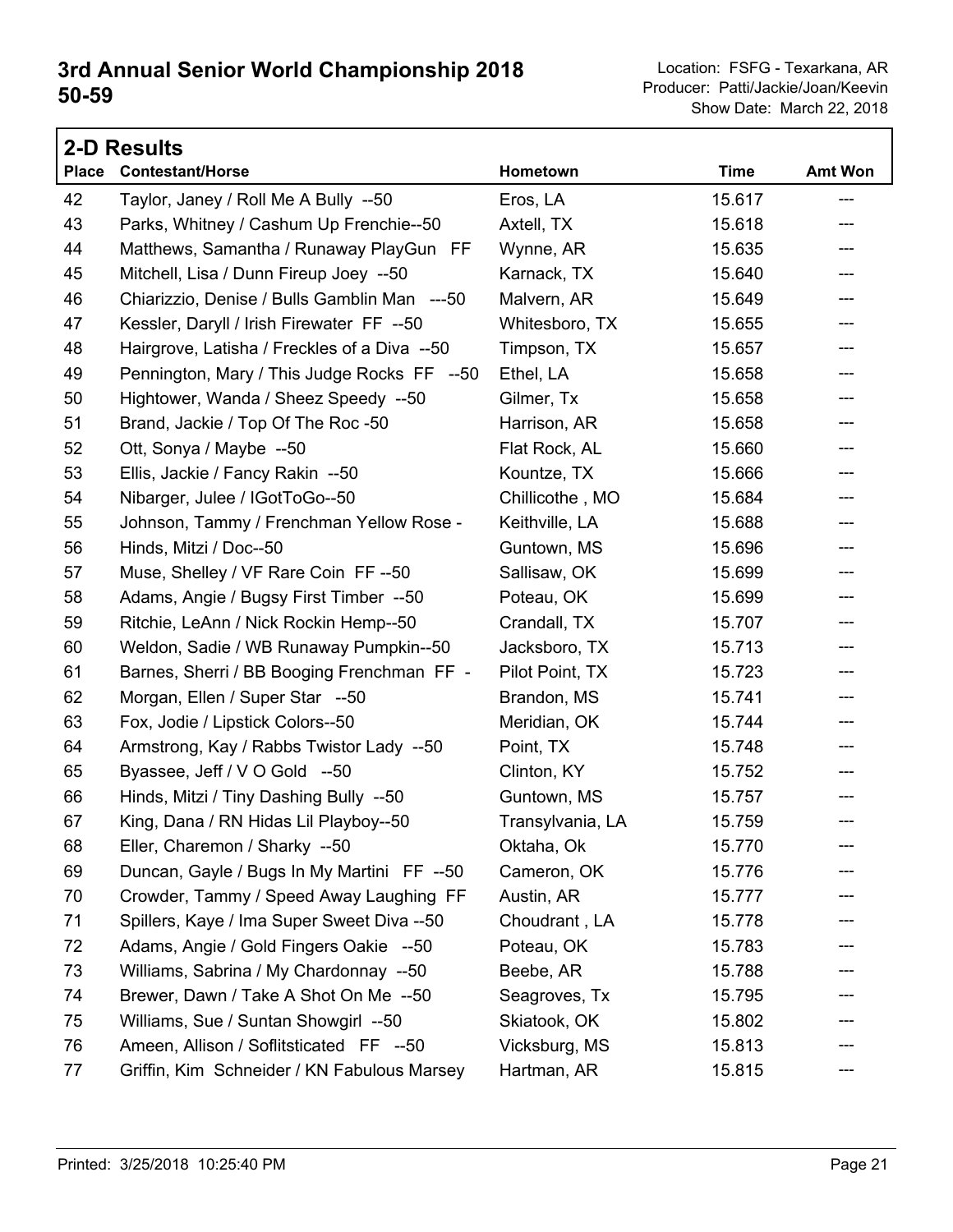|                | <b>3-D Results</b>                              |                     |             |          |
|----------------|-------------------------------------------------|---------------------|-------------|----------|
| <b>Place</b>   | <b>Contestant/Horse</b>                         | Hometown            | <b>Time</b> | Amt Won  |
| $\mathbf 1$    | Turner, Julia / Bob --50                        | Idabel, OK          | 15.831      | \$363.00 |
| $\overline{2}$ | Wright, Cindy / Linda --50                      | Westville, FL       | 15.840      | \$272.00 |
| 3              | Coble, Myrna / Rez--50                          | Bartlesville, OK    | 15.844      | \$227.00 |
| 4              | Peterson, Tracey / Special Bullion--50          | Celeste, TX         | 15.849      | \$181.00 |
| 5              | Clark, Becky / Loasupnow "Taz" --50             | Pleasant Plains, AR | 15.855      | \$151.00 |
| 6              | Knotts, Terrie / Bugs Pay The Money --50        | Tyler, TX           | 15.856      | \$121.00 |
| $\overline{7}$ | Whiteside, Andrea / Separate Jetta--50          | Kilgore, TX         | 15.869      | \$106.00 |
| 8              | Woods, Melissa / MJ --50                        | Magnolia, TX        | 15.872      | \$91.00  |
| 9              | Byassee, Jeff / Another Shot Of Scotch FF -     | Clinton, KY         | 15.881      | ---      |
| 10             | Ryan, Sidney / Lyndis Sonny Lights --50         | Decatur, TX         | 15.883      | ---      |
| 11             | Harrington, Carol / YL Jay R Kirk --50          | Dekalb, TX          | 15.901      | ---      |
| 12             | Carlin, Laura / Bay Go Bye Bye--50              | Neosho, MO          | 15.924      | ---      |
| 13             | Buso, Jacqueline / Cajo Tari                    | Oak Grove, Mo       | 15.978      | ---      |
| 14             | Payne, Julie / S. F. Butterfinger --50          | Claremore, TX       | 15.987      | ---      |
| 15             | Schroedter, Linda / Ima Gold Champion--50       | Stephenville, TX    | 15.999      | ---      |
| 16             | Harrison, Deanna / Brays Two Moon Man --50      | Haworth, OK         | 15.999      | ---      |
| 17             | Brand, Jackie / Strip Tag --50                  | Harrison, AR        | 16.010      | ---      |
| 18             | Bagwell, Connie / JWT Haulin Cash --50          | Springdale, AR      | 16.014      | ---      |
| 19             | Harris, Debbie / Lone Star Wind--50             | Navasota, TX        | 16.015      | ---      |
| 20             | Flager, Robin / Dee Bee Jack Bee Quick --50     | Muncie, IN          | 16.033      | ---      |
| 21             | Berdine, Donna / Rojo Laveaus--50               | Kiln, MS            | 16.039      | ---      |
| 22             | Smith, Keith / Smoke N Cool Playboy--50         | Eminence, MO        | 16.059      | ---      |
| 23             | Wright, Cindy / Milano --50                     | Westville, FL       | 16.062      | ---      |
| 24             | Lisenbee, Kathy / As Cool As Nick Gets FF -     | Jayton, TX          | 16.070      | ---      |
| 25             | Powers, Bonnie / Justmyluckystone--50           | Webb City, MO       | 16.074      | ---      |
| 26             | Velliquette, Lisa Jo / Namgis D 44 --50         | Weatherford, TX     | 16.075      | ---      |
| 27             | Hawthorne, Tonnee / Parrtee--50                 | Silsbee, TX         | 16.082      |          |
| 28             | Griffin, Kim Schneider / Playin Stylish Lynx -  | Hartman, AR         | 16.082      |          |
| 29             | Wright, Cindy / Lena's Famous Blondie FF -      | Westville, FL       | 16.083      |          |
| 30             | Snelson, Shelli / Shake It First Bogie --FF--50 | Bristow, OK         | 16.094      |          |
| 31             | Hughes, Kristi / Famous House Guest FF --50     | Oologah, OK 74053   | 16.096      |          |
| 32             | Norell, Linda / Hope For Jess --50              | Quinlan, TX         | 16.100      |          |
| 33             | Sharp, Gwen / B2 --50                           | Jefferson, TX       | 16.102      |          |
| 34             | Paschall, Thomas / C C ---50                    | Chester, AR         | 16.102      |          |
| 35             | Staggs, Michelle / Smokin Lit Shine --50        | Little Rock, AR     | 16.104      |          |
| 36             | Douglas, Renee / Beamer --50                    | Cleburne, TX        | 16.113      | ---      |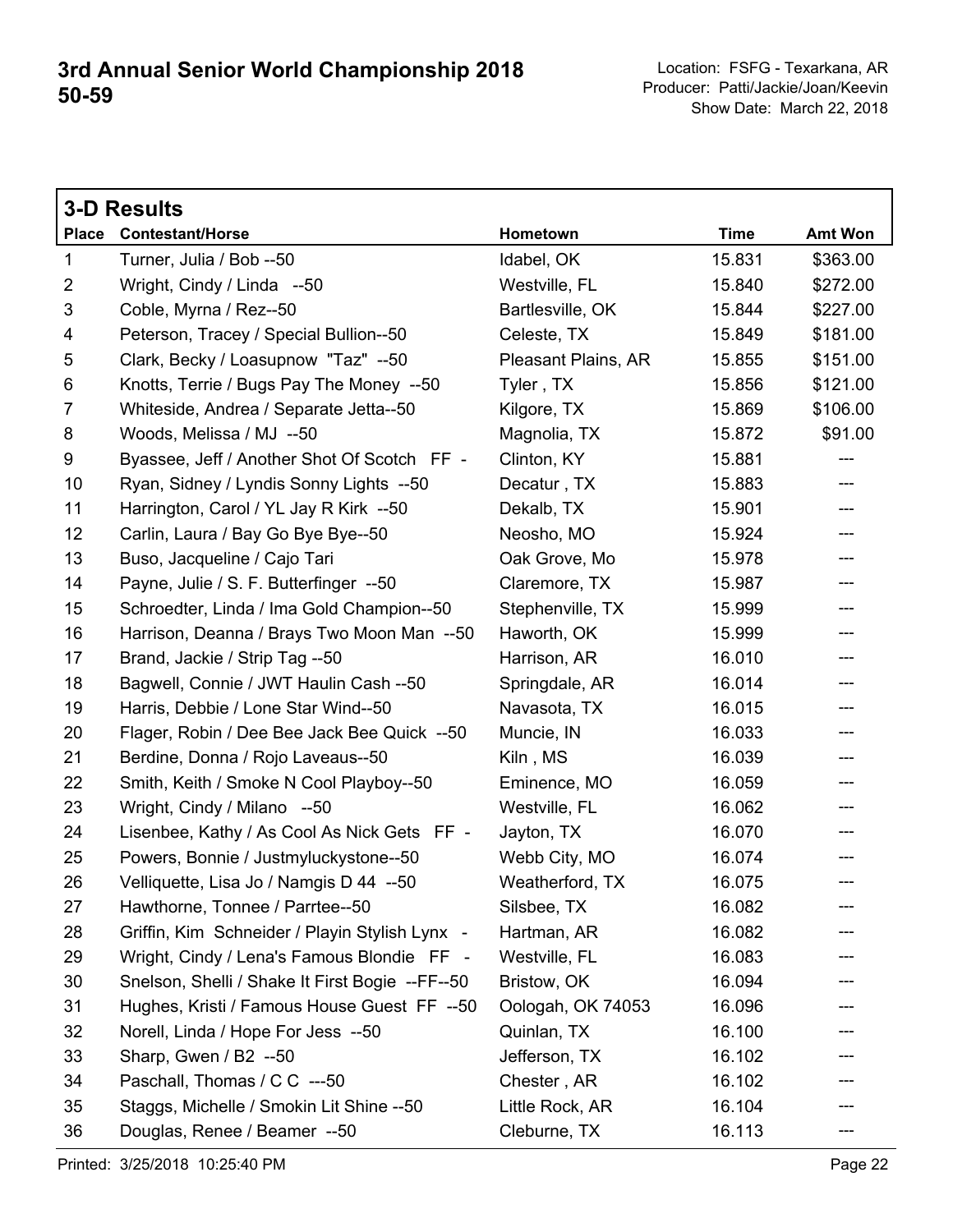|              | <b>3-D Results</b>                            |                     |             |                |
|--------------|-----------------------------------------------|---------------------|-------------|----------------|
| <b>Place</b> | <b>Contestant/Horse</b>                       | Hometown            | <b>Time</b> | <b>Amt Won</b> |
| 37           | Foreman, Elaine / Boogies Moon Pie--50        | Flower Mound, TX    | 16.116      | ---            |
| 38           | Vogel, Terry / All Night Corona FF --50       | Gainesville, TX     | 16.121      | ---            |
| 39           | Simunek, Babby / Chrome Cadilac --50          | Bison, OK           | 16.127      | ---            |
| 40           | Lewis, Heather / Royal China Gold --50        | Cranfills Gap, TX   | 16.129      | ---            |
| 41           | Armstrong, Chris / Cool Perks Ta Heaven --FF- | Whitesboro, Tx      | 16.133      | ---            |
| 42           | Talley, Beth / Carhartt--50                   | Rockwall, TX        | 16.134      | ---            |
| 43           | Getz, Rande / Go Rene Go --50                 | Krum, TX            | 16.153      | ---            |
| 44           | Mohon, Angie / IBarelyGetRDone -- 50          | Claremore, OK       | 16.170      | ---            |
| 45           | Lybbert, Jami / Confederate Royalty --50      | Forestburg, TX      | 16.179      | ---            |
| 46           | Clark, Becky / GK Shalena "Blazi" FF --50     | Pleasant Plains, AR | 16.210      | ---            |
| 47           | King, Dana / Playin With A Cat--50            | Transylvania, LA    | 16.215      | ---            |
| 48           | Taylor, Valerie / Jex's Reflection --50       | Catawissa, MO       | 16.222      | ---            |
| 49           | McDonald, Sharon / Prince --50                | Jefferson, TX       | 16.246      | ---            |
| 50           | Messer, Joni / Tari Ann Blackburn--50         | Collinsville, OK    | 16.249      | ---            |
| 51           | Spillers, Kaye / Center Of The Storm --50     | Choudrant, LA       | 16.252      | ---            |
| 52           | Weger, Christi / DDD Jordans MJ Frost --50    | Mead, OK            | 16.260      | ---            |
| 53           | Sagraves, Nancy Rea / Brujak --50             | Royse City, TX      | 16.278      | ---            |
| 54           | Nibarger, Julee / Legend N Progress--50       | Chillicothe, MO     | 16.292      | ---            |
| 55           | Seffens, Susan / Absolutly Pepto--50          | West Monroe, LA     | 16.295      | ---            |
| 56           | Tucker, Vickie / Rarebars Sunny Sky --50      | Springville, AL     | 16.308      | ---            |
| 57           | Talley, Beth / Jag--50                        | Rockwall, TX        | 16.319      | ---            |
| 58           | Flager, Robin / Ima Mac Star --50             | Muncie, IN          | 16.323      | ---            |
| 59           | Belsha, Connie / Duece Dry Doc --50           | Anacoco, LA         | 16.324      | ---            |
| 60           | Guirino, Toni / Bea Dandy Lena --50           | Stillwater, OK      | 16.348      | ---            |
| 61           | Ramage, Jennine / Ole Mans Decker Jet --50    | Hernando, MS        | 16.364      |                |
| 62           | Sharp, Gwen / Champagne --50                  | Jefferson, TX       | 16.414      | $---$          |
| 63           | Davis, Karen / LLE Bally--50                  | Cherryvale, KS      | 16.416      |                |
| 64           | Wilson, Krista / Parker --50                  | Little Rock, AR     | 16.425      |                |
| 65           | Smith, Robin / Chaps Gold Fuel --50           | Fruitvale, TX       | 16.434      |                |
| 66           | Keltner, Susan / Notoutofamoneyforlong        | Aldrich, MO         | 16.441      |                |
| 67           | Jetton, Renee / Trouble --50                  | Plain Dealing, LA   | 16.486      |                |
| 68           | Kyle, Kim / Domino --50                       | Pittsburg, TX       | 16.492      |                |
| 69           | Brown, Karen / IMA Firecracker Flit FF --50   | Chelsea, OK         | 16.512      |                |
| 70           | Smith, Shannon / Busy Lacin Chex--50          | Vancleave, MS       | 16.527      |                |
| 71           | Agenbroad-Elander, Steve / Malibu Star--50    | Lexington, TX       | 16.552      |                |
| 72           | Staggs, Michelle / Doc Dustys Honor --50      | Little Rock, AR     | 16.553      |                |
| 73           | Carlin, Laura / Bakers TJ Sugarbars --50      | Neosho, MO          | 16.565      |                |
| 74           | Elkins, Tina / Dat Chili Sail --50            | Clyde, TX           | 16.636      | ---            |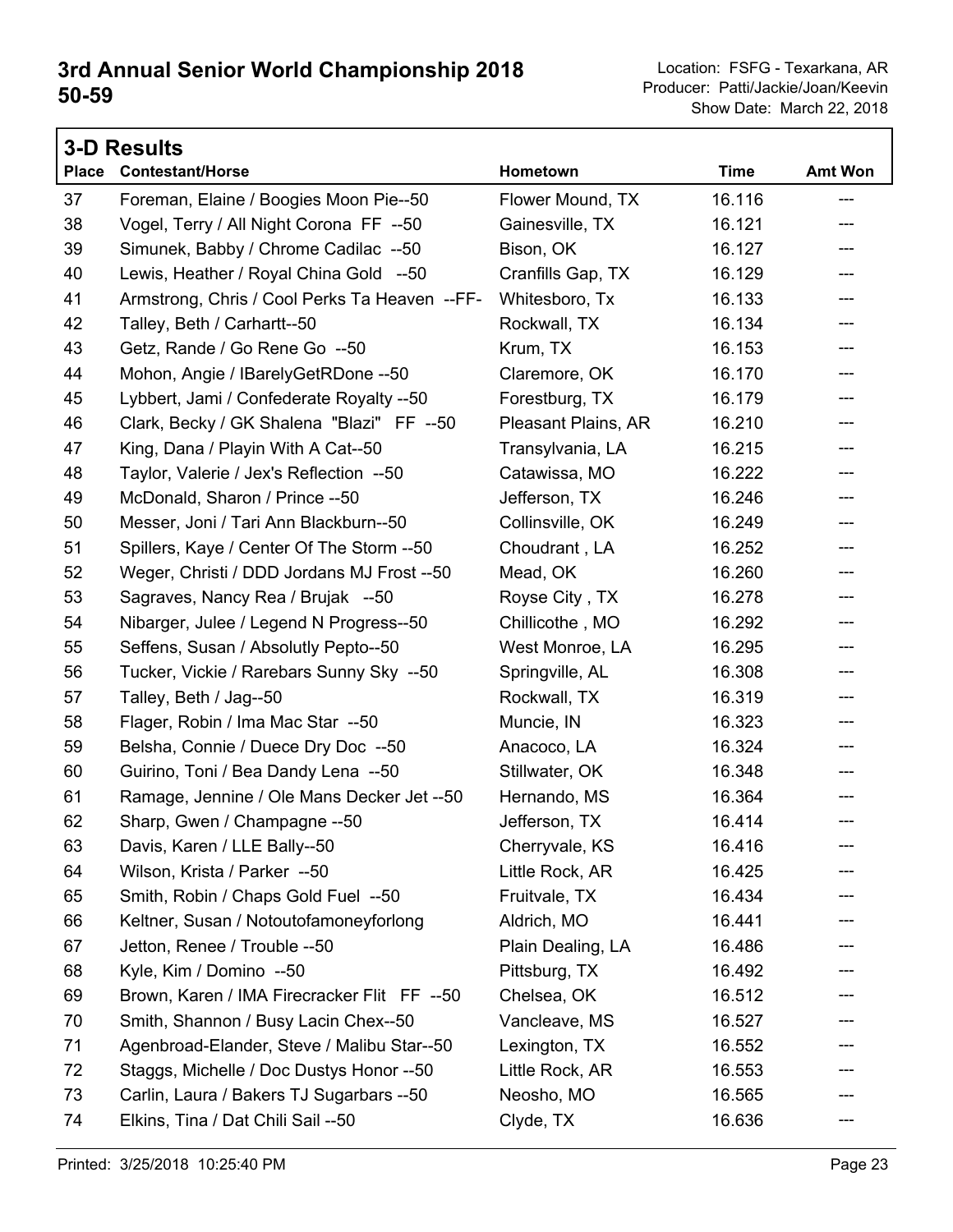|              | <b>3-D Results</b>                          |                   |        |                |  |
|--------------|---------------------------------------------|-------------------|--------|----------------|--|
| <b>Place</b> | <b>Contestant/Horse</b>                     | Hometown          | Time   | <b>Amt Won</b> |  |
| 75           | West, Sharon / Trip --50                    | Moscow, TN        | 16.673 |                |  |
| 76           | Matthews, Samantha / Peanut Towsack --50    | Wynne, AR         | 16.691 |                |  |
| 77           | Jones, LaDonna / Lads Royal Memo--50        | Millington, TN    | 16.699 |                |  |
| 78           | Williams, Marlena / Turbo Charged Risk FF - | Morrilton, AR     | 16.703 |                |  |
| 79           | Bailey, Shawna / Bob --50                   | Edmond, OK        | 16.703 |                |  |
| 80           | Jarrett, Josie (JoEllen) / Katy --50        | Archer City, TX   | 16.715 |                |  |
| 81           | Fountain, Cindy / Lucy Lockette--50         | Pine like, La     | 16.726 | ---            |  |
| 82           | Gates, Barbara / Doc China Peppy --50       | Marion, LA        | 16.732 |                |  |
| 83           | Everson, Lisa / French Smoke FF --50        | Harrisonville, MO | 16.739 | ---            |  |
| 84           | Ranger, Brett / Mr Talented Doc --50        | Corinth, TX       | 16.757 | ---            |  |
| 85           | Curtis, Connie / Zan's Jack Reflection --50 | Havana, AR        | 16.758 |                |  |
| 86           | Jarrett, Josie (JoEllen) / Mo ---50         | Archer City, TX   | 16.762 |                |  |
| 87           | Ware, Donna / Cottons Gold --50             | Farwell, TX       | 16.767 |                |  |
| 88           | Moore, Lisa / Goldies Scotch --50           | Hockley, Tx       | 16.774 |                |  |
| 89           | Griswold, Beverly / She May Run Away --50   | Bovina, TX        | 16.779 |                |  |
| 90           | Fowler, Rhonda / Bob --50                   | Arkadelphia, AR   | 16.806 |                |  |

| <b>4-D Results</b> |
|--------------------|
|                    |

|                 | כווטכסוו ש־ד                                  |                 |             |          |
|-----------------|-----------------------------------------------|-----------------|-------------|----------|
| <b>Place</b>    | <b>Contestant/Horse</b>                       | Hometown        | <b>Time</b> | Amt Won  |
| $\mathbf{1}$    | Greenlees, Tonia / BF Dun It on the Money--50 | Tuttle, OK      | 16.830      | \$272.00 |
| $\overline{2}$  | Eddings, Shawn / Bogies Famous Too --50       | Pilot Point, TX | 16.879      | \$204.00 |
| 3               | Russell, Kim / Joe Stars Spark ---50          |                 | 16.907      | \$170.00 |
| 4               | Nunn, Leslie / Locks Galant Dash--50          | Gilmer, TX      | 16.964      | \$136.00 |
| 5               | Greenlees, Tonia / Cochise --50               | Tuttle, OK      | 16.981      | \$114.00 |
| 6               | Griswold, Beverly / El Cisne "Swanson" --50   | Bovina, TX      | 16.983      | \$91.00  |
| $\overline{7}$  | Jones, Diane / Eyes Of Diamonds --50          | Clyde, TX       | 17.031      | \$79.00  |
| 8               | Lumley, Jody / Royal Colours Leroy--50        | Howe, OK        | 17.034      | \$68.00  |
| 9               | Spurgeon, Waynella / Wonders Gold Money-      | Tolar, TX       | 17.046      | ---      |
| 10 <sup>°</sup> | Davis, Becky / Flamin Emmy Lou --50           | Ozark, AR       | 17.076      | ---      |
| 11              | Duhon, Maria / Leos Hickory Skip--50          | Lafayette, LA   | 17.110      |          |
| 12              | Adamik, Chris / Candy--50                     | Willis, TX      | 17.132      |          |
| 13              | Carlin, Laura / Lucky Driftin Ike--50         | Neosho, MO      | 17.161      |          |
| 14              | Schwatken, Liz / Handle Me Sweetly--50        | Sycamore, KS    | 17.168      | ---      |
| 15              | Peak, Phyllis / Chevy Cinderella --50         | Edmond, OK      | 17.169      |          |
| 16              | Barnett, Gini / Pretty Bayou Flower--50       | Waverly, MO     | 17.198      |          |
| 17              | Jackson, Lori / Reds Special Bully --50       | Horton, AL      | 17.251      |          |
| 18              | Poole, Sarah / Hearts Content --50            | Piggott, AR     | 17.259      |          |
| 19              | Worrell, Valerie / Harley --50                | Altoona, KS     | 17.291      |          |
|                 |                                               |                 |             |          |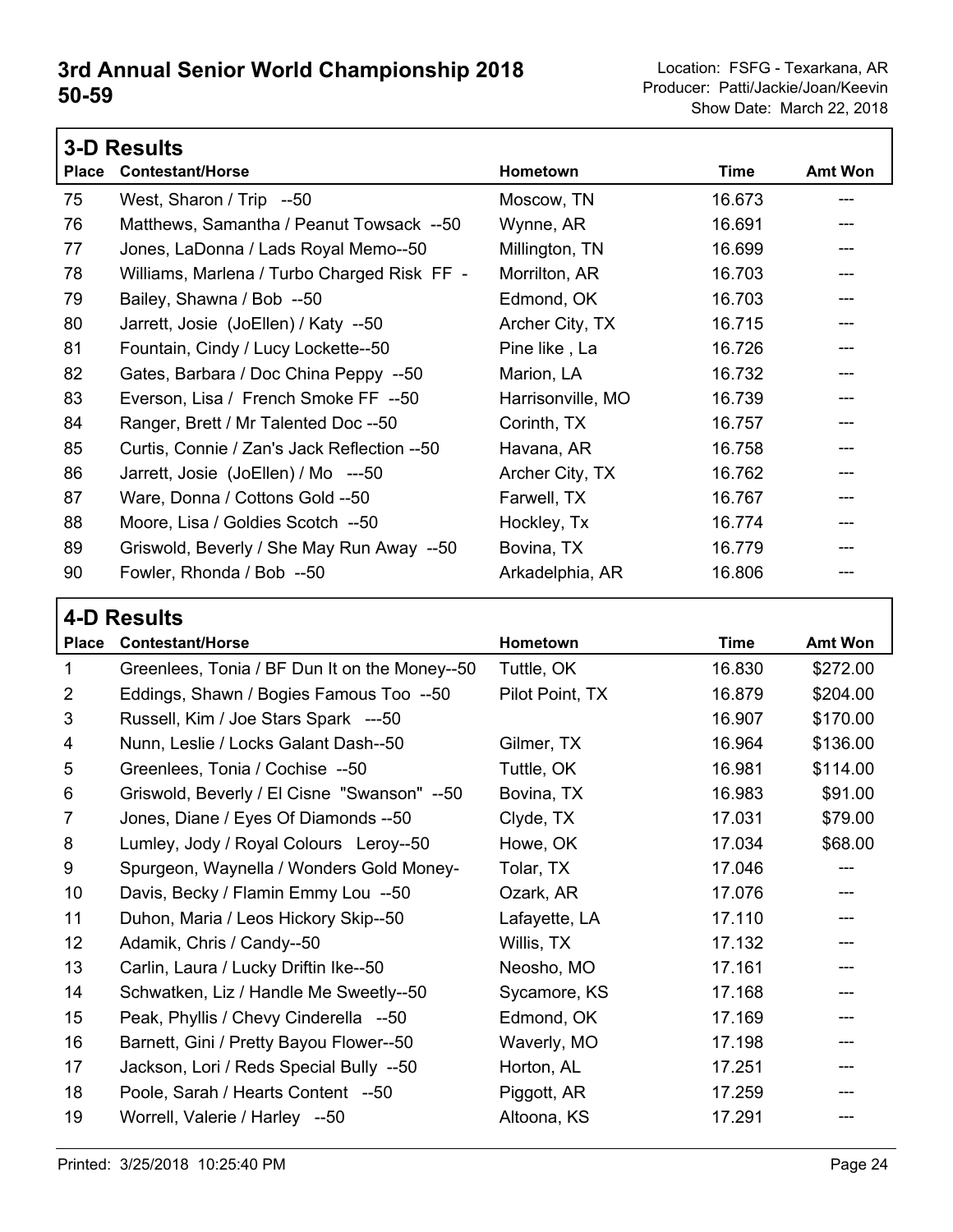| <b>4-D Results</b> |                                                |                     |             |                |
|--------------------|------------------------------------------------|---------------------|-------------|----------------|
| <b>Place</b>       | <b>Contestant/Horse</b>                        | Hometown            | <b>Time</b> | <b>Amt Won</b> |
| 20                 | Smith, Helen / Frenchmans Ladys Man --50       | Eminence, MO        | 17.342      |                |
| 21                 | Clark, Becky / Jose's Final Cash "Bo" --50     | Pleasant Plains, AR | 17.422      |                |
| 22                 | Williams, Charlene / Brandy N Flit --50        | Hernando, MS        | 17.453      |                |
| 23                 | Schexnaider, Melinda / Fabs Gowin To Twist --  | Shreveport, LA      | 17.499      |                |
| 24                 | Day, Dana / Packed Brown Sugar--50             | Lewisville, TX      | 17.638      |                |
| 25                 | Bussey, Lisa / PC Ikenova (Surena) --50        | Gilmer, TX          | 17.673      |                |
| 26                 | Spencer, Tena / Bobs Flit Ta Fame FF --50      | Russellville, AR    | 17.727      |                |
| 27                 | Edgar, Donna / Guerin Drifter Jewel --50       | Sulphur Springs, TX | 17.735      |                |
| 28                 | Agenbroad-Elander, Steve / Colt--50            | Lexington, TX       | 17.821      |                |
| 29                 | Carmichael, Robin / Aprils Fleeting Dream --50 | Paradise, TX        | 17.924      |                |
| 30                 | Bradford, Janet / Rare All The Time --50       | Decatur, AL         | 17.938      |                |
| 31                 | Ritchie, LeAnn / Hope Shes Not Tricky--50      | Crandall, TX        | 18.078      |                |
| 32                 | Peacock, Ellen / Ronda --50                    | Clovis, NM          | 18.233      |                |
| 33                 | Haigler, Dawnna / Crown Bee French FF --50     | Wataga, OK          | 18.248      |                |
| 34                 | Mesenbrink, Lori / Smoken French Bella --50    | Prior Lake, MN      | 28.860      |                |

#### **Penalties & Scratches**

| <b>Place</b> | <b>Contestant/Horse</b>                     | Hometown          | <b>Time</b> | Amt Won |
|--------------|---------------------------------------------|-------------------|-------------|---------|
| N/A          | Jones, Kelly / Rocket Dog--50               | Quinlan, TX       | NT          |         |
| N/A          | Everson, Lisa / Frenchen With Perks FF --50 | Harrisonville, MO | NT          |         |
| N/A          | Matthews, Samantha / Miss Dudett Oliver FF  | Wynne, AR         | NT          |         |
| N/A          | Chapman, Sheila / Breeze Glo Biancus--50    | Talala, OK        | <b>NT</b>   |         |
| N/A          | Lewis, Heather / MM Buck N Frenchbug --50   | Cranfills Gap, TX | NT          | ---     |
| N/A          | Williams, Marlena / Jozie Brigadier--50     | Morrilton, AR     | NT          | ---     |
| N/A          | Weger, Christi / Streaking Perks FF --50    | Mead, OK          | <b>NT</b>   |         |
| N/A          | Spencer, Tena / Dash Set Fame --50          | Russellville, AR  | <b>NT</b>   |         |
| N/A          | Spencer, Tena / Streakin Disco FF --50      | Russellville, AR  | <b>NT</b>   | ---     |
| N/A          | Berdine, Donna / Dallas Oklawcha--50        | Kiln, MS          | <b>NT</b>   | ---     |
| N/A          | Hassell, Sandi / Ms JB Alive N Shaken FF -  | Mabank, TX        | NT          |         |
| N/A          | Smith, Karla / Buggin Me Baby FF ---50      | Shreveport, LA    | NT          |         |
| N/A          | Coble, Myrna / Scooby--50                   | Bartlesville, OK  | NT          |         |
| N/A          | Peterson, Tracey / TB Fame--50              | Celeste, TX       | <b>NT</b>   |         |
| N/A          | Powers, Bonnie / A Frenchmans Valour--50    | Webb City, MO     | NT          |         |
| N/A          | Pratt, Candace / Famous Noble--50           | Aubrey, TX        | <b>NT</b>   |         |
| N/A          | Rue, Doreen / DS Sparkys Leo Kelly--50      | Aubrey, TX        | <b>NT</b>   |         |
| N/A          | White, Kim / HF Really Famous --50          | Cedar Bluff, MS   | <b>NT</b>   |         |
| N/A          | Atchison, Darlese / Mama Ceta--50           | Midland, TX       | NT          |         |
| N/A          | Atchison, Darlese / Dessert Fact Bubba--50  | Midland, TX       | <b>NT</b>   |         |
|              |                                             |                   |             |         |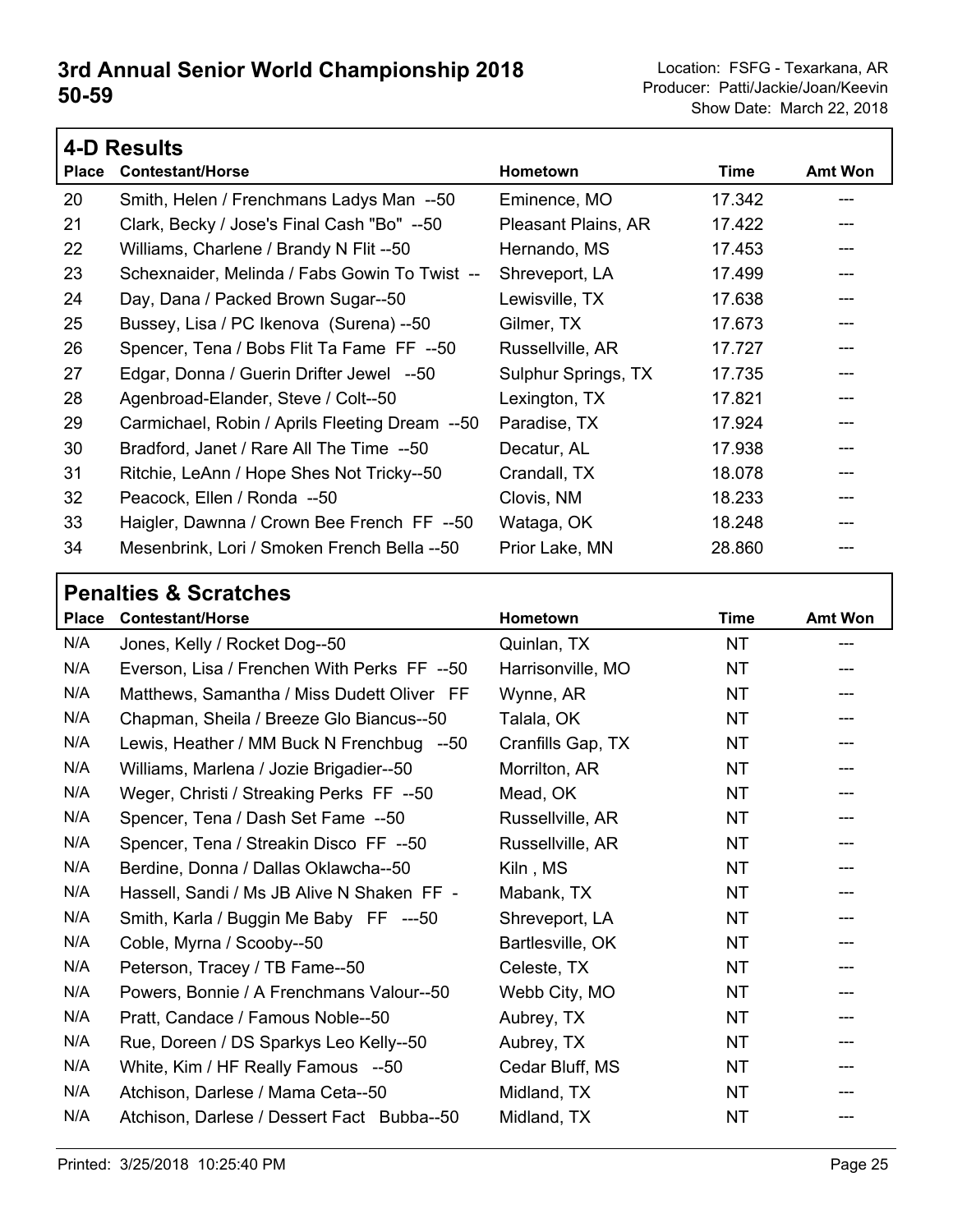|              | <b>Penalties &amp; Scratches</b>              |                  |             |                |
|--------------|-----------------------------------------------|------------------|-------------|----------------|
| <b>Place</b> | <b>Contestant/Horse</b>                       | Hometown         | <b>Time</b> | <b>Amt Won</b> |
| N/A          | Smith, Helen / Revveduplil Jesse--50          | Eminence, MO     | <b>NT</b>   | ---            |
| N/A          | Bruscato, Mike / SS Tiger Willow--50          | West Monroe, LA  | NT.         | ---            |
| N/A          | Smith, Shawn / Jacko--50                      | Axtell, TX       | NT.         |                |
| N/A          | Colella, Charlie / Dashin Red Charger--50     | Collinsville, TX | <b>NT</b>   | ---            |
| N/A          | Whiteside, Andrea / L B --50                  | Kilgore, TX      | <b>NT</b>   | ---            |
| N/A          | LeBarron, Naoma / AmpltUp--50                 | Winnsboro, TX    | NT.         | ---            |
| N/A          | Taulman, Cissy / Spots Cat--50                | Maramec, OK      | ΝT          | ---            |
| N/A          | Purcell, Karen / Sage--50                     | Blossom, TX      | NT.         | ---            |
| N/A          | Hardcastle, Julie / Geronimo Rifle--50        | Crane, TX        | NT          | ---            |
| N/A          | Spurgeon, Waynella / Freckles N Dashe--50     | Tolar, TX        | NT.         | ---            |
| N/A          | Boyer, Nikki / Sparks Rythum --50             | Azle, TX         | <b>NT</b>   | ---            |
| N/A          | Boyer, Nikki / TakingTheDually --50           | Azle, TX         | NT.         | ---            |
| N/A          | Barnett, Gini / Kaweahs Cash--50              | Waverly, MO      | <b>NT</b>   | ---            |
| N/A          | Boyd, Sonya / Sugar G Booger--50              | Edwards, MO      | <b>NT</b>   | ---            |
| N/A          | Randolph, Connie / Hot Rod Kitty Catt FF --50 | Valley View, TX  | NT.         | ---            |
| N/A          | Ezell, Connie / Ya Know FF --50               | Delhi, LA        | ΝT          | ---            |
| N/A          | Franklin, Michelle / Oprah--50                | Buchannon, MI    | NT.         | ---            |
| N/A          | Poole, Sarah / Sunshine -- 50                 | Piggott, AR      | NT          | ---            |
| N/A          | Sherman, Scott / Just A Radical --50          | Walnut Ridge, AR | ΝT          | ---            |
| N/A          | Fick, Stacie / Frenchmans Cash Jet --50       | Dixon, MO        | NT.         | ---            |
| N/A          | Ramage, Jennine / Teaspoon Dancer W5 --50     | Hernando, MS     | NT          | ---            |
| N/A          | Hebenstriet, Cindy / Judges Hoot Owl --50     | Edgerton, KS     | <b>NT</b>   | ---            |
| N/A          | Hairgrove, Latisha / Dual Frost Playgun 50    | Timpson, TX      | NT.         | ---            |
| N/A          | Turner, Julia / A Different Deal --50         | Idabel, OK       | NT.         | ---            |
| N/A          | Ott, Sonya / Cindy --50                       | Flat Rock, AL    | ΝT          |                |
| N/A          | Ott, Sonya / Steel It --50                    | Flat Rock, AL    | <b>NT</b>   | ---            |
| N/A          | McCartney, Michelle / Smart Steppin           | Clarksville, AR  | NT          |                |
| N/A          | Pace, Dana / Credit Me Fame --50              | New Boston, TX   | ΝT          |                |
| N/A          | Marshall, Patti / Lucky's Nifty Tivio --50    | Binger, OK       | NT.         |                |
| N/A          | McCord, Lisa / Molly --50                     | Archer City, TX  | NT          |                |
| N/A          | Thomas, Cindy / Nicks Fanci Fol --50          | Florence, MS     | NT.         |                |
| N/A          | Carter, Kirk / Bunnys Six Diamond --50        | Pilot Point, TX  | NT.         |                |
| N/A          | Johnson, Karla / Arbeka Bob --50              | Henderson, TX    | NT          |                |
| N/A          | Pevey, Lisa / Coronas Hot Prospect --50       | DeKalb, Ms       | ΝT          |                |
| N/A          | Jones, Jolene / Hes Mighty Holy FF --50       | Pilot Point, TX  | NT          |                |
| N/A          | Johnson, Kari-Dawn / Aint I Perkfect --FF--50 | Sulphur, OK      | NT          |                |
| N/A          | Nale, Pamela / Miss Poco Luna --50            | El Dorado, AR    | NT          |                |
| N/A          | Robinson, GiGi / Tribal Cut --50              | Anson, TX        | NT.         |                |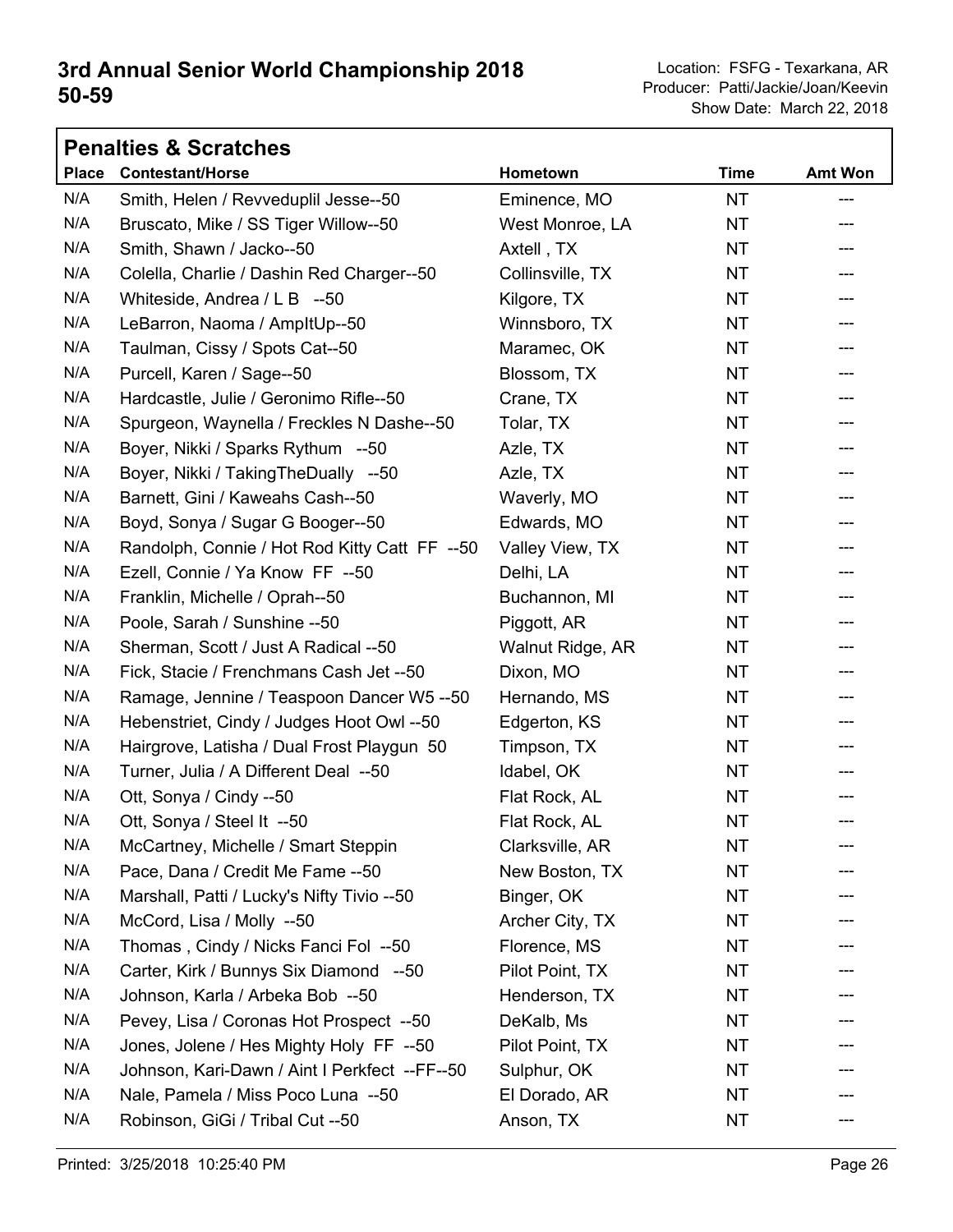|              | <b>Penalties &amp; Scratches</b>             |                  |             |                |
|--------------|----------------------------------------------|------------------|-------------|----------------|
| <b>Place</b> | <b>Contestant/Horse</b>                      | Hometown         | <b>Time</b> | <b>Amt Won</b> |
| N/A          | Barnett, Glenda / Crown Royal Rona --FF--50  | Decatur, Tx      | <b>NT</b>   | ---            |
| N/A          | Weems, Tammy / Georgia --50                  | Arkadelphia, Ar  | <b>NT</b>   |                |
| N/A          | McDonald, Sharon / Daisy --50                | Jefferson, TX    | <b>NT</b>   | ---            |
| N/A          | Henderson, Michelle / Bogies French Bear --  | Bristow, OK      | <b>NT</b>   | ---            |
| N/A          | Snelson, Shelli / Color Me Frost --50        | Bristow, OK      | <b>NT</b>   |                |
| N/A          | Moore, Pollyanna / Dizzzy Moon Expres --50   | Maud, TX         | <b>NT</b>   | ---            |
| N/A          | McArdle, Rhonda / Rip Van Lark --50          | Spencer, OK      | <b>NT</b>   | ---            |
| N/A          | Tobiasson, Connie / Pure D Azucar --50       | Decatur, TX      | <b>NT</b>   |                |
| N/A          | Rowland, Kathy / Jetalong Lil ForFleet --50  | Pearcy, AR       | <b>NT</b>   | ---            |
| N/A          | Rowland, Kathy / Tee --50                    | Pearcy, AR       | <b>NT</b>   | ---            |
| N/A          | Crowder, Tammy / Pass It To Perks FF --50    | Austin, AR       | <b>NT</b>   |                |
| N/A          | Taylor, Janey / Two Natives --50             | Eros, LA         | <b>NT</b>   | ---            |
| N/A          | Ameen, Allison / Max Out --50                | Vicksburg, MS    | <b>NT</b>   | ---            |
| N/A          | Woodard, Tandra / Junipers Fast Lark --50    | Marlow, Ok       | <b>NT</b>   |                |
| N/A          | McManus, Tracy / Drifters Perk N Anne --50   | Lone Grove, OK   | <b>NT</b>   | ---            |
| N/A          | Wills, LeAnn / Yahoo Two --50                | Stephenville, TX | <b>NT</b>   | ---            |
| N/A          | Johnston, Jamie / Fancy Corona--50           | Coyle, OK        | <b>NT</b>   |                |
| N/A          | Manning, Martha / Can't Wait To Illuminate - |                  | <b>NT</b>   | ---            |
| N/A          | Herring, Patty / McDreamie Jet --50          | Bixby, OK        | <b>NT</b>   | ---            |
| N/A          | Maker, Leslie / Dakota --50                  | Tahlequah, OK    | <b>NT</b>   |                |
| N/A          | Denton, James / Joe's Big Stick --50         | Huntington, TN   | <b>NT</b>   | ---            |
| N/A          | Denton, Tami / Midnite Driftin Six --50      | Huntington, TN   | <b>NT</b>   | ---            |
| N/A          | Hubler, Sandy / Snazzy Sawyer --50           | Alexander, AR    | <b>NT</b>   | ---            |
| N/A          | Gates, Stacey / FR Firewater Request --50    | Rhome, TX        | <b>NT</b>   | ---            |
| N/A          | Chaflin, Tami / Thursday Casha Chex --50     | Wakita, OK       | <b>NT</b>   |                |
| N/A          | Schneider, Nanette / Firecrackerontherock FF | Columbia, MO     | <b>NT</b>   | ---            |
| N/A          | Bradford, Janet / Syble --50                 | Decatur, AL      | ΝT          |                |
| N/A          | Williams, Charlene / Dream N Delite --50     | Hernando, MS     | <b>NT</b>   |                |
| N/A          | Williams, Sue / Heza Famous Rascal --50      | Skiatook, OK     | NT          |                |
| N/A          | Lisenbee, Kathy / Kis First Stoli FF --50    | Jayton, TX       | NT          |                |
| N/A          | Lisenbee, Kathy / Perks Of Grace FF --50     | Jayton, TX       | <b>NT</b>   |                |
| N/A          | Collier, Deborah / Jack --50                 | Cleveland, TX    | NT          |                |
| N/A          | Mitchell, Lisa / VF Cashmeout --50           | Karnack, TX      | <b>NT</b>   |                |
| N/A          | Hebenstriet, Mark / Withallzansability --60  | Edgerton, KS     | NT          |                |
| N/A          | Wilson, Krista / Stuart --50                 | Little Rock, AR  | NT          |                |
| N/A          | Stuckey, Renee / Flits Star Shrek FF --50    | Corsicana, TX    | NT          |                |
| N/A          | Wilks, John / Froze My Socks Off FF --50     |                  | <b>NT</b>   |                |
| N/A          | Wilks, John / Zero Josey Jet --50            |                  | <b>NT</b>   |                |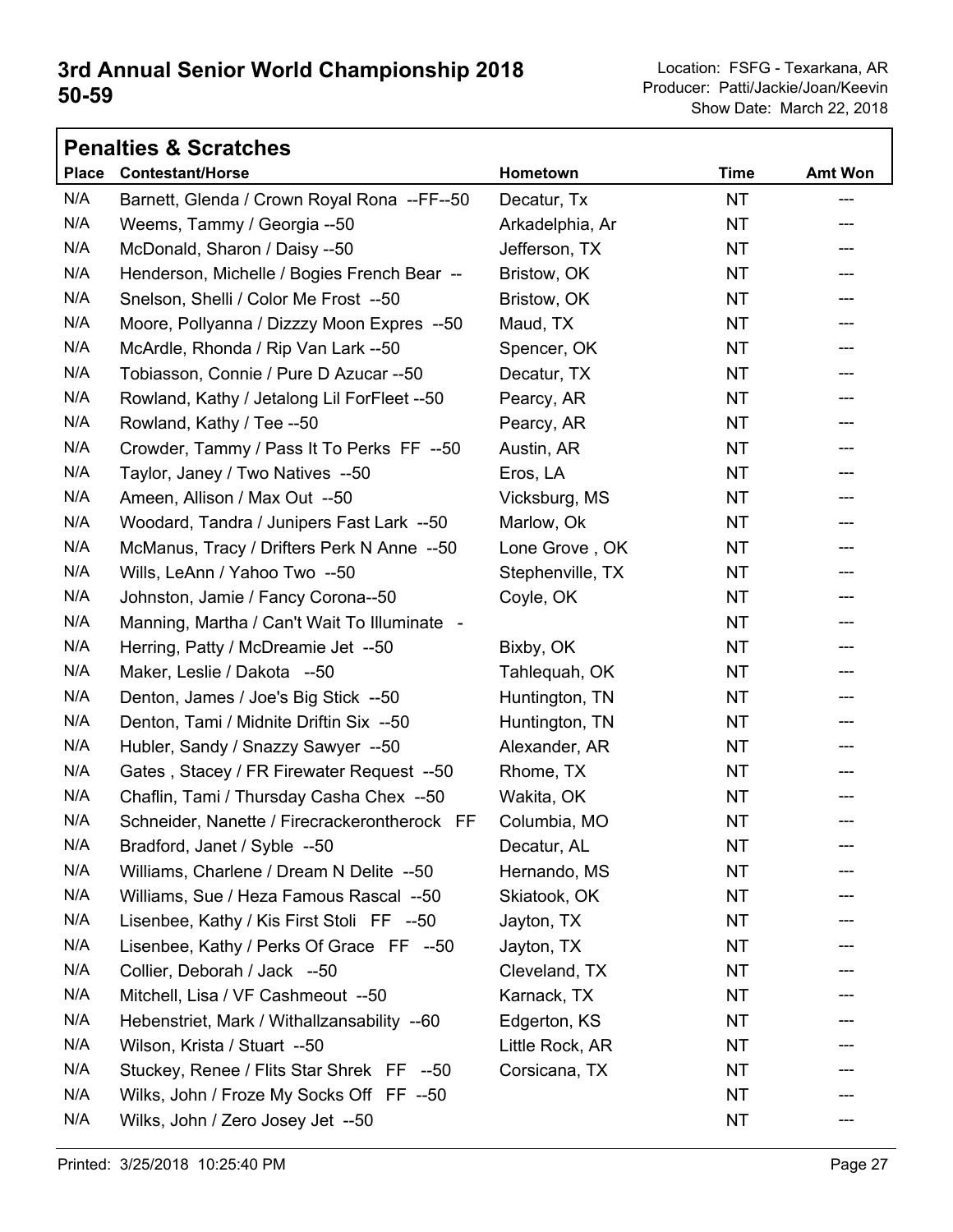|              | <b>Penalties &amp; Scratches</b>         |                 |      |                |  |  |
|--------------|------------------------------------------|-----------------|------|----------------|--|--|
| <b>Place</b> | <b>Contestant/Horse</b>                  | <b>Hometown</b> | Time | <b>Amt Won</b> |  |  |
| N/A          | Wilks, Liza / Zeros Sabre Jet --50       |                 | NT   |                |  |  |
| N/A          | Durbin, Tam / Reno --50                  |                 | ΝT   | ---            |  |  |
| N/A          | Walker, Mary / Brookstone Joe --50       | Ennis, TX       | NT   |                |  |  |
| N/A          | Clement, Joan / PC Frenchmans Cash--50   | Royal, AR       | NT   | $---$          |  |  |
| N/A          | West, Sharon / Moon Bars Prince --50     | Moscow, TN      | ΝT   | ---            |  |  |
| N/A          | Peterson, Robby / Bully For Dasher ---50 | Poplarville, MS | NT   |                |  |  |
| N/A          | Wilson, Melanie / Jamamma --50           | Perrin, TX      | NT   | ---            |  |  |
| N/A          | Wilson, Melanie / Bevo --50              | Perrin, TX      | ΝT   | ---            |  |  |
| N/A          | Armstrong, Chris / Charley Frenchman FF  | Whitesboro, Tx  | NT   |                |  |  |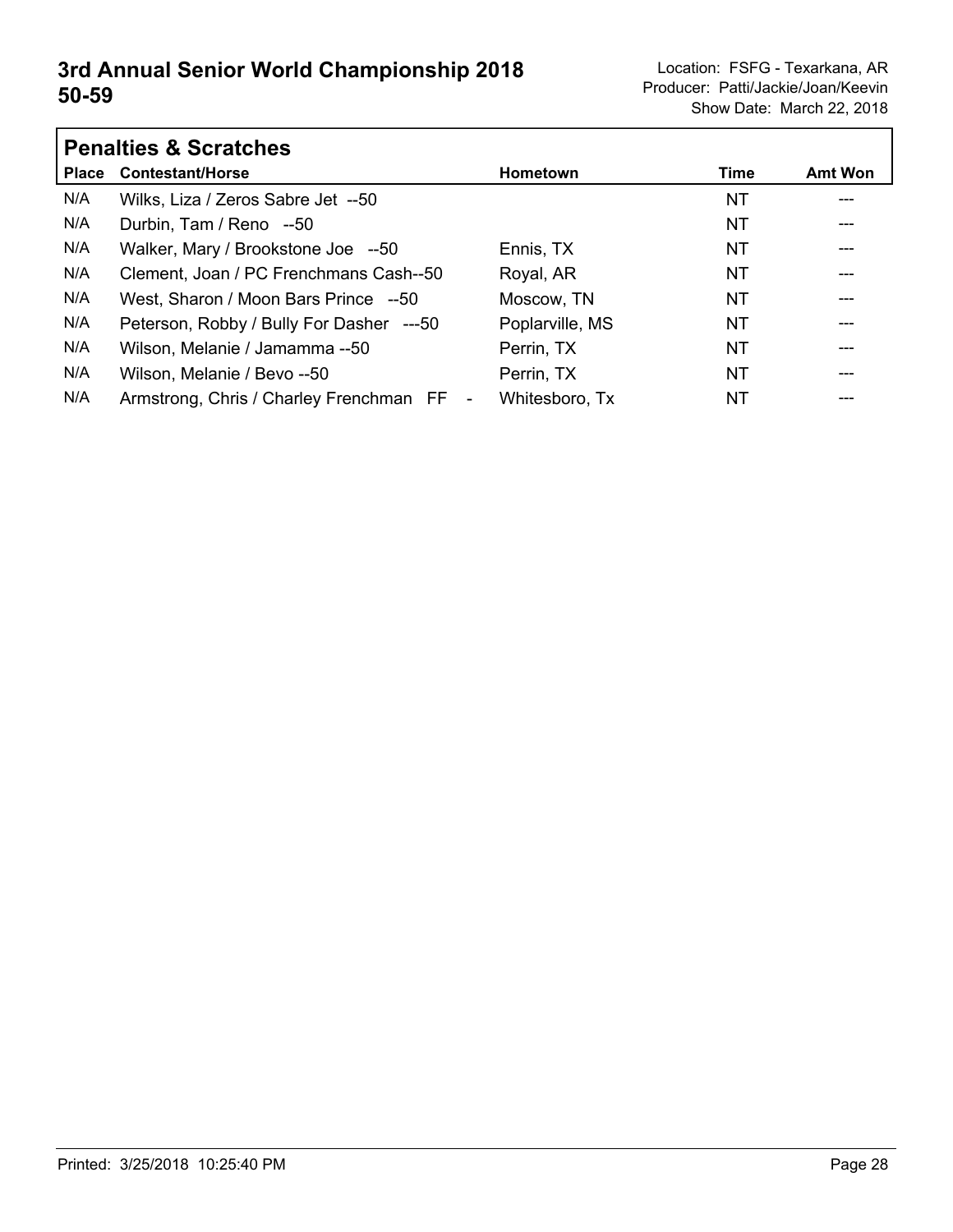|                 | <b>1-D Results</b>                           |                  |             |                            |
|-----------------|----------------------------------------------|------------------|-------------|----------------------------|
| <b>Place</b>    | <b>Contestant/Horse</b>                      | Hometown         | <b>Time</b> | Amt Won                    |
| $\mathbf{1}$    | Rule, Donna Kay / High Valor --60            | Minco, OK        | 14.976      | \$395.00                   |
| 2               | Thomas, Bridget / BT Buddy Stinson FF --     | Combine, TX      | 15.084      | \$296.00                   |
| 3               | Burns, J. R / GJB Suave Dulce FF --60        | Victoria, TX     | 15.108      | \$247.00                   |
| 4               | Bockman, Katie / Turn My Swag On--60         | Reeds, MO        | 15.216      | \$198.00                   |
| 5               | Hansen, Karen / Bobby Tee Acre --60          | Weatherford, TX  | 15.217      | \$165.00                   |
| 6               | Hays, Liz / Destination Fame FF--60          | Arcadia, LA      | 15.242      | \$132.00                   |
| 7               | Smith, Margo / Tex --60                      | Hobbs, NM        | 15.251      | \$115.00                   |
| 8               | Reeves, Martha / NoPressureOnMe FF --60      | Weatherford, TX  | 15.255      | \$99.00                    |
| 9               | Saunders, Lynn / Popcorn --60                | Weatherford, TX  | 15.281      | ---                        |
| 10 <sup>°</sup> | McCormick, Debbie / Dineros First Down FF -  | Vivian, LA       | 15.283      | $---$                      |
| 11              | Barron, Cheryl / Mister Hawk Bar--60         | Lockhart, TX     | 15.301      |                            |
| 12              | Bishop, Dawn / Seven--60                     | Green Forest, AR | 15.306      | $\qquad \qquad \text{---}$ |
| 13              | Blanchard, Kym / YuFrosty Water FF --60      | Stephenville, TX | 15.340      | $---$                      |
| 14              | Kendrick, Diane / Wapitonem Cowboy --60      | Riverside, Wa    | 15.348      | ---                        |
| 15              | Barton, Margaret / Miss Tana Mara Bars--60   | Ramona, OK       | 15.359      | $---$                      |
| 16              | Penland, Linda / Sheza Sunny Firewater --60  | Kountze, TX      | 15.414      | ---                        |
| 17              | Penland, Linda / Heza Blaz'n Firewater --60  | Kountze, TX      | 15.419      | ---                        |
| 18              | Graham, Tammy / Shes A Cash Popper --60      | Meridain, Ms     | 15.419      |                            |
| 19              | Jones, Marilyn / Little Blondies Dudetoo--60 | Shawnee, OK      | 15.428      | ---                        |
| 20              | Uniterseher, Karen / Famous Cherry Bomb      | Norman, OK       | 15.468      |                            |

| <b>2-D Results</b> |  |  |
|--------------------|--|--|
|                    |  |  |

| <b>Place</b>    | <b>Contestant/Horse</b>                       | <b>Hometown</b>  | Time   | <b>Amt Won</b> |
|-----------------|-----------------------------------------------|------------------|--------|----------------|
| $\mathbf{1}$    | Blanchard, Kym / Crucial Timing**60           | Stephenville, TX | 15.476 | \$339.00       |
| 2               | Bouldin, Devon / Dwightsthirsty --60          | Ringgold, Tx     | 15.507 | \$254.00       |
| 3               | Brecheisen, Dianna / Royal Ditto Dash --60    | Wellsville, KS   | 15.508 | \$212.00       |
| 4               | Saunders, Lynn / Chumley --60                 | Weatherford, TX  | 15.532 | \$169.00       |
| 5               | Krabbenhoft, Bruce / Draw In The Fire FF --60 | Park Rapids, MN  | 15.574 | \$141.00       |
| 6               | Jones, Marilyn / Streakin Whirlaway FF 60     | Shawnee, OK      | 15.575 | \$113.00       |
| $\overline{7}$  | Partain, Kathleen / VF Isawhimstreak --60     | Bullard, TX      | 15.580 | \$99.00        |
| 8               | Horton, Donna / Willy Be A Bully--60          | Stigler, OK      | 15.595 | \$85.00        |
| 9               | Shoffner, Carolyn / Ronas Wonder Girl --60    | Guys, TN         | 15.599 | ---            |
| 10              | Cole, Mary / Shazoomin--60                    | Goldsmith, TX    | 15.601 | ---            |
| 11              | Nevils, Kathryn / Red Jeta Leo--60            | Vinton, LA       | 15.634 |                |
| 12 <sup>°</sup> | Carter, Mary / Aspecial Firewater FF          | Desdemona, TX    | 15.634 |                |
| 13              | Thompson, Hele / Yogis Ambrosia--60           | Yale, OK         | 15.636 |                |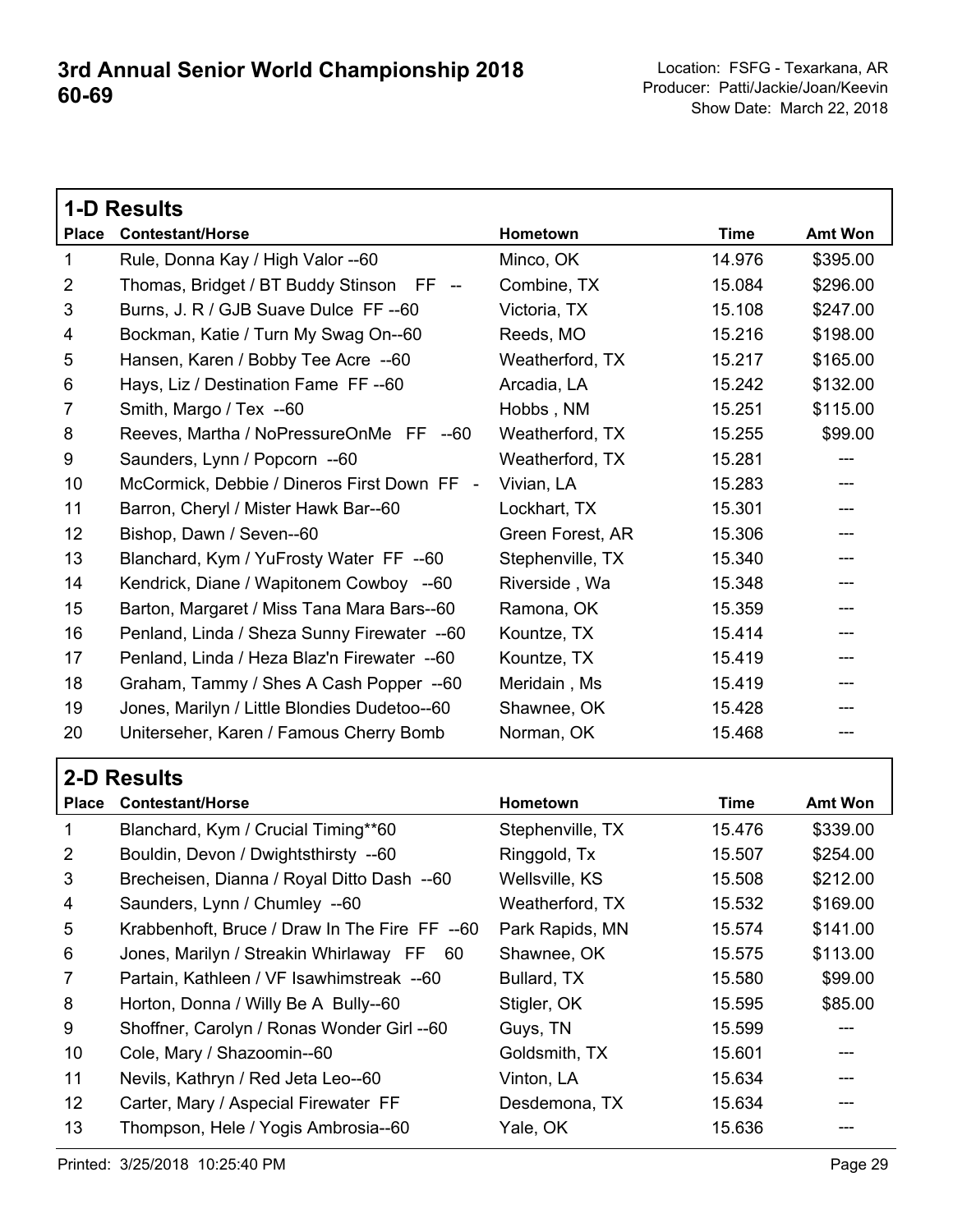Show Date: March 22, 2018 Producer: Patti/Jackie/Joan/Keevin **60-69**

|              | <b>2-D Results</b>                            |                  |             |                |
|--------------|-----------------------------------------------|------------------|-------------|----------------|
| <b>Place</b> | <b>Contestant/Horse</b>                       | Hometown         | <b>Time</b> | <b>Amt Won</b> |
| 14           | Howell, Mary / Bounding For Trouble --60      | Binger, OK       | 15.642      | ---            |
| 15           | Burns, Barbara / Flit Bar Buzz -- 60          | Atlanta, TX      | 15.642      | ---            |
| 16           | McCullar, Patty / Firewater Sandac Jones FF - | Canyon, TX       | 15.662      | ---            |
| 17           | Zant, Shelia / Sazzy--60                      | Odessa, TX       | 15.663      | ---            |
| 18           | Scammahorn, Lana / Bennysbaytrix -- 60        | Apache, OK       | 15.674      |                |
| 19           | Riley, Nancy / Jim Shrimp --60                | Hobbs, NM        | 15.685      | ---            |
| 20           | Owens, Paula / Mr JB High on Jose FF --60     | Hallsville, TX   | 15.698      | ---            |
| 21           | Potter, Lu Ann / Buck--60                     | Nashville, MI    | 15.723      |                |
| 22           | Richman, Dana / Sr Pretty Boy Rock FF --60    | Valley Mills, TX | 15.723      | ---            |
| 23           | Richards, Jessica / Fletch Hasa Pistol --50   | Vidor, TX        | 15.732      | ---            |
| 24           | Dial, Sandy / Callsign Charlie--60            | Livingston, AL   | 15.746      | ---            |
| 25           | Jones, Marilyn / Muscles Streaker--60         | Shawnee, OK      | 15.747      |                |
| 26           | Paul, Melody / Cash--60                       | Mt Pleasant, TX  | 15.760      | ---            |
| 27           | Morgan, Debbie / Get It Haley --60            | Ada, Ok          | 15.780      | ---            |
| 28           | Hetrick, Chris / Golden Power Jet --60        | Spiro, OK        | 15.780      | ---            |
| 29           | Seffens, Larry / Streakin Jules Bug FF--60    | Columbia, LA     | 15.793      |                |
| 30           | Martin, Donna / Judy's Oklahoma Fuel --60     | Morrilton, AR    | 15.828      |                |
| 31           | Wilson, Susan / WB Peppy Zan Parr --60        | Troup, Tx        | 15.829      | ---            |
| 32           | Jones, Alica / Turbo Toole --60               | Grandview, TX    | 15.852      |                |
| 33           | Sparks, Rose / Honor Nancy Ann --60           |                  | 15.880      | ---            |
| 34           | Cocks, Karen / Paloma Pine --60               | Campbell, TX     | 15.882      | ---            |
| 35           | Zant, Shelia / Perks Alive Lady--60           | Odessa, TX       | 15.911      | ---            |
| 36           | Savage, Linda / Keep Her Blonde--60           | Midland, TX      | 15.925      | ---            |
| 37           | Tobolka, Pat / Dance Pal "Sue Ellen" --60     | Caldwell, TX     | 15.946      | ---            |
| 38           | Davis, Jan / Woody B Perky --60               | Azle, Tx         | 15.953      | ---            |
| 39           | Birkicht, Donnis / Tay --60                   | Pineville, La    | 15.957      | ---            |
| 40           | Hallman, Kathey / Haidas Sweet Peppy--60      | Bristow, OK      | 15.971      | ---            |

### **3-D Results**

| <b>Place</b>   | <b>Contestant/Horse</b>                      | Hometown        | Time   | Amt Won  |
|----------------|----------------------------------------------|-----------------|--------|----------|
| $\mathbf 1$    | Shannon, Mary / Quick Charge It FF --60      | Starkville, MS  | 15.989 | \$226.00 |
| 2              | Oeder, Dale / My Moneys On Bully --60        | Hot Springs, AR | 15.991 | \$169.00 |
| $\mathbf{3}$   | Dunfield, Jo / Powr Prince --60              | Quinlan, TX     | 15.996 | \$141.00 |
| $\overline{4}$ | McCullar, Patty / Zip That Fly--60           | Canyon, TX      | 16.001 | \$113.00 |
| 5              | Williams, Abbe / Jules Bubblin' Babe --60    | West Pt, MS     | 16.002 | \$94.00  |
| 6              | Self, Gay Lynn / KN Fabulous N Perky FF --60 | Birch Tree, MO  | 16.016 | \$75.00  |
| $\overline{7}$ | Neher, Gayle / Feature Peppy --60            | Ashdown, AR     | 16.026 | \$66.00  |
| 8              | Bailey, Thresa / Katies Style --60           | Spiro, OK       | 16.028 | \$56.00  |
|                |                                              |                 |        |          |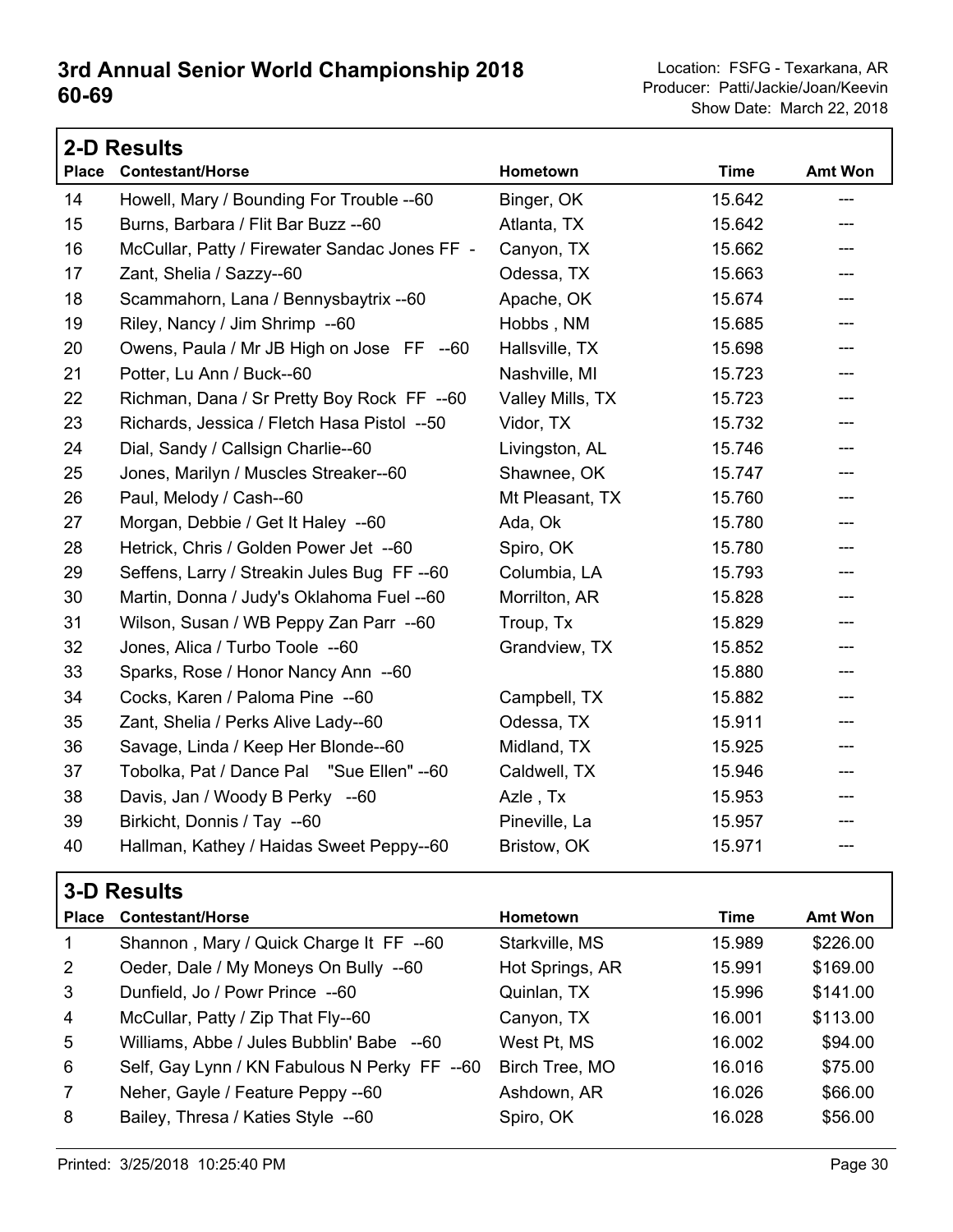| <b>3-D Results</b> |                                               |                     |             |                            |
|--------------------|-----------------------------------------------|---------------------|-------------|----------------------------|
| <b>Place</b>       | <b>Contestant/Horse</b>                       | Hometown            | <b>Time</b> | Amt Won                    |
| 9                  | Kendrick, Diane / PS Ichi Goldmine -- 60      | Riverside, Wa       | 16.042      | ---                        |
| 10                 | Robertson, Anita / Joeys Whirling Jet --60    | Bismarck, AR        | 16.048      | ---                        |
| 11                 | Raulston, Michele / Peppy Quixote Slider --60 | Gary, TX            | 16.060      | ---                        |
| 12                 | Cole, Cindy / Caseys Cactus Bar --60          | Branch, AR          | 16.079      | ---                        |
| 13                 | Roberts, Vicky / Jewells --60                 | Mtn View, MO        | 16.080      | ---                        |
| 14                 | Hales, Sherry / Streak At Night --60          | Havana, AR          | 16.083      | $\qquad \qquad \text{---}$ |
| 15                 | Ayers, Kenny / He's A Double Honor --60       | Bowden, GA          | 16.105      | $\qquad \qquad -\qquad -$  |
| 16                 | Jones, Alica / Sass N Savvy --60              | Grandview, TX       | 16.108      | ---                        |
| 17                 | Hames, Ginger / WithorWithoutyou--60          | Athens, TX          | 16.122      | ---                        |
| 18                 | Peacock, Steve / Willow --60                  | Clovis, NM          | 16.140      | ---                        |
| 19                 | Koetter, Edwyna / Diamonds R Nice --60        | Henrietta, TX       | 16.154      | ---                        |
| 20                 | Bleeker, Krista / Graceful Gift --60          | Burleson, TX        | 16.156      | ---                        |
| 21                 | Stumpf, Debbie / Bad Boy Bully--60            | Skiatook, OK        | 16.167      | ---                        |
| 22                 | Pulling, Stanley / MS Bucks Blondie -- 60     | Mountain View, MO   | 16.170      | ---                        |
| 23                 | Akin, Patsy / Stir it and Shake it--60        | Texarkana, AR       | 16.172      | ---                        |
| 24                 | Ruffin, Sandra / Jazzy Roan Boy --60          | Broken Bow, OK      | 16.190      | ---                        |
| 25                 | Van Winkle, Jo / Oh Windy Three Boots -- 60   | Hempstead, TX       | 16.193      | ---                        |
| 26                 | Hanson, Bill / Tebow --60                     | Morris, OK          | 16.201      | $\qquad \qquad \text{---}$ |
| 27                 | Oxner, Jan / Louisana Majesty--60             | Marianna, AR        | 16.213      | $\qquad \qquad -\qquad -$  |
| 28                 | Calcote, Debbie / Bo ---60                    | Tahlequah, OK       | 16.243      | $\qquad \qquad \text{---}$ |
| 29                 | Kinder, Carol / Hustles Cherokee Jet --60     | Black Rock, AR      | 16.267      | $\qquad \qquad \text{---}$ |
| 30                 | Gallent, Phyllis / Heza Bully Gator FF --60   | St Francisville, LA | 16.268      | $\qquad \qquad -\qquad -$  |
| 31                 | Bouldin, Jackie / Gagesindian --FF--60        | Ringgold, Tx        | 16.279      | ---                        |
| 32                 | Buckmeyer, Becky / A Jacked Up Perk --60      | Seagoville, TX      | 16.300      | ---                        |
| 33                 | Pritchard, Holly / Bogies Frenchmoon FF --60  | Springtown, Tx      | 16.305      | ---                        |
| 34                 | Hatcher, Terri / I Will Smash --60            | Kaiser, Mo          | 16.313      | ---                        |
| 35                 | Board, Jacqueline / Jen Sen--60               | Leonard, TX         | 16.328      |                            |
| 36                 | Hanks, Mary / Classy Moon Colours --60        | Munford, TN         | 16.332      |                            |
| 37                 | Oeder, Dale / MR Flit to Kill FF --60         | Hot Springs, AR     | 16.343      |                            |
| 38                 | Smith, Jerry / Vegas--60                      | Reno, TX            | 16.355      |                            |
| 39                 | Toll, Ciindy / Jesse Lightning Kwik--60       | Francisco, IN       | 16.373      |                            |
| 40                 | Moxley, Christy / Shirley A Blackbird--60     | Fairfax, OK         | 16.436      |                            |
| 41                 | Maxwell, Susan / SR Instant Joe--60           | Royal, AR           | 16.442      |                            |
| 42                 | Hall, Jean / Ice Skate --60                   | Billiings, MO       | 16.450      |                            |
| 43                 | Nerwich, Kay / Perks So Easy FF --60          | Farmersville, TX    | 16.504      |                            |
| 44                 | Toll, Ciindy / Sheza Casanova Special--60     | Francisco, IN       | 16.540      |                            |
| 45                 | Zant, Shelia / Mel-B--60                      | Odessa, TX          | 16.547      |                            |
| 46                 | Williamson, George / Alyssa's Lucky Ace ---60 | Adkins, TX          | 16.580      |                            |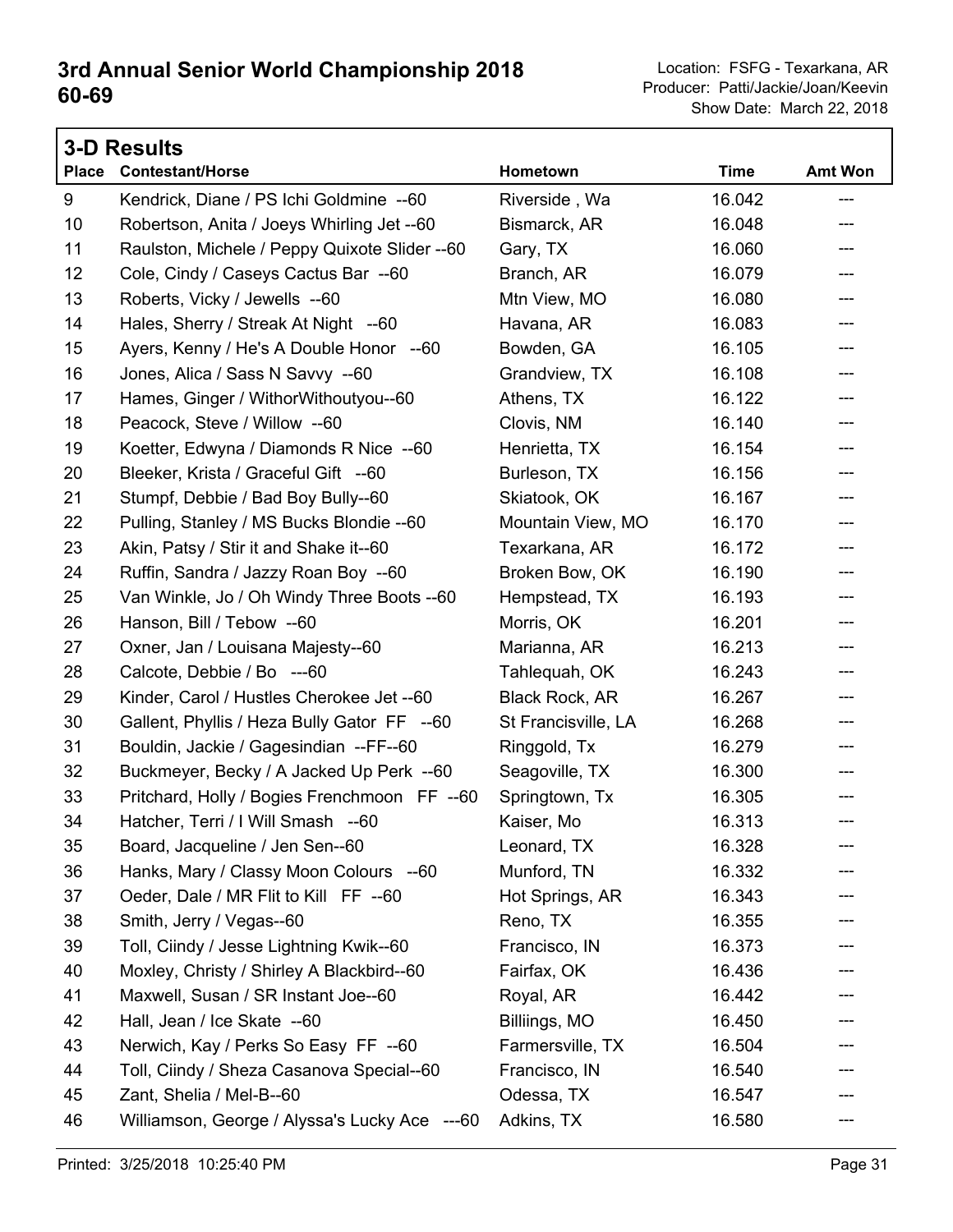|                | <b>3-D Results</b>                             |                   |             |                |
|----------------|------------------------------------------------|-------------------|-------------|----------------|
| <b>Place</b>   | <b>Contestant/Horse</b>                        | Hometown          | <b>Time</b> | <b>Amt Won</b> |
| 47             | Pearce, Paula / Jess --60                      | Mt Vernon, AR     | 16.601      | ---            |
| 48             | Graham, Tammy / Dash For Fuel --60             | Meridain, Ms      | 16.606      | ---            |
| 49             | Hoehn, Terry / Looking Slick --60              | Republic, MO      | 16.615      |                |
| 50             | Pearce, Paula / Indy --60                      | Mt Vernon, AR     | 16.659      |                |
| 51             | Mason, Rindy / JCL N Me --60                   | Gutherie, TX      | 16.739      | ---            |
| 52             | Moore, Karen / Playboy Jeton Deck --60         | Athens, AL        | 16.788      |                |
| 53             | Turner, Kimber / Kasey's Friska Lena --60      | Dadeville, MO     | 16.800      | ---            |
| 54             | Manning, Kaye / Smokin Ready To Fire--60       | Harrisonville, MO | 16.831      | ---            |
| 55             | Brecheisen, Dianna / Kadyn Colors --60         | Wellsville, KS    | 16.877      |                |
| 56             | Peacock, Steve / Ava --60                      | Clovis, NM        | 16.897      |                |
| 57             | Mitchell, Penny / Stormy --60                  | Yukon, OK         | 16.899      | ---            |
| 58             | Baxter, Sue / 5Starsezadocsruby --60           | Belleville, AR    | 16.965      | ---            |
|                | <b>4-D Results</b>                             |                   |             |                |
| <b>Place</b>   | <b>Contestant/Horse</b>                        | Hometown          | <b>Time</b> | <b>Amt Won</b> |
| 1              | Williamson, George / Cashanne --60             | Adkins, TX        | 16.979      | \$170.00       |
| $\overline{2}$ | Raulston, Michele / Frenchmens Glory FF --60   | Gary, TX          | 16.990      | \$127.00       |
| 3              | Jones, A.V. / Sir San Lena --60                | Vidor, TX         | 17.004      | \$106.00       |
| 4              | Myers, Connie / Ratchetts Snowflake--60        | Springtown, TX    | 17.089      | \$85.00        |
| 5              | Whiteley, Brenda / Masas Classic Streak--60    | Gladewater, TX    | 17.110      | \$71.00        |
| 6              | Hanson, Sheryl / Benny --60                    | Morris, OK        | 17.139      | \$57.00        |
| $\overline{7}$ | Osborn, Billie / Red Bucks Fancipanz --60      | Tyler, TX         | 17.163      | \$49.00        |
| 8              | Bonham, Rose / A Firey Bet --60                | Bowie, TX         | 17.206      | \$42.00        |
| 9              | Smith, Cindy / Jules Bubblin Jake--60          | Cedar Bluff, MS   | 17.290      |                |
| 10             | Cochran, Margie / Sociable Cookie --60         | Kellyville, OK    | 17.317      | ---            |
| 11             | Ruffin, Sandra / Real Easy Drift --60          | Broken Bow, OK    | 17.358      | ---            |
| 12             | Cowart, Sylvia / Perrys Ja Q--60               | Baskin, LA        | 17.361      |                |
| 13             | Hatcher, Terri / Sweet Kameo Speck --60        | Kaiser, Mo        | 17.435      |                |
| 14             | Stumpf, Debbie / Invisible Nik FF --60         | Skiatook, OK      | 17.537      |                |
| 15             | Williams, Terry / Smart Lena "Little Man" --60 | Hernando, MS      | 17.563      |                |
| 16             | McCormick, Pamela / A Frosty Bug FF --60       | Ozark, AR         | 17.603      |                |
| 17             | Van Pelt, Donna / Colonel Bug --60             | Greenville, PA    | 17.608      |                |
| 18             | Duplechin, Lessie / Berry Colored Roan--60     | Nome, TX          | 18.028      |                |
| 19             | Young, Allen / Princess --60                   | Hope, AR          | 18.107      |                |
| 20             | Kendall, Louise / Cheyenne Famous Guy --60     | Cheyenne, OK      | 18.165      |                |
| 21             | Harrell, Ann / Sugar Snazz Vested (Snazzy)-    | Benton, AR        | 18.203      |                |
| 22             | Cross, John / Wanna BA Rebel --60              | Como, MS          | 18.321      |                |
| 23             | Jones, Kathy / Fred --60                       | Hobbs, NM         | 18.592      | ---            |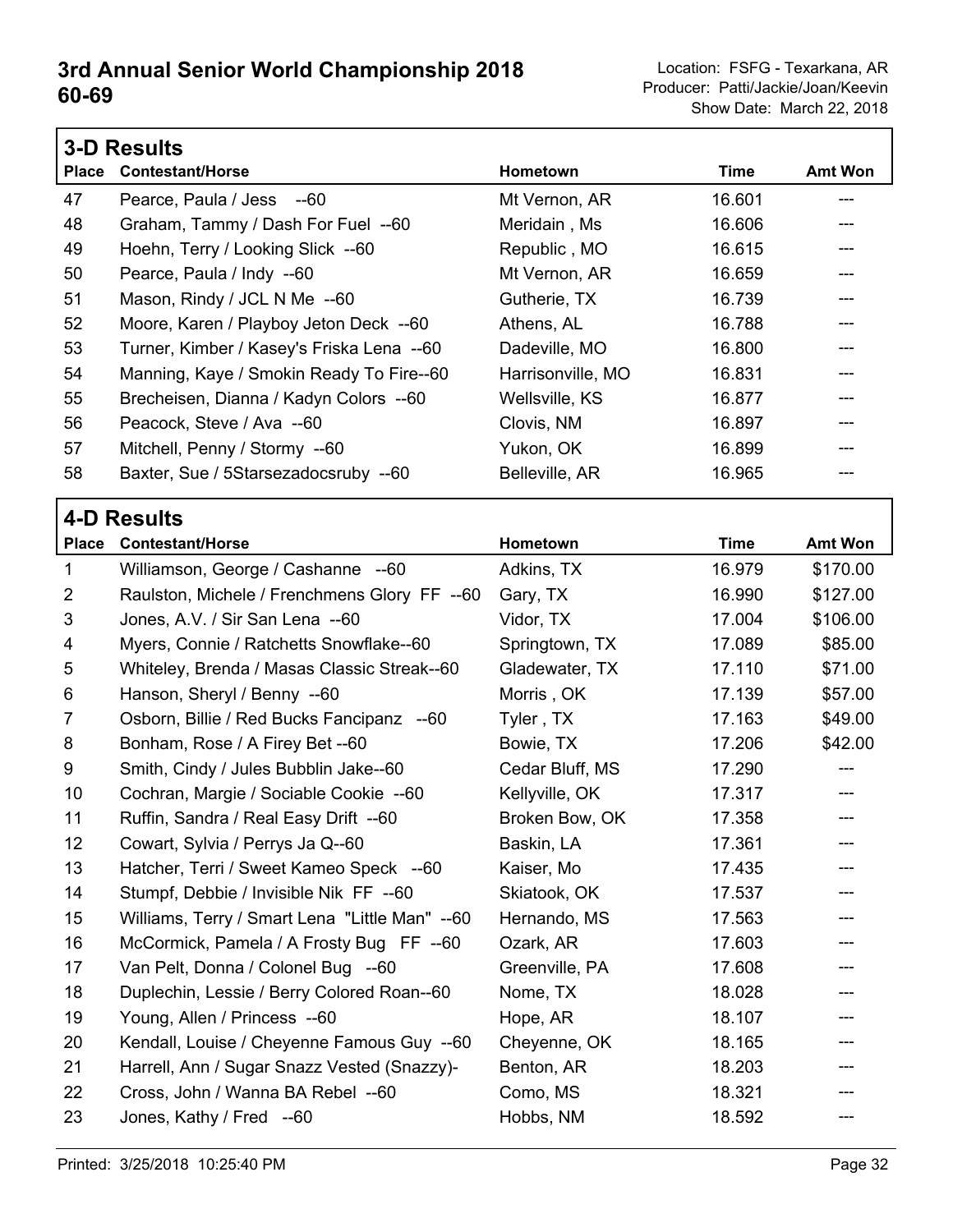٦

|              | 4-D Results                             |                 |        |                |  |
|--------------|-----------------------------------------|-----------------|--------|----------------|--|
| <b>Place</b> | <b>Contestant/Horse</b>                 | Hometown        | Time   | <b>Amt Won</b> |  |
| 24           | Doggett, Kathy / AKA Heavy--60          | San Angelo, TX  | 19.691 | ---            |  |
| 25           | Cregg, Delores / Fridays Blue Jeans--60 | Mt Pleasant, TX | 21.014 | $- - -$        |  |
| 26           | Foreman, Bobbie / Twotiminhustler ---60 | Rose, OK        | 39.549 | ---            |  |

#### **Penalties & Scratches**

|     | Place Contestant/Horse                           | Hometown         | <b>Time</b> | <b>Amt Won</b> |
|-----|--------------------------------------------------|------------------|-------------|----------------|
| N/A | Arnold, Betsy / Top Flamin Firewater FF --60     | Hot Springs, AR  | <b>NT</b>   |                |
| N/A | Gann, Valrie / My Flittering Heart FF--60        | El Campo, TX     | NT          | ---            |
| N/A | Cole, Mary / Cokeys Rainy Days--60               | Goldsmith, TX    | NT          | ---            |
| N/A | Clark, Patty / Dashin Bob --60                   | Baird, TX        | NT          | ---            |
| N/A | Dillard, Becky / Wow Shes Hot --60               | Cross Plains, TX | NT          | ---            |
| N/A | Archer, Winnie / Powder T--60                    | Stephenville, TX | NT          | ---            |
| N/A | Middleton, Christine / Ima Pepto Chick--60       | Caddo, OK        | NT          | ---            |
| N/A | Bloxom, Debbie / Shake The Fame FF --60          | Stephenville, TX | NT          | ---            |
| N/A | Crowhurst, Frances / Late Night Nuz--60          | Mexia, TX        | NT          | ---            |
| N/A | Bockman, Katie / Hollys French Runner--60        | Reeds, MO        | NT          | ---            |
| N/A | Shannon, Mary / Flits Vanilla Latte FF --60      | Starkville, MS   | NT          | ---            |
| N/A | Smith, Cindy / Jules French Downy--60            | Cedar Bluff, MS  | NT          | ---            |
| N/A | Heward, Karen / Runnin Booger--60                | Whitesboro, TX   | NT          | ---            |
| N/A | Chafin, Jennifer / Sheza Cash Wonder--60         | Bryan, TX        | NT          | ---            |
| N/A | Gaida, Karen / Ciclone Streak FF--60             | Thorndale, TX    | NT          | ---            |
| N/A | Thompson, Hele / Yogis Texas Feature--60         | Yale, OK         | NT          | ---            |
| N/A | Bruscato, Lee Ann / Doc Lean On--60              | West Monroe, LA  | NT          | ---            |
| N/A | Cory, Diana / JC Swift Sunfrost--60              | Gainesville, TX  | <b>NT</b>   | ---            |
| N/A | Whiteley, Brenda / Kings Elegant Star--60        | Gladewater, TX   | NT          | ---            |
| N/A | McCullar, Patty / Fendi Bender--60               | Canyon, TX       | NT          | ---            |
| N/A | Franks, Chris / Chick N A Class--60              | Saltillo, MS     | <b>NT</b>   | ---            |
| N/A | Aragon, Janice / Shesa Smokin Straw--60          | Mineola, TX      | NT          | ---            |
| N/A | Muehlen, Kathy / Payme Royal --60                | Azle, TX         | NT          | ---            |
| N/A | Moore, Valinda / Z Rocks FF--60                  | Kennedale, TX    | <b>NT</b>   | ---            |
| N/A | Moore, Valinda / Etherical--60                   | Kennedale, TX    | NT          | ---            |
| N/A | Moore, Valinda / Famous Dr John--60              | Kennedale, TX    | <b>NT</b>   | ---            |
| N/A | Phillips, Charlotte / Itchi Mint (Stockins) --60 | Oppelo, AR       | <b>NT</b>   | ---            |
| N/A | Overholt, Lyn / I Am A Lazan--60                 | Bristol, IN      | NT          |                |
| N/A | McCormick, Pamela / Oakies Cat --60              | Ozark, AR        | <b>NT</b>   |                |
| N/A | Van Winkle, Jo / Lotta Rich Rock --60            | Hempstead, TX    | NT          |                |
| N/A | Bonham, Rose / Bug N Up The Charts FF --60       | Bowie, TX        | <b>NT</b>   |                |
| N/A | Notz, Kim / Badger's Free Bird --60              | Republic, MO     | NT          |                |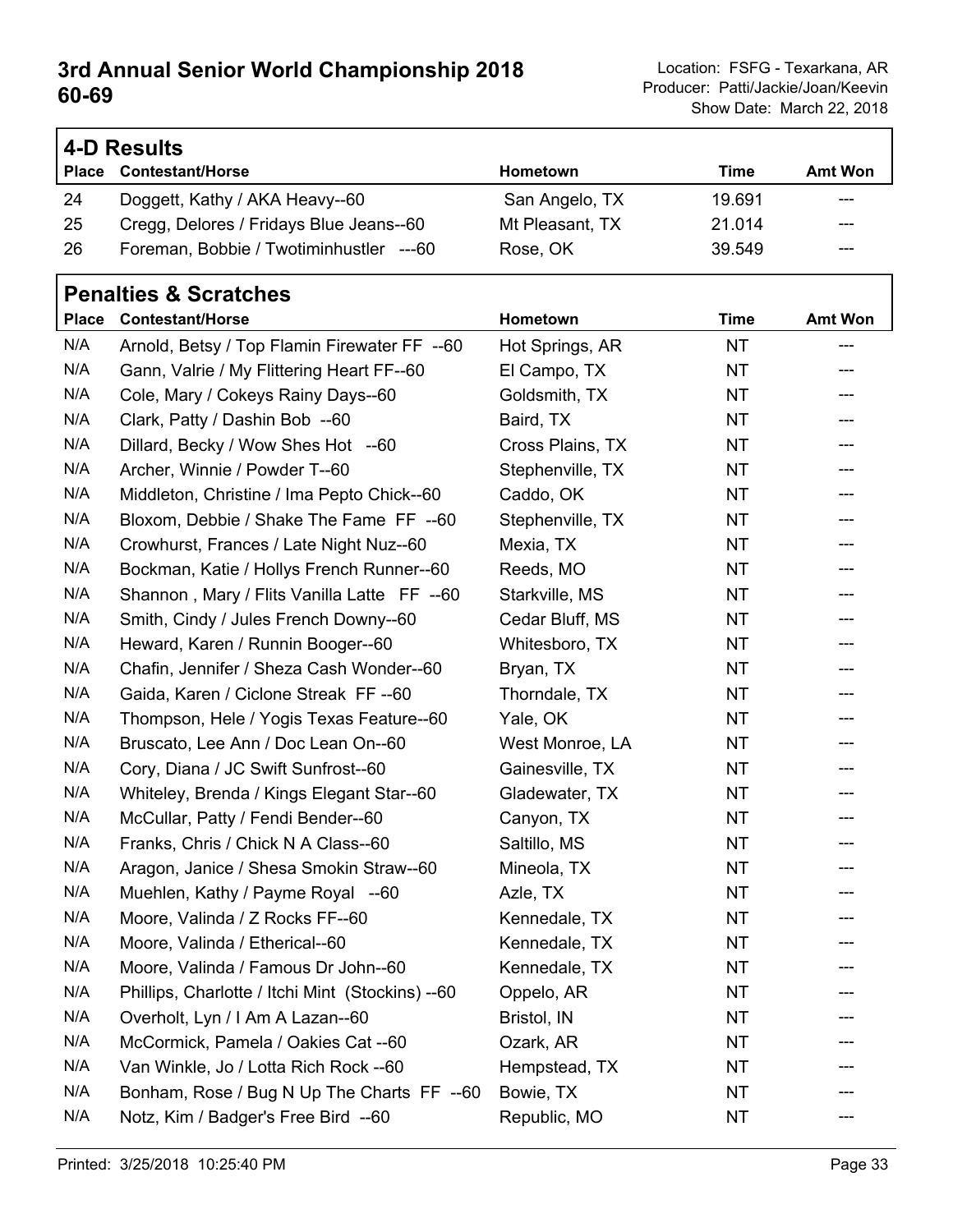| <b>Penalties &amp; Scratches</b> |                                                |                 |             |                |  |
|----------------------------------|------------------------------------------------|-----------------|-------------|----------------|--|
| <b>Place</b>                     | <b>Contestant/Horse</b>                        | Hometown        | <b>Time</b> | <b>Amt Won</b> |  |
| N/A                              | Davis, Janette / Madam Money Perry --60        | Elk City, OK    | <b>NT</b>   | ---            |  |
| N/A                              | Kobza, Vernetta / Tangonrightpastya FF --60    | Anadarko, Ok    | <b>NT</b>   | ---            |  |
| N/A                              | Kendall, Louise / Sudden Six Fame --60         | Cheyenne, OK    | NT          | ---            |  |
| N/A                              | Tessmann, Vickie / Chesters Full Of It FF --60 | Perry, OK       | <b>NT</b>   | ---            |  |
| N/A                              | Strickland, Lynn / High Flautin Flame --60     | Newton, Ms      | <b>NT</b>   |                |  |
| N/A                              | Riley, Nancy / Jesstafamousdude --60           | Hobbs, NM       | <b>NT</b>   | ---            |  |
| N/A                              | Scott, Jeanette / Killer Forst --FF--60        | Orla, Tx        | <b>NT</b>   | ---            |  |
| N/A                              | White, Pam / Jesse Double Run -- 60            | Terrell, TX     | <b>NT</b>   | ---            |  |
| N/A                              | McCormick, James / Shez Maxed Out --60         | Vivian, LA      | <b>NT</b>   | ---            |  |
| N/A                              | Branch, Shelia / Passing Out Firewater --60    | Ruston, LA      | <b>NT</b>   | ---            |  |
| N/A                              | Fender, Bubba / Stinger Sam --60               | Pottsville, AR  | <b>NT</b>   | ---            |  |
| N/A                              | Koetter, Edwyna / Dream Colleen --60           | Henrietta, TX   | <b>NT</b>   | ---            |  |
| N/A                              | Clark, Rhonda / Easy Jet Edition --60          | Marlow, OK      | <b>NT</b>   | ---            |  |
| N/A                              | Fischer, Deb / Bob's Vandy Star "Spud" --60    | Newalla, OK     | <b>NT</b>   | ---            |  |
| N/A                              | Chapman, Royena / Gray Ghost --60              | Terrell, TX     | <b>NT</b>   | ---            |  |
| N/A                              | Oeder, Dale / Jag Of Famous Money FF --60      | Hot Springs, AR | <b>NT</b>   | ---            |  |
| N/A                              | Cross, Valerie / Shadows Tiny Guy --60         | Como, MS        | <b>NT</b>   | ---            |  |
| N/A                              | Peacock, Steve / Remington --60                | Clovis, NM      | <b>NT</b>   | ---            |  |
| N/A                              | West, Pam Buck / Eye Beat Sugar --60           | Alvin, TX       | <b>NT</b>   | ---            |  |
| N/A                              | Hays, Liz / HR Macho Man FF--60                | Arcadia, LA     | <b>NT</b>   | ---            |  |
| N/A                              | Cregg, Delores / Cowgirl Chick--60             | Mt Pleasant, TX | NT          | ---            |  |
| N/A                              | Roberts, Richie / Luv Me Sexy --60             | Mtn View, MO    | <b>NT</b>   | ---            |  |
| N/A                              | Micci, Lesa / Magics Full Moon --60            | Lamar, MS       | <b>NT</b>   | ---            |  |
| N/A                              | Drewery, Debbie / Nedra's Cash --60            | Lakeland, TN    | <b>NT</b>   | ---            |  |
| N/A                              | Culpepper, Roberta / Jake --60                 | Waggaman, LA    | <b>NT</b>   | ---            |  |
| N/A                              | Ayers, Peggy / He's Dashin Bye --60            | Bowdon, GA      | NT          | ---            |  |
| N/A                              | Foreman, Bobbie / Slew ---60                   | Rose, OK        | NT          |                |  |
| N/A                              | Showles, Trudy / Lady Annabellum --60          | Saucier, MS     | <b>NT</b>   |                |  |
| N/A                              | Showles, Trudy / Dions Smokin Rocket --60      | Saucier, MS     | <b>NT</b>   |                |  |
| N/A                              | Strickland, Lynn / MPS Royal Prairie --60      | Newton, Ms      | NT          |                |  |
| N/A                              | Krabbenhoft, Bruce / Mr Red Sir Prize --60     | Park Rapids, MN | NT          |                |  |
| N/A                              | Williamson, George / T.T. Perks Cash Master    | Adkins, TX      | NT          |                |  |
| N/A                              | Williamson, George / Caseys Top Cheeto --      | Adkins, TX      | <b>NT</b>   |                |  |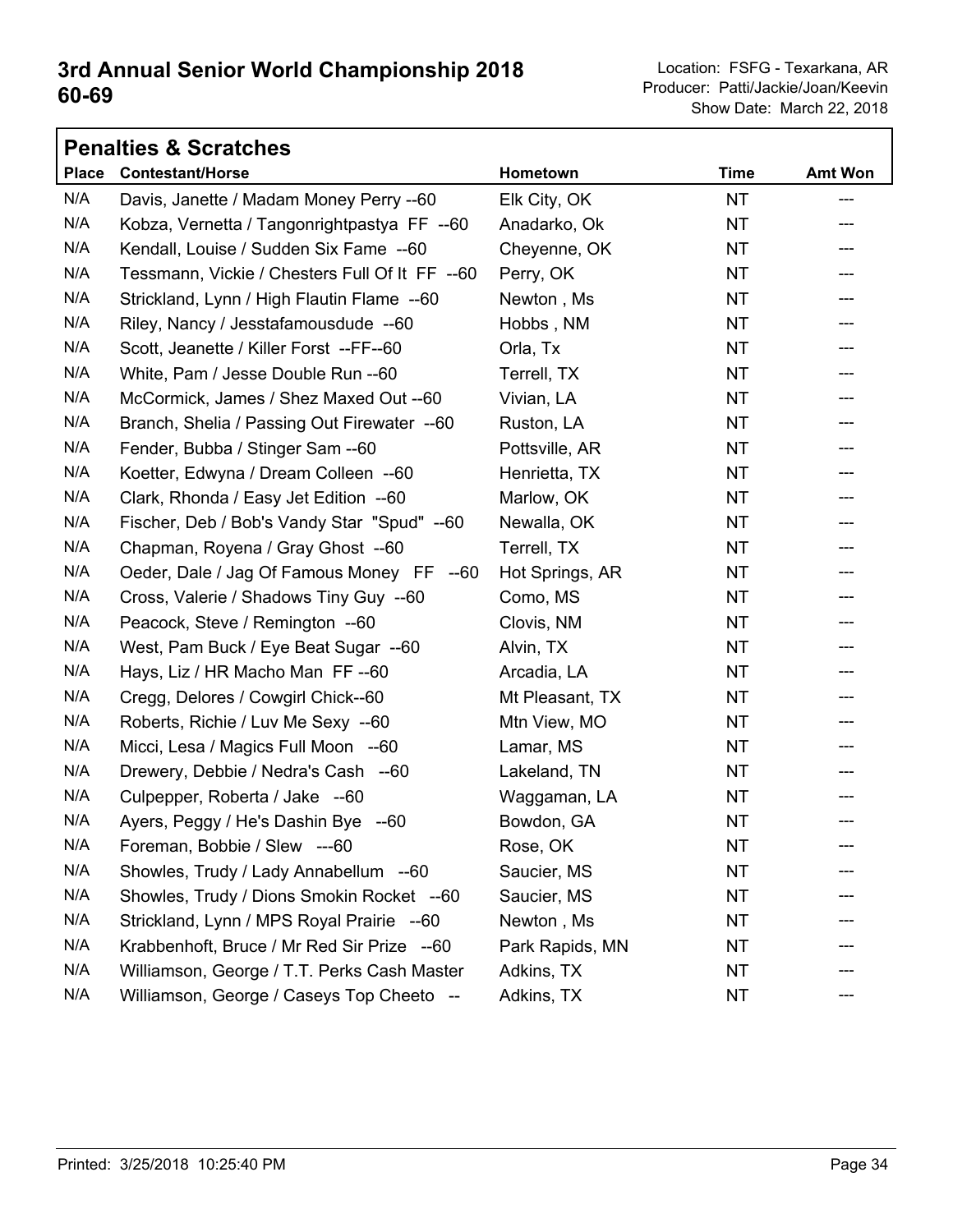|                | <b>1-D Results</b>                            |                   |             |                |
|----------------|-----------------------------------------------|-------------------|-------------|----------------|
| <b>Place</b>   | <b>Contestant/Horse</b>                       | Hometown          | <b>Time</b> | <b>Amt Won</b> |
| 1              | Mayes, Nancy / Flame N Flit FF --70           | McDade, TX        | 15.231      | \$135.00       |
| 2              | Wells, Phyllis / He Is A Dough--70            | Newalla, OK       | 15.391      | \$102.00       |
| 3              | Davis, Barbara / Sashay To High Fame --70     | Hernando, MS      | 15.472      | \$68.00        |
| 4              | Orstad, Sharon / Mister Be A Twister --70     | Wayne, OK         | 15.483      | \$34.00        |
| 5              | Young, Kay / Fly On Firewater FF --70         | Overbrook, OK     | 15.564      |                |
|                | <b>2-D Results</b>                            |                   |             |                |
| <b>Place</b>   | <b>Contestant/Horse</b>                       | Hometown          | <b>Time</b> | <b>Amt Won</b> |
| 1              | Mudd, Dorene / Frenchman's Cando --70         | Morris, OK        | 15.829      | \$116.00       |
| 2              | Jones, Jo Ann / Watch Joe Smoke -- 70         | Vidor, TX         | 15.847      | \$87.00        |
| 3              | Pinkston, Jackie / Jewel --70                 | Success, MO       | 15.987      | \$58.00        |
| 4              | Tucker, Russell / Three Kings Chick --70      | Springville, AL   | 16.006      | \$29.00        |
| 5              | Olson, Marie / Big French Te --70             | Glencoe, MO       | 16.024      |                |
| 6              | Bennett, Lana / Gold Creek Fly --70           | Rayville, LA      | 16.109      |                |
| 7              | Bynum, David / RS Shining Spark --70          | Mt Pleasant, TX   | 16.120      |                |
| 8              | Preston, Sally / Cee U Later Gator FF --70    | Colliinsville, TX | 16.131      |                |
| 9              | Yeager, Rose / Knightwood Pandora --70        | Greeneville, TN   | 16.155      |                |
| 10             | Herell, Jack D / Top Joe Cody--70             | Lexington, OK     | 16.177      |                |
| 11             | Butler, Tim / Twinkle Toes Rocket --70        | Tuscaloosa, AL    | 16.188      |                |
| 12             | Carver, Sandi / Pink Lee --70                 | Seminole, OK      | 16.190      |                |
|                | <b>3-D Results</b>                            |                   |             |                |
| <b>Place</b>   | <b>Contestant/Horse</b>                       | Hometown          | <b>Time</b> | <b>Amt Won</b> |
| 1              | Hicks, Carolyn / Prairie Six Moon --70        | Meeker, OK        | 16.258      | \$77.00        |
| $\overline{2}$ | Crosby, Marky / Cloudy --70                   | Carney, OK        | 16.289      | \$58.00        |
| 3              | Shackelford, Linda / I'm A Coming Dually --70 | Beaumont, TX      | 16.379      | \$39.00        |
| 4              | Walker, Charlie / RR Cash N Perks --70        | Knox, IN          | 16.463      | \$19.00        |
| 5              | Lauritzson, Julia / Kt Sunrize -- 70          | Conway, AR        | 16.488      |                |
| 6              | Shuck, Beverly / Calfee Charm--70             | Magnolia, TX      | 16.518      |                |
| 7              | Arceneaux, Sara / I Prefer You --70           | Carencro, LA      | 16.598      |                |
| 8              | Bailey, Sue / Jewel--70                       | Okmulgee, OK      | 16.806      |                |
| 9              | Orman, Karen / Dalts Superman Design FF -     | Floris, IA        | 16.827      |                |
| 10             | Clark, Loretha / Smart Mate Quixote--70       | Garvin, OK        | 17.156      |                |
| 11             | Palmer, Jean / Kay Cross Ciera--70            | Hot Springs, AR   | 17.162      |                |